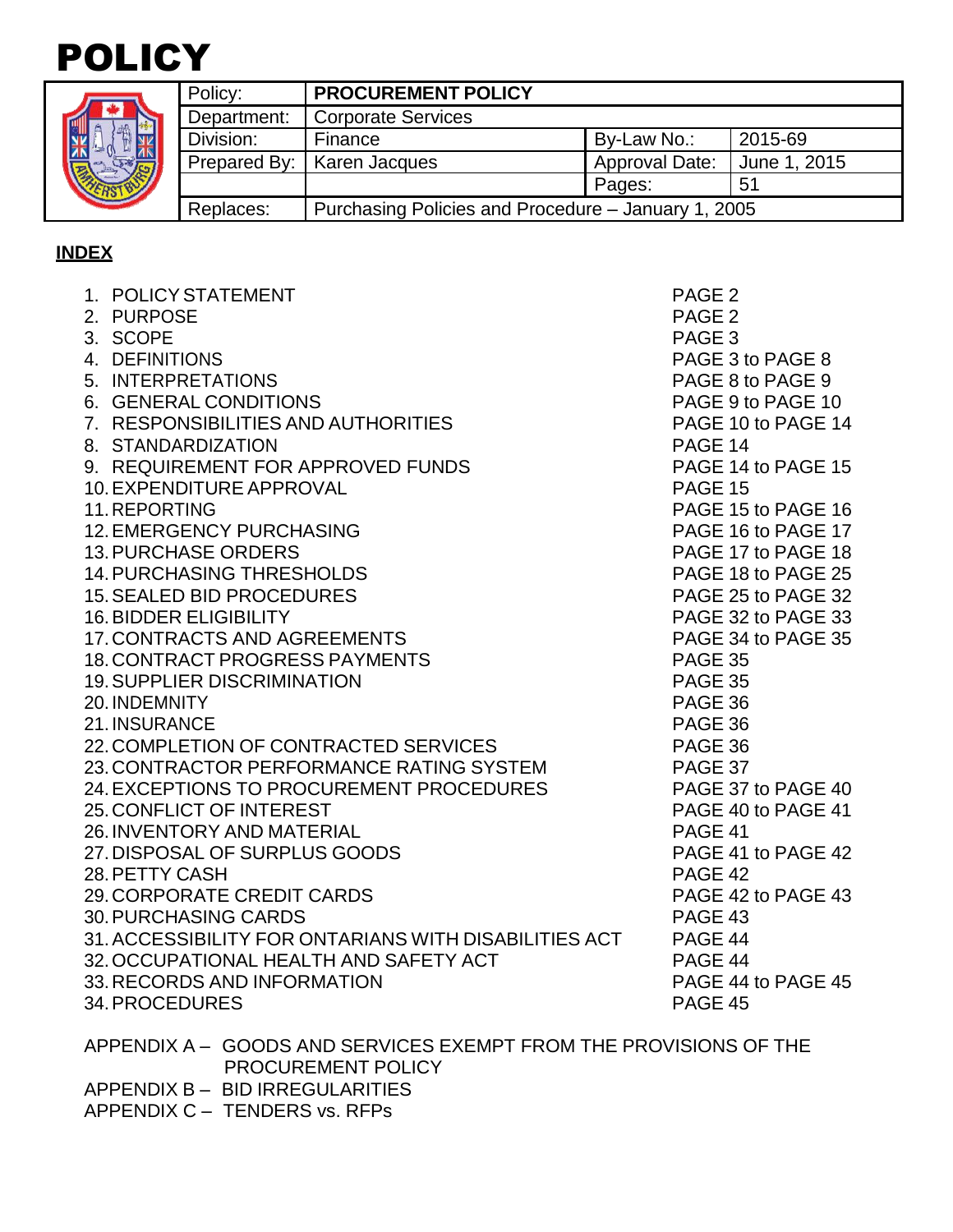## **1. POLICYSTATEMENT**

1.1. The Corporation of the Town of Amherstburg is committed to open and transparent purchasing activities in the manner that best serves the interests of the Town of Amherstburg and keeps business moving forward.

# **2. PURPOSE**

- 2.1. To procure by purchase, rental, or lease the required quality and quantity of goods and services, including professional and consulting services, in an efficient, timely, and cost effective manner.
- 2.2. To encourage open competitive bidding for the acquisition and disposal of goods and services where practicable.
- 2.3. To consider all costs, including, but not limited to, acquisition, operating, training, maintenance, quality, warranty, payment terms, disposal value and disposal costs, in evaluating bid submissions from qualified, responsive, and responsible vendors.
- 2.4. To give full consideration to the annual aggregate value or to consider the total project cost of specific goods and services that will be required by each department, and by the Town as a whole, prior to determining the appropriate acquisition method.
- 2.5. To monitor and report on the economic climate and legislative changes which may have an impact on the Town of Amherstburg and to determine the appropriate actions to be taken through purchasing policies and procedure.
- 2.6. To encourage the purchasing of goods and services with due regard to the preservation of the natural environment. Vendors may be selected to supply goods made by methods resulting in the least damage to the environment, and supply goods incorporating recycled materials where practicable.
- 2.7. To provide a time frame for regular review for effectiveness and validity.
- 2.8. To provide a transparent methodology for the acquisition of goods and services to Council and constituents, and to ensure that vendors have fair access to information on procurement opportunities, processes, and results.
- 2.9. To provide a consistent approach to completing projects and acquiring contracts for the best value, on time, and on budget, while meeting all program requirements.
- 2.10. To create a standard for document retention, which provides complete records of all bids, proposals, and quotations received, which would be made available for inspection by the Town's auditors and/or managers until the end of the year and then filed in accordance with the Town's Record Retention By-laws.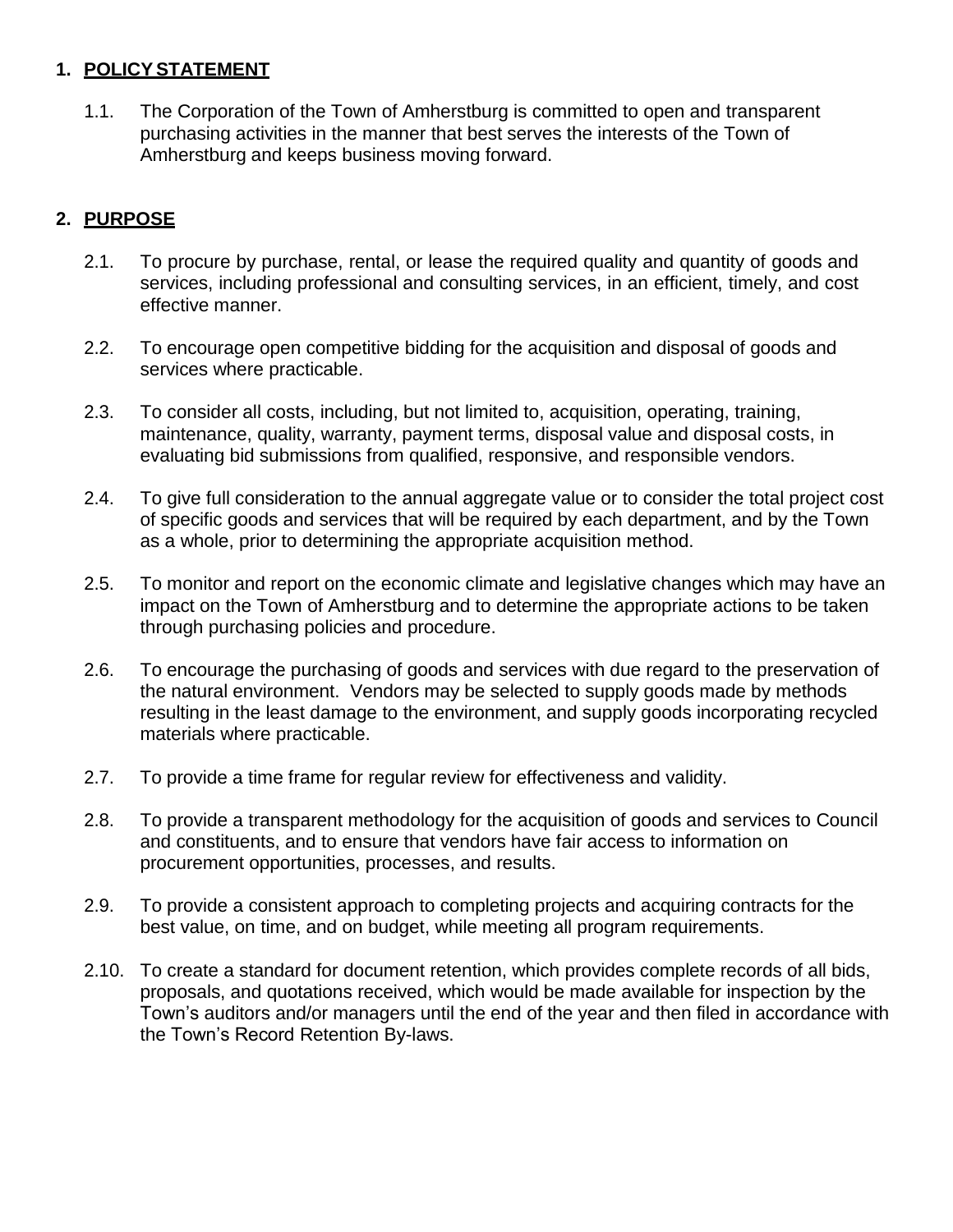# **3. SCOPE**

- 3.1. This policy applies to all Town of Amherstburg staff authorized to purchase items and procure services on the Town's behalf. This includes, but is not limited to, full-time and part-time employees, firefighters, temporary and contract employees, appointees to agencies or boards, committees, volunteers, etc.
- 3.2. This policy does not apply to Amherstburg Police Services.
- 3.3. This policy shall be adhered to at any time a transfer of funds results in the direct supply of goods and/or services, construction activities, consulting fees and professional services, etc. to the Town of Amherstburg with the exception of items listed in Appendix A – Goods and Services Exempt from the Provisions of the Procurement Policy.
- 3.4. This policy shall be reviewed every five years from the date it becomes effective, or sooner, at the discretion of the CAO.

# **4. DEFINITIONS**

- 4.1. **Accountability** means the obligation to answer to the general public, Council, and vendors for procurement results and for the manner in which purchasing responsibilities are discharged.
- 4.2. **Acquisition** means the process of obtaining goods and services. Can also mean an item that has been acquired.
- 4.3. **Agreement** means a legal document that binds the Corporation of the Town of Amherstburg and all other parties, subject to the provisions of the contract.
- 4.4. **Applicable Taxes** means the Harmonized Sales Tax (HST) and any other provincial tax payable in Canada and the Province of Ontario by law.
- 4.5. **Annual Aggregate Value** means the total amount anticipated to be spent annually by all departments on a particular type of good or service.
- 4.6. **Approval** means the authorization to proceed with the purchase or disposal of goods or services.
- 4.7. **Best Lifecycle Cost** means the most economic value for money over the expected life of an item. Factors considered include, but are not limited to acquisition cost, installation, disposal value, disposal cost, training costs, maintenance costs, quality of performance, depreciation values and replacement costs.
- 4.8. **Best Value** means the price that results in the lowest expense to the Town for ownership, operation, or purchase. This cost is derived after considering all factors such as price, quality, service, terms, conditions and warranties.
- 4.9. **Bid** means an offer or submission received in response to a request for quotation, tender, or proposal, being subject to acceptance or rejection.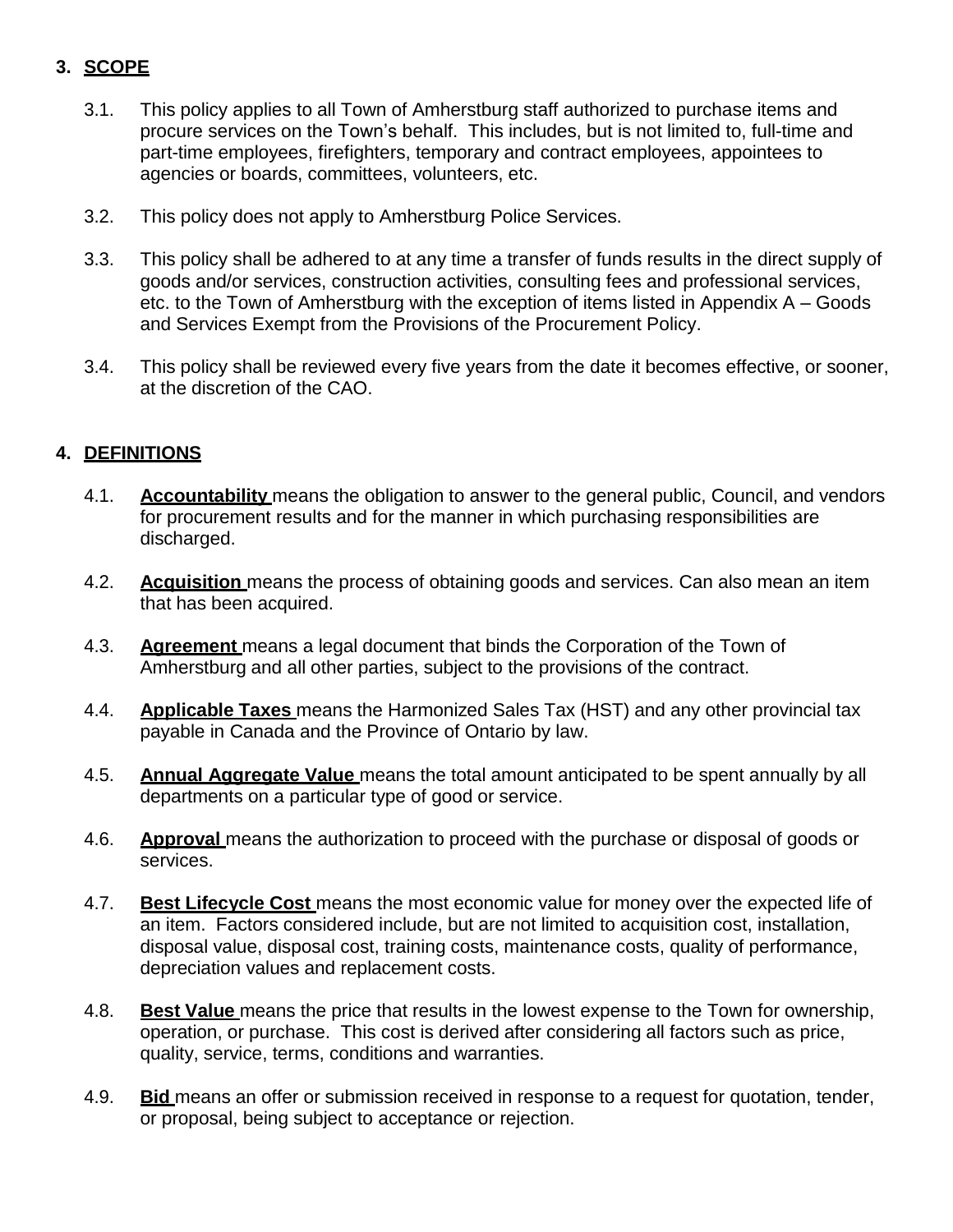- 4.10. **Bidder** is a person, firm, or corporation that submits a bid in response to a call for proposals, quotations or tenders.
- 4.11. **Bidders List** is the list of vendors who have expressed interest in submitting bids by either submitting Expressions of Interest or Prequalification, or who have already obtained sealed bid documents for a bid opportunity. This may also be referred to as the "Plan Takers List".
- 4.12. **Bid Irregularity** means a deviation between the requirements (terms, conditions, specifications, special instructions, etc.) of a bid request and the information provided in the submitted bid. (See Appendix B).
- 4.13. **Bid Request** means a formal request for bids which may be in the form of a Request for Quotation, Request for Proposal, or Tender call.
- 4.14. **Chief Administrative Officer (CAO)** is the Chief Administrative Officer for the Corporation of the Town of Amherstburg, which includes the roles and responsibilities as laid out in Section 229 of the *Municipal Act, 2001*.
- 4.15. **Clerk** is the Municipal Clerk for the Corporation of the Town of Amherstburg, which includes the roles and responsibilities as laid out in Section 228 of the *Municipal Act, 2001*.
- 4.16. **Contract** means a legally binding agreement between two or more parties. Such agreements will consist in the form of a:
	- a. Purchase order, or;
	- b. Purchase order incorporating a formal agreement, or;
	- c. Formal agreement between the Town and other parties that creates an obligation to provide defined goods and/or services.
- 4.17. **Conflict of Interest** is a situation where private interests or personal considerations may affect the judgement of an employee or elected official of the Town of Amherstburg to act in the best interest of the Town. It includes using the employee's or elected official's position, confidential information, corporate time, material, or facilities for expected or actual private gain or advancement. A conflict may also exist where interests benefit any member of the employee or elected official's family, friends, or business associates.
- 4.18. **Cost Effective Bid** means a bid received in response to a request that offers the best value for money, taking into consideration a quantitative and qualitative selection procedure.
- 4.19. **Council** refers to the current elected Council for the Corporation of the Town of Amherstburg. This includes, as an entirety, the Mayor, Deputy Mayor and Councillors.
- 4.20. **Co-Op** means a co-operative acquisition venture.
- 4.21. **Director** is the person responsible for direction and operational control of a division as defined on the Town's organizational structure.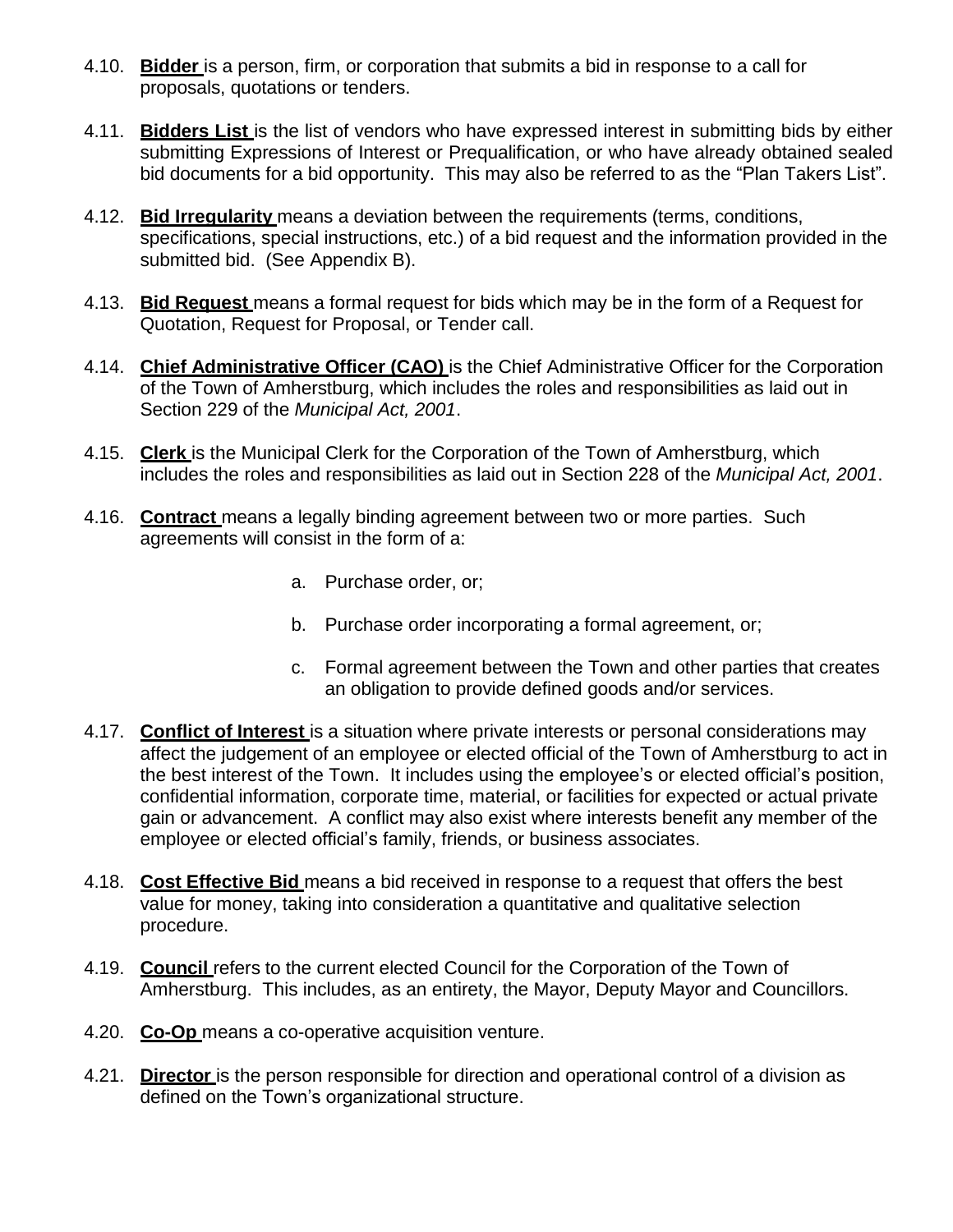- 4.22. **Deliverable** is a thing able to be provided, such as a service or merchandise. May be an item required to fulfill a contract.
- 4.23. **Designated Signing Authority** means the person or people authorized to execute legally binding contracts on behalf of the Town of Amherstburg.
- 4.24. **Direct Acquisition** means the acquisition of goods and/or services without issuing a call for bids or obtaining comparative quotations.
- 4.25. **Disposal** means the removal of materials owned by the Town of Amherstburg deemed to be surplus by either sale, trade-in, auction, alternative use, gifting, recycling, destruction, or delivery to landfill.
- 4.26. **Emergency** means a situation where the purchase of goods and services requires immediate action to prevent or correct dangerous or potentially dangerous safety conditions, prevent further damage, restore minimum service, or to ensure the safety of the public.
- 4.27. **Execute** means to legally bind the Corporation of the Town of Amherstburg to the terms and conditions defined within an agreement by applying signatures of designated signing authorities of all parties named in the agreement and the corporate seal (if applicable).
- 4.28. **Expanded Works** means approved construction projects in which an unexpected problem arises during construction, which does not expand the original scope of the project, but is necessary to deliver the original approved work.
- 4.29. **Expression of Interest (EOI)** means a situation where vendors are solicited by the Town to advise of their ability or desire to undertake Town projects. This is not to obtain costs for services.
- 4.30. **Goods and/or Services** includes supplies, equipment, property insurance, maintenance, professional and consulting services, and service contracts not otherwise provided for.
- 4.31. **Labour and Materials Payment Bond** is a security provided by a bonding or surety company to the owner of a construction project on behalf of a contractor. These bonds are issued usually with (and for the same amount as) performance bonds, and cover payment for all equipment, labour, materials, and service in the event that the contractor fails to pay for them under the terms of the contract.
- 4.32. **Lease** is a method of financing and acquisition which binds the Town to a stream of future payments. Council approval is required to enter into a lease, along with, or subsequent to, the acquisition approval. Entry into a lease agreement by the Town shall be subject to the provisions of the *Municipal Act, 2001* and the regulation thereto.
- 4.33. **Lowest Responsive Bid** means the lowest bid price submitted that meets the requirements and specifications as set out in the bid request.
- 4.34. **Maintenance Bond** is a type of surety bond purchased by a contractor that protects the Town for a completed construction project for a specified time period against defects and faults in materials, workmanship and design that could arise later if the project was done incorrectly.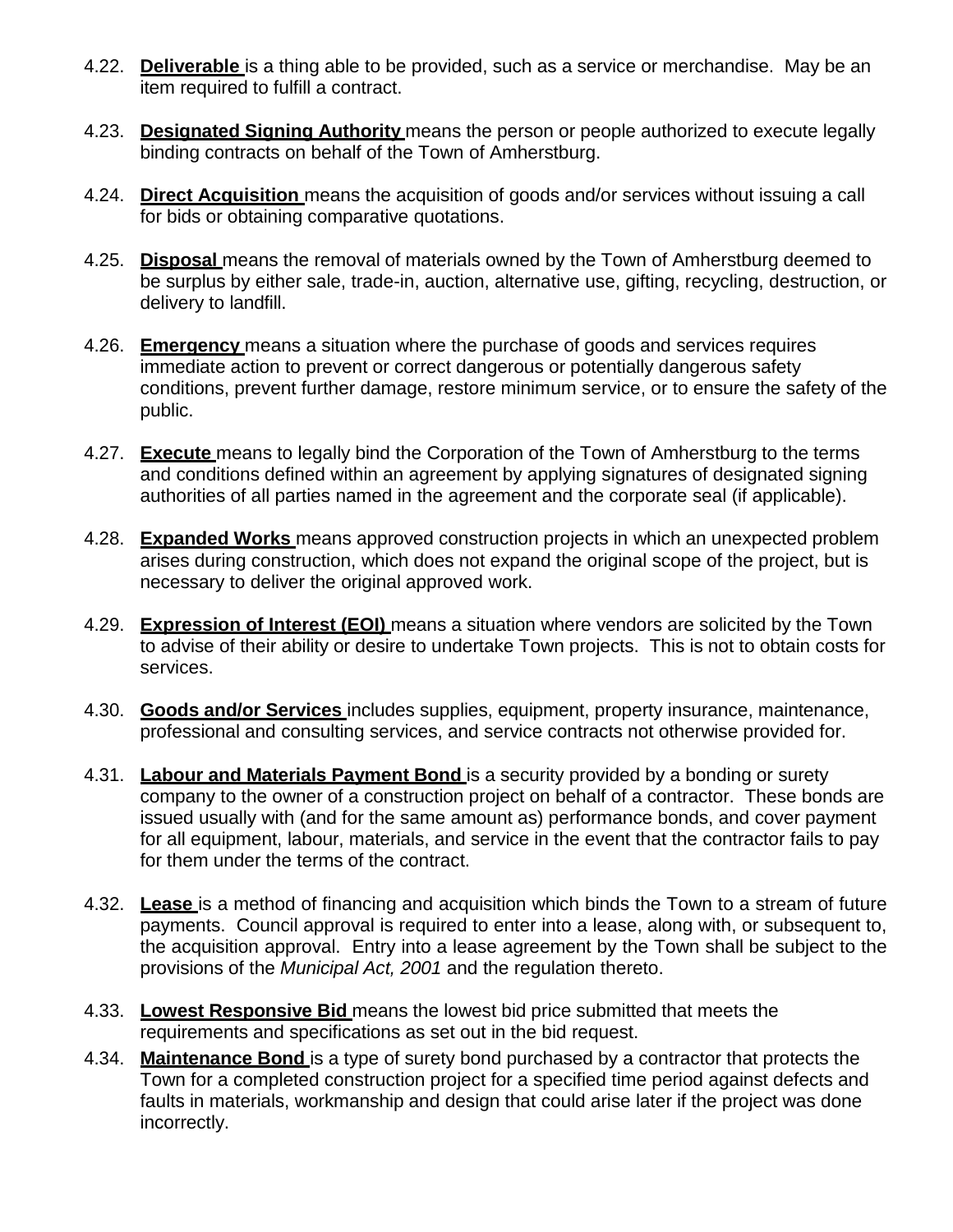- 4.35. **Manager** reports directly to a Director (or the CAO in some instances) and who is responsible for a department within a division of the Corporation, as defined on the Town's organizational structure.
- 4.36. **Material Safety Data Sheet (MSDS)** is an information sheet for hazardous materials, including an index of chemical compounds with details of properties, handling details, precautions, and first-aid procedures.
- 4.37. **Negotiation** means the action or process of conferring with one or more vendors leading to an agreement on the acquisition of the required goods and services under the conditions outlined in this policy.
- 4.38. **Open Market Procedure** means obtaining price quotations from vendors verbally or in writing.
- 4.39. **Performance Bond** is a surety that calls for specific monetary payment to a beneficiary if the purchaser or maker fails to do something or acts in violation of a contract.
- 4.40. **Pre-Qualification** means a submission of information used to verify eligibility of potential bidders. This may include information regarding experience, financial strength, education, background, personnel, firms or corporations used to qualify the bidder to supply goods, services or construction to the Town. This information does not create any contractual obligation between the bidder and the Town, but may be a prerequisite to further procurement contracts to the Town.
- 4.41. **Privilege Clause** means the standard clause used in bid documents and advertising that reads in part "the lowest or any tender may not necessarily be accepted".
- 4.42. **Procurement** means the combined functions of purchasing, inventory control, transportation, receiving and inspection, salvage, and disposal.
- 4.43. **Procurement Policy** provides guidelines for acquiring goods and services for the Town of Amherstburg as approved by Council. Also known as the Purchasing Policy. For the Town of Amherstburg, the Procurement Policy is this document provided herein.
- 4.44. **Professional and Consulting Services** includes the services provided by architects, engineers, designers, appraisers, management or financial consultant, brokers, lawyers, and any other consulting and professional services rendered on behalf of the Town of Amherstburg.
- 4.45. **Project Manager** is the initiating Town department Manager that will be managing the implementation of a project from the award of contract though to project completion.
- 4.46. **Proposal** is an offer to provide goods or services to the Town where it is not feasible or practical to prepare precise specifications, or where alternatives to detailed specifications will be considered and may be subject to further negotiations. A proposal provides solutions to arrive at an end product and allows for evaluation on criteria other than price.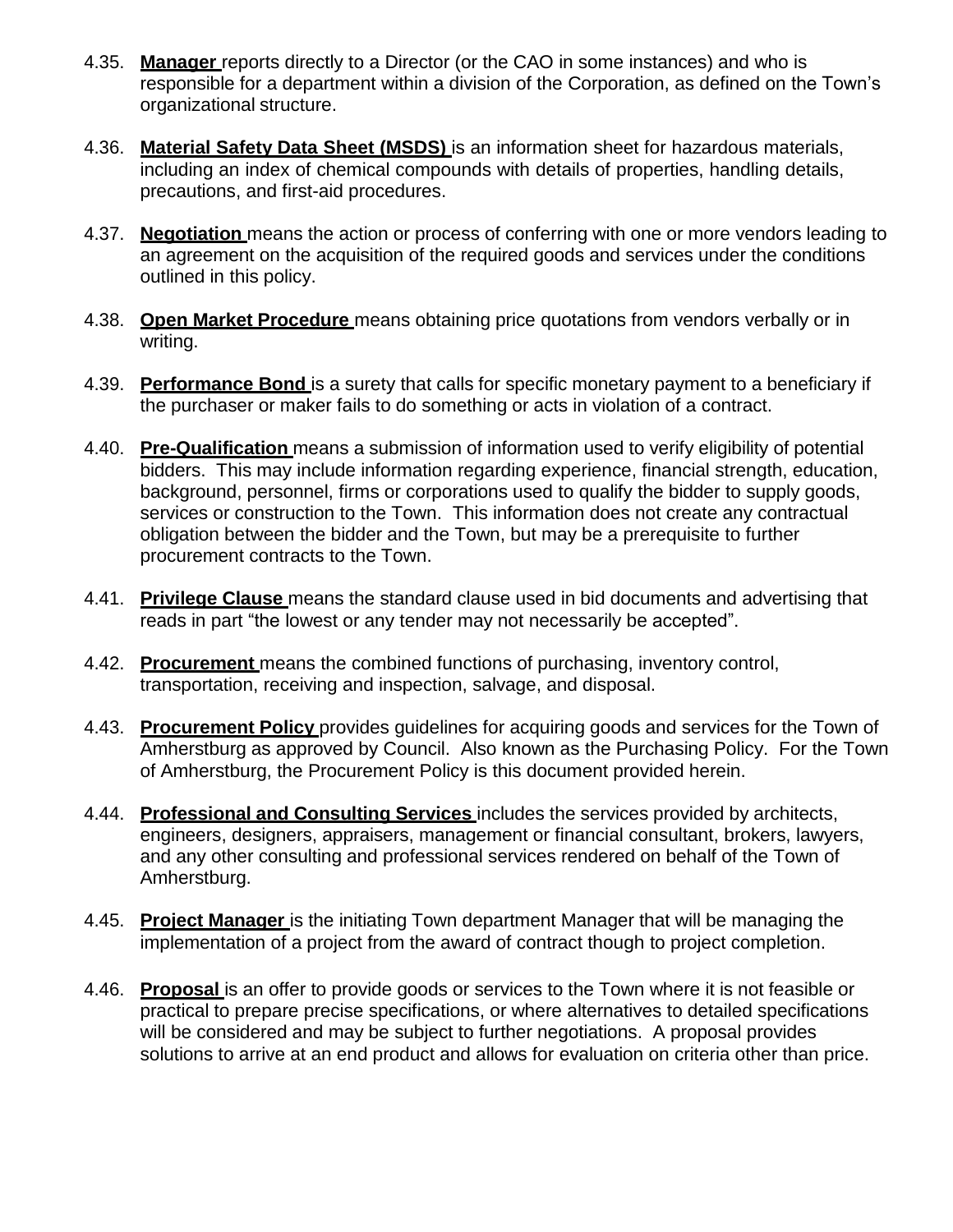- 4.47. **Purchase** means to acquire goods or services in exchange for an agreed upon price. May also be in the form of a rental or lease.
- 4.48. **Quotation** means an offer to sell goods and/or services to the Town, or an offer to purchase surplus goods or materials from the Town.
- 4.49. **Responsive and Responsible Bidder** is a bidder responding to a bid solicitation who complies with its provisions, including specifications, contract terms, and conditions as set out in the bid document and who can reasonably be expected to provide satisfactory performance on the proposed contract based on reputation, references, performance on previous contracts, and sufficiency of financial and other resources.
- 4.50. **Request for Proposal (RFP)** is a form of bid solicitation in regards to a particular project, but does not provide detailed specifications, terms or conditions. An RFP invites solutions from bidders that will provide all of the project initiatives. Proposals are critiqued and scored not only by price, but also by historical projects and experience, equipment, personnel, and proposed work plans, or any other pertinent details. The use of proposals enables the Town to provide cost analysis as necessary and negotiate contract terms, fair and reasonable prices, but does not preclude competition for technical excellence or price. Typically the contract is awarded to the bidder with the highest proposal score.
- 4.51. **Request for Quotation (RFQ)** is a formal request for prices on specific goods or services based on comprehensive technical specifications. The contract is awarded to the lowest compliant bidder.
- 4.52. **Risk Manager** is the Municipal Clerk for the Corporation of the Town of Amherstburg.
- 4.53. **Sealed Bid Documents** are specification documents prepared and distributed to bidders when tenders, Requests for Quotation (RFQs), or Requests for Proposal (RFPs) are issued. These documents include instructions on how to submit bids/proposals, project specifications, bid forms, insurance requirements, bonding requirements, etc.
- 4.54. **Sealed Bid Process** is the process of soliciting bids or proposals, allowing interested parties to submit bids or proposals, and evaluating the bids or proposals to determine the successful proponent. Sealed bid processes include Request for Quotations (RFQs), Request for Proposals (RFPs), and Tenders.
- 4.55. **Services** means all professional, consulting, construction, and maintenance provided to the Town by third party companies.
- 4.56. **Senior Management Team (SMT)** is comprised of the Chief Administrative Officer and the Directors. If a Director is unavailable, a delegate may be assigned.
- 4.57. **Single Source** or **Sole Source** means there is more than one source in the open market, but only for reasons of function or service, one vendor is recommended for consideration of the supply of the particular goods and/or services.
- 4.58. **Surety** means a specified dollar amount in the form of cash, certified cheque, bid bond, performance bond, labour and materials payment bond, letter of credit, or any other form as deemed necessary and stated in any quotation, tender, or proposal documents issued by the Town.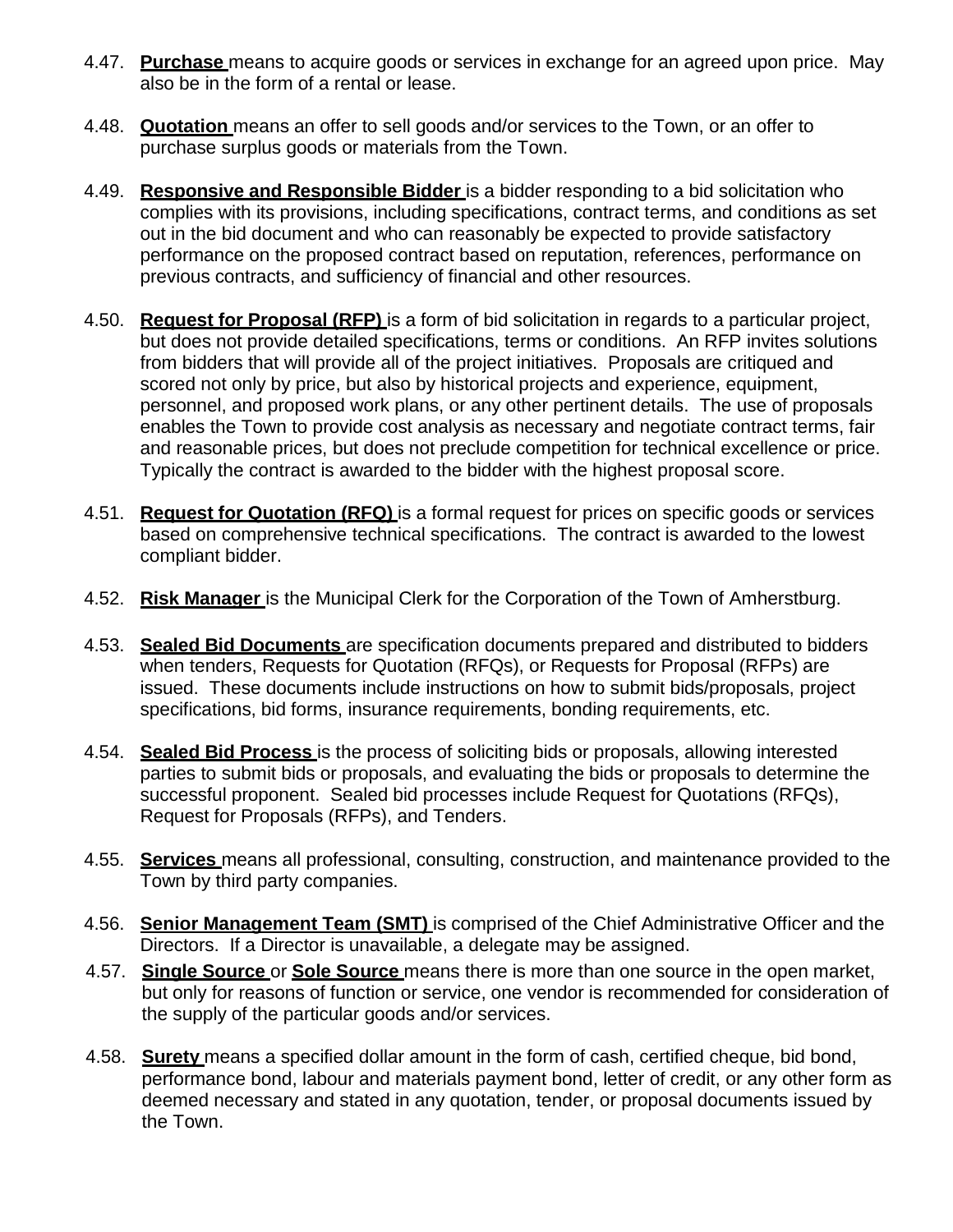- 4.59. **Tender i**s a formal form of bid solicitation where the Town publishes the specifications, terms, conditions and any and all details concerning the proposed contract. Tenders are typically awarded to the lowest compliant bidder.
- 4.60. **Town** is the Corporation of the Town of Amherstburg.
- 4.61. **Treasurer** is the Treasurer for the Corporation of the Town of Amherstburg, which includes the roles and responsibilities as laid out in Section 286 of the *Municipal Act, 2001*.
- 4.62. **Unbalanced Bid** means a bid in which the bidder places an unreasonably high value on certain items in a unit price contract, and unreasonably low price on other items within the same bid for purposes of receiving large payments at the beginning of a contract, or for maximizing its profits on items that will be used in a contract in greater quantities than estimated in the bid document, and under-pricing items it believes will be used in significantly lesser quantities.
- 4.63. **Unbudgeted Expenditure** is an expense that was not provided for in the approved Capital or Operational budget and requires additional funds at the approval of the CAO, Director of Financial Service and/or Council.
- 4.64. **Verbal Quotation** is a price received in person or via telephone, with written documentation to record the price provided.
- 4.65. **Work** is the activities, services, acquisition of goods or equipment, matters and things required to be completed, delivered or performed by a contractor under contract.

## **5. INTERPRETATIONS**

- 5.1. Unless the context requires otherwise, use of the singular also implies the plural, and vice versa.
- 5.2. Whenever the words "include", "includes", or "including" or other similar terms are used in this policy, they are deemed to be followed by the words "without limitation".
- 5.3. Any reference to this Policy to any statute or any section of a statute shall, unless expressly stated, be deemed to be reference to the statute as amended, restated or re-enacted from time to time. Any references to a By-law or Town policy shall be deemed to be a reference to the most recent passed policy or By-law and any replacements thereto.
- 5.4. All dollars in this document are expressed in Canadian Dollars.
- 5.5. All solicitations and processes under this Policy shall be conducted in English.

## **6. GENERAL CONDITIONS**

6.1. Where a Director is authorized to undertake any act pursuant to this policy, such act may be undertaken by a Director's authorized designate.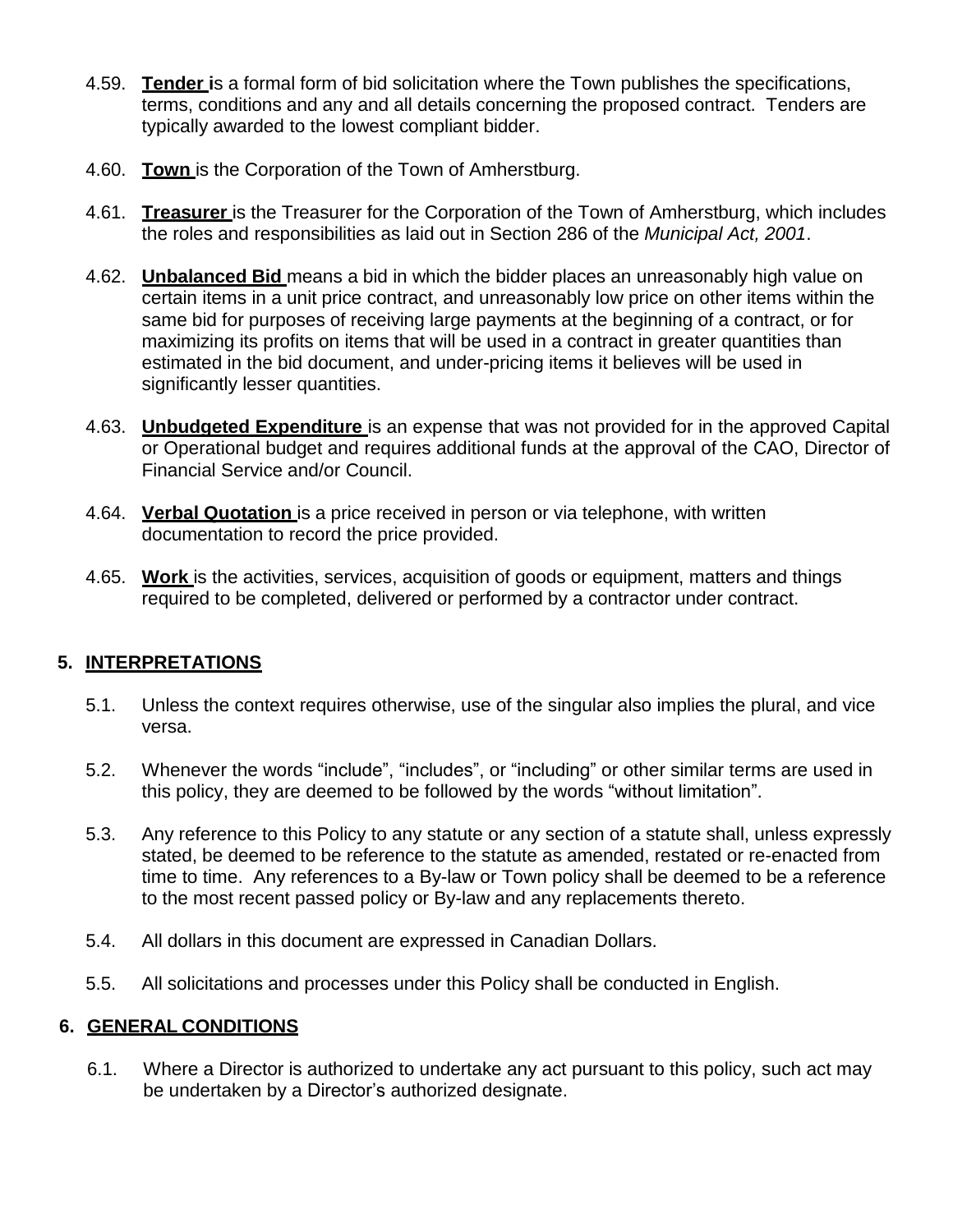- 6.2. Where it is recommended that a contract be executed, contracts and agreements with the following aggregate values shall be executed as follows:
	- 6.2.1. Under \$100,000 shall be executed in accordance with Section 14.4 of this policy.
	- 6.2.2. Over \$100,000 shall be executed by the Mayor and Clerk upon approval by Council.
- 6.3. Any commitments being made where it is recommended that a contract be executed by the Mayor and the Clerk must first be approved by Council.
- 6.4. No expenditure or commitment shall be incurred or made, and no account shall be paid by the Town, for goods and services except as approved by Council or as otherwise authorized in accordance with this policy.
- 6.5. A vendor may be ineligible to bid on projects for a period of up to two years on the basis of documented poor performance, non-performance, or conflict of interest. See Section 23 – Contractor Performance Rating System.
- 6.6. Material Safety Data Sheets (MSDS) must be maintained and placed on file by the user department for all relevant products.
- 6.7. When using the Privilege Clause which reads in part "the lowest or any tender may not necessarily be accepted", the specific reasons must be stated why the bids may not be accepted within the contract document.
- 6.8. No employee or elected official shall purchase, offer to purchase, or acquire any goods and/or services on behalf of the Town except in accordance with this policy.
- 6.9. A contract shall not be awarded where the provisions of this policy have not been adhered to.
- 6.10. Elected officials shall not procure or acquire goods and/or services.
- 6.11. The Town shall reject all acquisitions for services where the services could result in the establishment of an employee-employer relationship.
- 6.12. Acquisition of goods and/or services for the Town shall be conducted using the methods of purchasing noted in Section 14 – Purchasing Thresholds of this policy based on the prescribed purchasing thresholds.
- 6.13. Notwithstanding any other provisions of this policy, the acquisition of the items listed in Appendix A – Exceptions to Provisions of the Procurement Policy do not fall under the guidelines of the Procurement Policy and shall be subject to applicable policies and procedures established from time to time.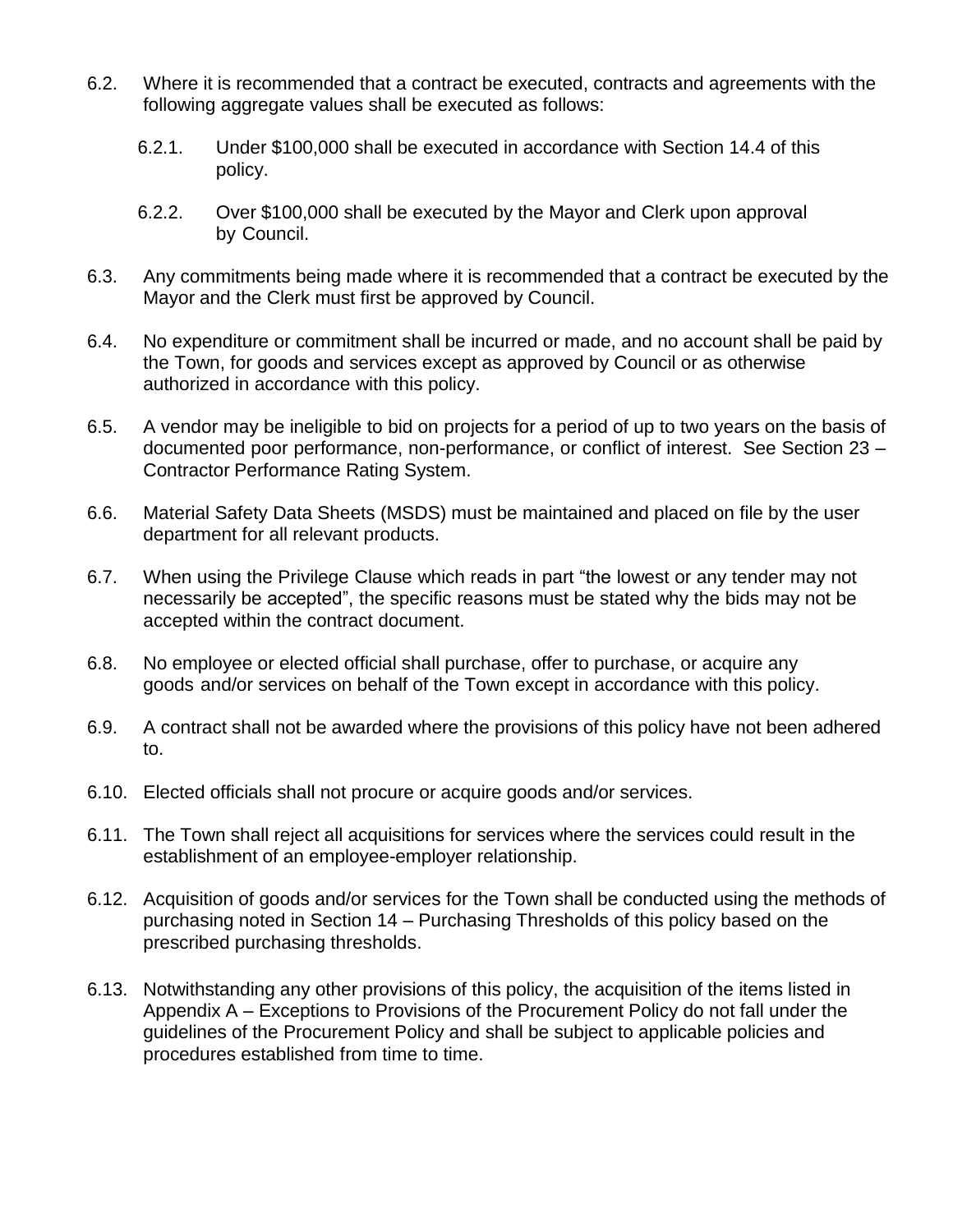- 6.14. Acquisition of goods and/or services with dedicated available budget funds for the Town shall be carried forth using the purchase/contract values as thresholds for the methods prescribed in Section 14 - Purchasing Thresholds in which items and/or services are procured. Costs are estimated values of the goods and/or services, exclusive of all taxes, delivery charges, labour and incidental expenses.
- 6.15. In the event that procurement involves a tender for construction, the estimated value of the project must be provided by the consulting engineer preparing the specifications. If a consulting engineer has not been assigned to the project, the Project Manager shall calculate the estimated cost estimate using up-to-date fair market values.
- 6.16. In the event that a service contract is required, or a designated supplier is required to provide goods or services throughout the course of a specified time period, the estimated value of goods and services over the full term of the contract shall be used to determine the appropriate procurement procedure to use to obtain said goods and services.
- 6.17. No action shall be taken to subdivide purchases in order to reduce the estimated price thresholds or to otherwise avoid or circumvent the application of any of the provisions of this policy.

# **7. RESPONSIBLITIES AND AUTHORITIES**

- 7.1. **CAO** has the authority and responsibility to:
	- 7.1.1. Approve any purchases and acquisitions with a value between \$50,000 and \$100,000 in accordance with this policy.
	- 7.1.2. Instruct Directors and Managers not to award a contract and may direct staff to submit recommendations to Council for approval.
	- 7.1.3. Provide additional restrictions concerning purchasing and procurement where such action is considered necessary and in the best interests of the Town.
	- 7.1.4. Inform Council when non-compliance to this policy has occurred.
	- 7.1.5. Place additional restrictions related to purchasing where such action is considered necessary and in the best interests of the Town.
	- 7.1.6. Approve emergency purchases as outlined in this policy.
	- 7.1.7. Review requests with the Director of Financial Services for unbudgeted expenditures of \$5,000 or more or for variances to approved budgets of \$5,000 or more.
	- 7.1.8. Review requests from Directors for exceptions to procurement procedures and grant these exceptions if deemed appropriate.
	- 7.1.9. Review requests to deem items surplus and grant approval at their discretion.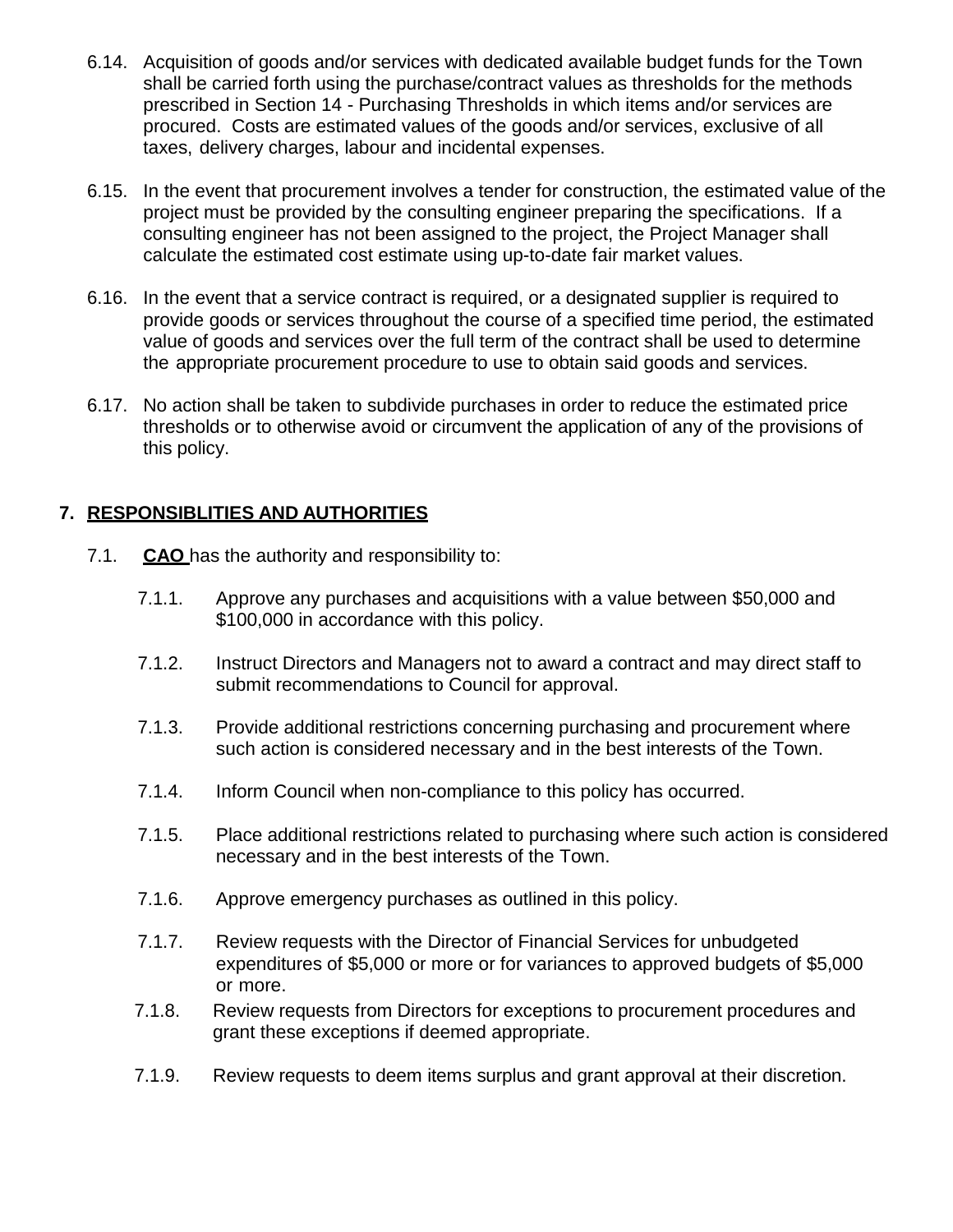#### 7.2. **Director of Financial Services** has the authority and responsibility to:

- 7.2.1. Continuously monitor and evaluate the efficiency and effectiveness of this policy in cooperation with the Manager of Special Projects.
- 7.2.2. Inform the CAO when non-compliance to this policy has occurred.
- 7.2.3. Ensure that the purchase of all goods and services for the Town is made within the approved annual Operating and Capital Budgets or upon authority of a resolution of Council within the limits and conditions set out in such resolutions.
- 7.2.4. Review requests with the CAO for unbudgeted expenditures of \$5,000 and over or for variances to approved budgets of \$5,000 or more. Advise initiating department if funds can be secured and how they will be financed.
- 7.2.5. Advise all Town departments on availability of funds and financing for purchasing and procurement activities.
- 7.2.6. Manage the purchasing card program and ensure that all cardholders have appropriate employment status with the Town.

#### 7.3. **Manager of Special Projects** has the authority and responsibility to:

- 7.3.1. Continuously monitor and evaluate the efficiency and effectiveness of this policy in cooperation with the Director of Financial Services.
- 7.3.2. Coordinate and advertise sealed bid opportunities through appropriate media outlets and/or the Town website.
- 7.3.3. Issue sealed bid documents and addenda, receive bids/tenders/proposals, and coordinate opening procedures for sealed-bid processes.
- 7.3.4. Consult with initiating departments on RFP evaluation committee composition and coordinate evaluations of proposal submissions.
- 7.3.5. Review submitted bids, tenders, and proposals for errors or omissions.
- 7.3.6. Recommend successful proponents and bidders to issuing departments based on results of sealed-bid processes.
- 7.3.7. Coordinate Purchase orders for issuing departments for purchases and acquisitions valued over \$5,000.
- 7.3.8. Maintain contractor performance reviews on file.
- 7.3.9. Prescribe project start up and close out procedures to be conducted by Project Managers at the onset and completion of contracted services.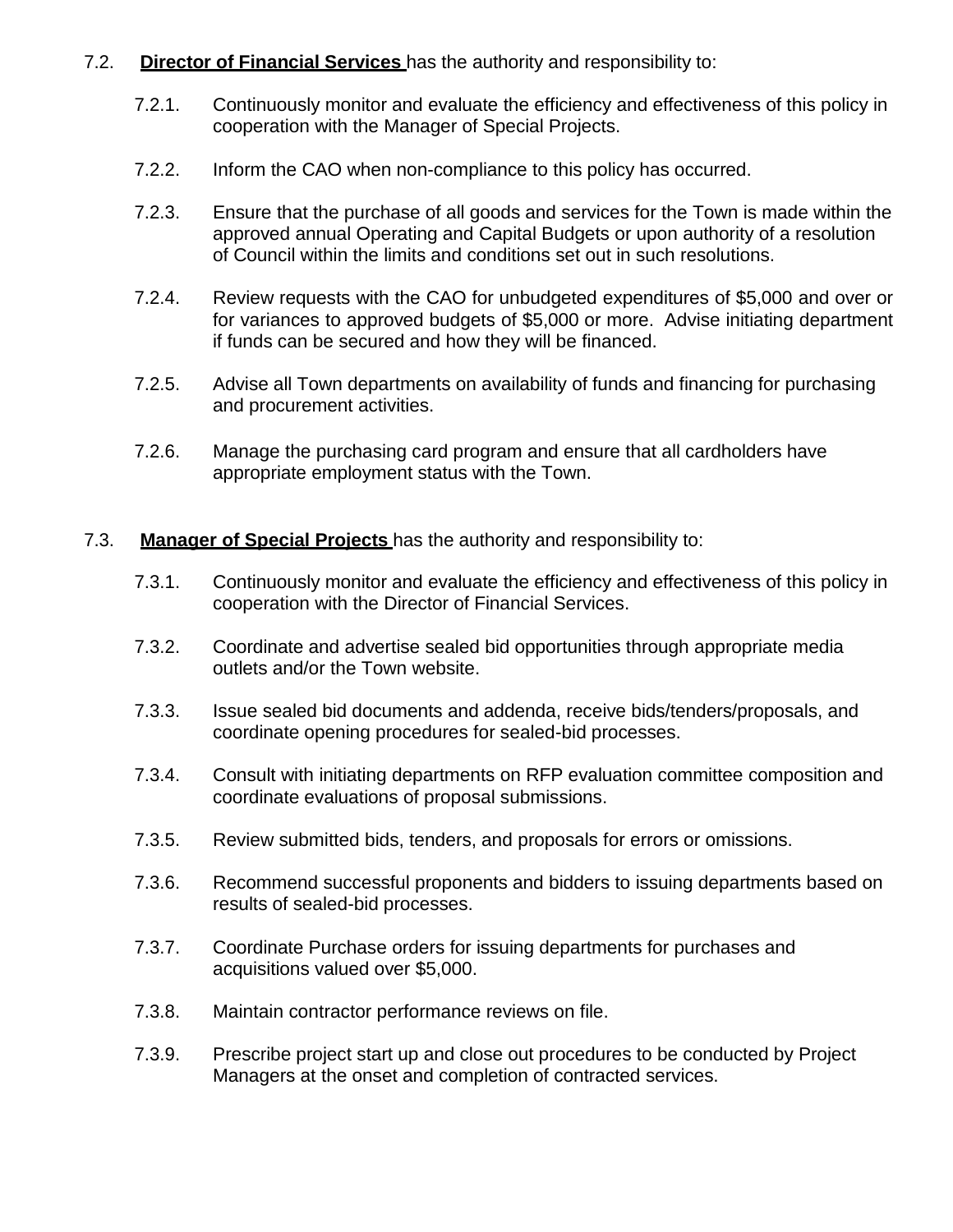- 7.4. **Directors (all)** have the authority and responsibility to:
	- 7.4.1. Approve any purchases and acquisitions with a value between \$5,000 and \$50,000 in accordance with this policy.
	- 7.4.2. Assume overall accountability for purchasing activities within their departments.
	- 7.4.3. Ensure that all provisions of this policy have been met before purchasing any goods and/or services.
	- 7.4.4. Determine and achieve specific objectives as outlined in each project requiring purchase of goods or acquisition of services.
	- 7.4.5. Ensure that financing has been arranged with the Finance Department for capital initiatives prior to any funds being required or spent for said projects.
	- 7.4.6. Award contracts valued at less than \$50,000 where delegated power in exercised within the limits prescribed in this policy, where the CAO has provided approval, and where the requirements of this policy are met.
	- 7.4.7. Prepare reports to Council recommending the award of a tender, proposal, or quotation as outlined in Section 14 - Purchasing Thresholds, or as specifically assigned by the CAO.
	- 7.4.8. Submit a request for approval to the CAO and Director of Financial Services for any unbudgeted expenditure of \$5,000 and over, or for variances to approved budgets greater than \$5,000.
	- 7.4.9. Review contract amendments and change orders and submit a report to Council for approval if the original contract price with the amendment results in an overage of more than 5% of the budgeted amount for that contract. Issue change orders if the expanded work has been approved.
	- 7.4.10. Provide Council with reports recommending the extension of contracts if said contract has a provision for optional extensions.
	- 7.4.11. Conduct emergency purchases and conduct the appropriate reporting or approval procedures as outlined in Section 12 – Emergency Purchasing.
	- 7.4.12. Notify the CAO of items valued at \$5,000 and over to be deemed surplus and request disposal of same. Offer the surplus items to other Town departments for their use at no charge, prior to disposal.
	- 7.4.13. Request exceptions to the Policy for approval by the CAO.
- 7.5. **Managers** have the authority and responsibility to:
	- 7.5.1. Approve any purchases and acquisitions with a value up to \$5,000 in accordance with this policy.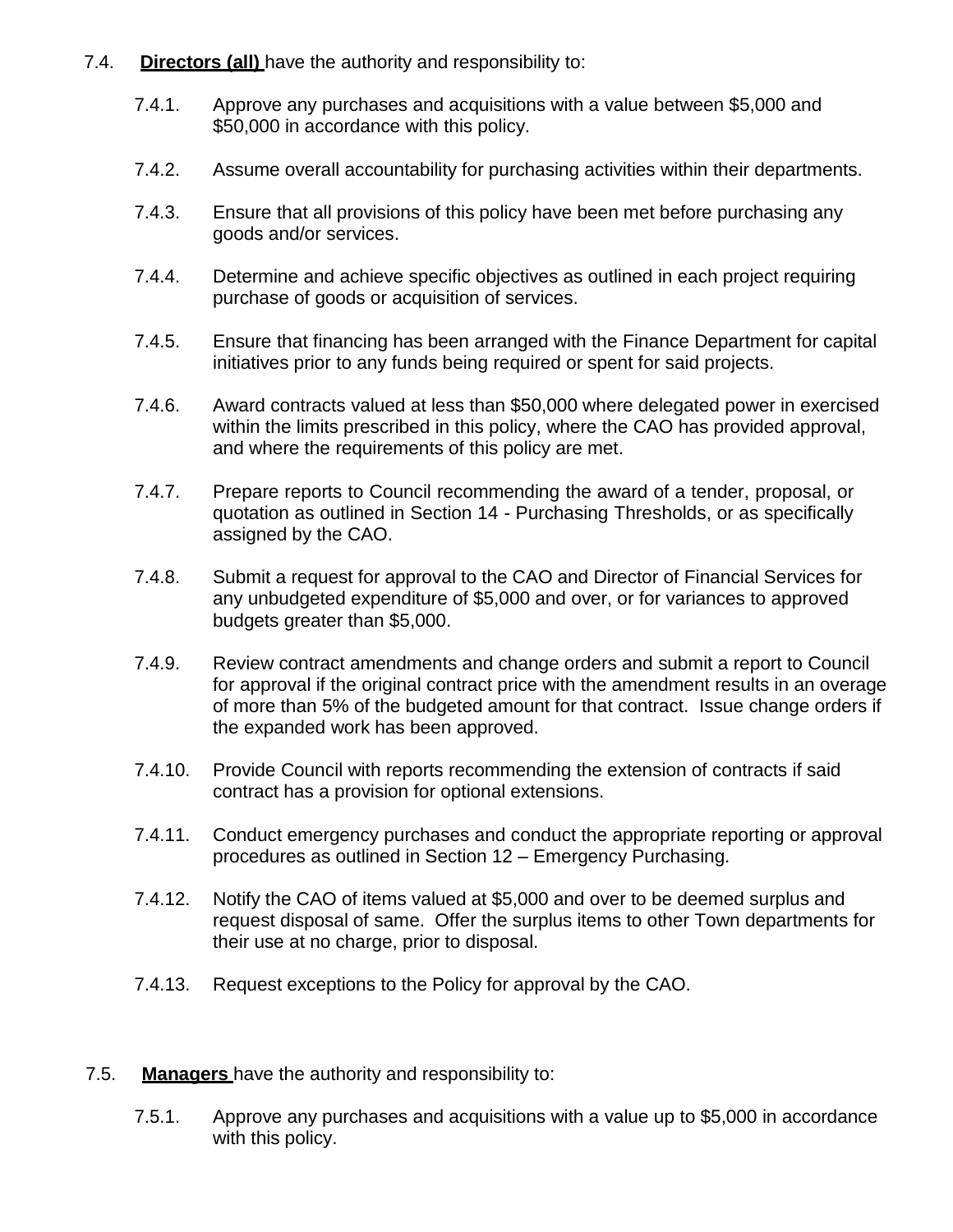- 7.5.2. Initiate a project for which a purchase and acquisition was attained, after Council/Director approval from commencement to completion of the initiative.
- 7.5.3. Provide cost estimates to the Manager of Special Projects for projects to be acquired through sealed bid processes.
- 7.5.4. Obtain Purchase Orders for items and services valued over \$5,000.
- 7.5.5. Provide the project specifications for the scope of work to the Manager of Special Projects for the preparation of sealed bid documents.
- 7.5.6. Conduct prescribed project start up and close out procedures.
- 7.5.7. Notify the Manager of Special Projects if there are alterations in employment status with any purchasing card holders in their respective departments.
- 7.6. **Council** has the authority and responsibility to:
	- 7.6.1. Award contracts with values of over \$100,000.
	- 7.6.2. Waive any section of this procurement policy as it deems appropriate.
	- 7.6.3. Review and make by resolution any decision regarding purchasing or procurement wherein Administration is requesting their counsel.
	- 7.6.4. Declare a conflict of interest in any purchasing matter at a meeting at which the purchasing matter is the subject of discussion or consideration.
- 7.7. **Risk Manager** has the authority and responsibility to:
	- 7.7.1. Review draft sealed bid documents for appropriate agreements, insurance, and liability standards prior to issue.
	- 7.7.2. Request additional insurance from contractors and services providers in instances where amplified risk has been identified.

## 7.8. **Vendors and Service Providers** have the responsibility to:

- 7.8.1. Disclose any and all conflicts of interest to the Town prior to or during the bid process.
- 7.8.2. Not engage in any form of bid rigging or collusion of any nature.
- 7.8.3. Not participate in any conduct which is or could be reasonably construed as any form of political or other lobbying, or as an attempt to influence the outcome of any procurement process during the currency of any process prior to the award of contract.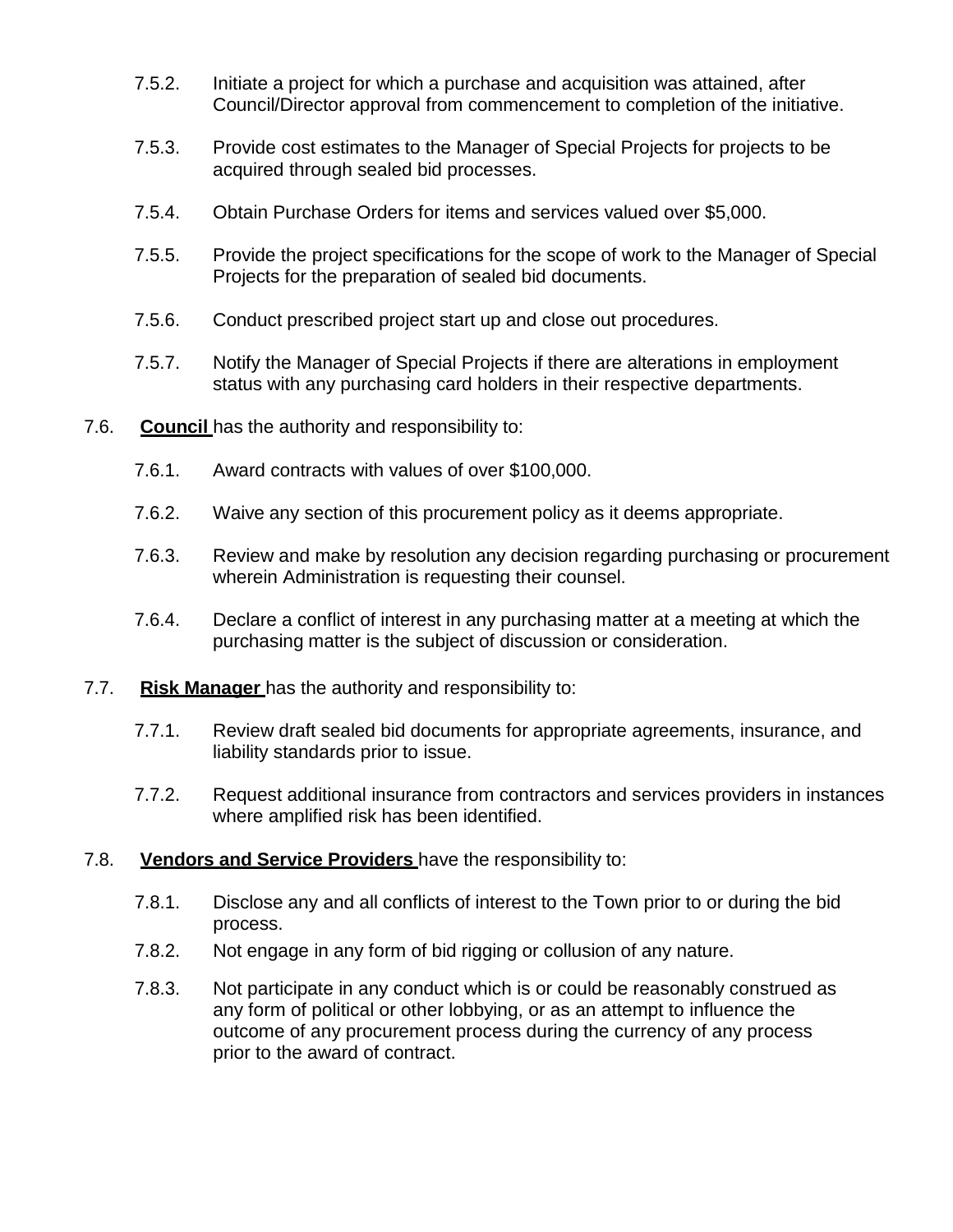# **8. STANDARDIZATION**

- 8.1. It will be the policy of the Town of Amherstburg, wherever possible, to standardize the purchasing of goods and the acquisition of services to allow for:
	- 8.1.1. A reduced number of goods and services required.
	- 8.1.2. Increased volume on common items or series.
	- 8.1.3. Maximizing volume buying opportunities.
	- 8.1.4. Providing economies of scale.
	- 8.1.5. Reducing handling, training, and storage costs.
	- 8.1.6. Co-operative purchasing activities.
	- 8.1.7. Competitive bid results.
	- 8.1.8. Reduced overall cost.

## **9. REQUIREMENT FOR APPROVED FUNDS**

- 9.1. The exercise of authority to award a contract is subject to the identification and availability of sufficient funds in appropriate accounts within Council approved annual Operating and Capital budgets.
- 9.2. Where goods or services are routinely purchased or leased on a multi-year basis, the exercise of authority to award a contract is subject to:
	- 9.2.1. The identification and availability of sufficient funds in appropriate accounts for the current year within Council approved estimates, and;
	- 9.2.2. The requirement for the goods or services will continue to exist in subsequent years and, in the opinion of the Director of Financial Services, the required funding can reasonably be expected to be made available.
- 9.3. Directors may reject all purchase requests for which sufficient funds are not available and identified.
- 9.4. Directors will coordinate all leasing requirements including term capitalization rate, lease vs. buy (or other) analysis, etc. Directors will ensure that all lease commitments comply with the *Municipal Act, 2001* as amended and regulations made thereunder. All leases shall be approved by Council, regardless of estimated costs.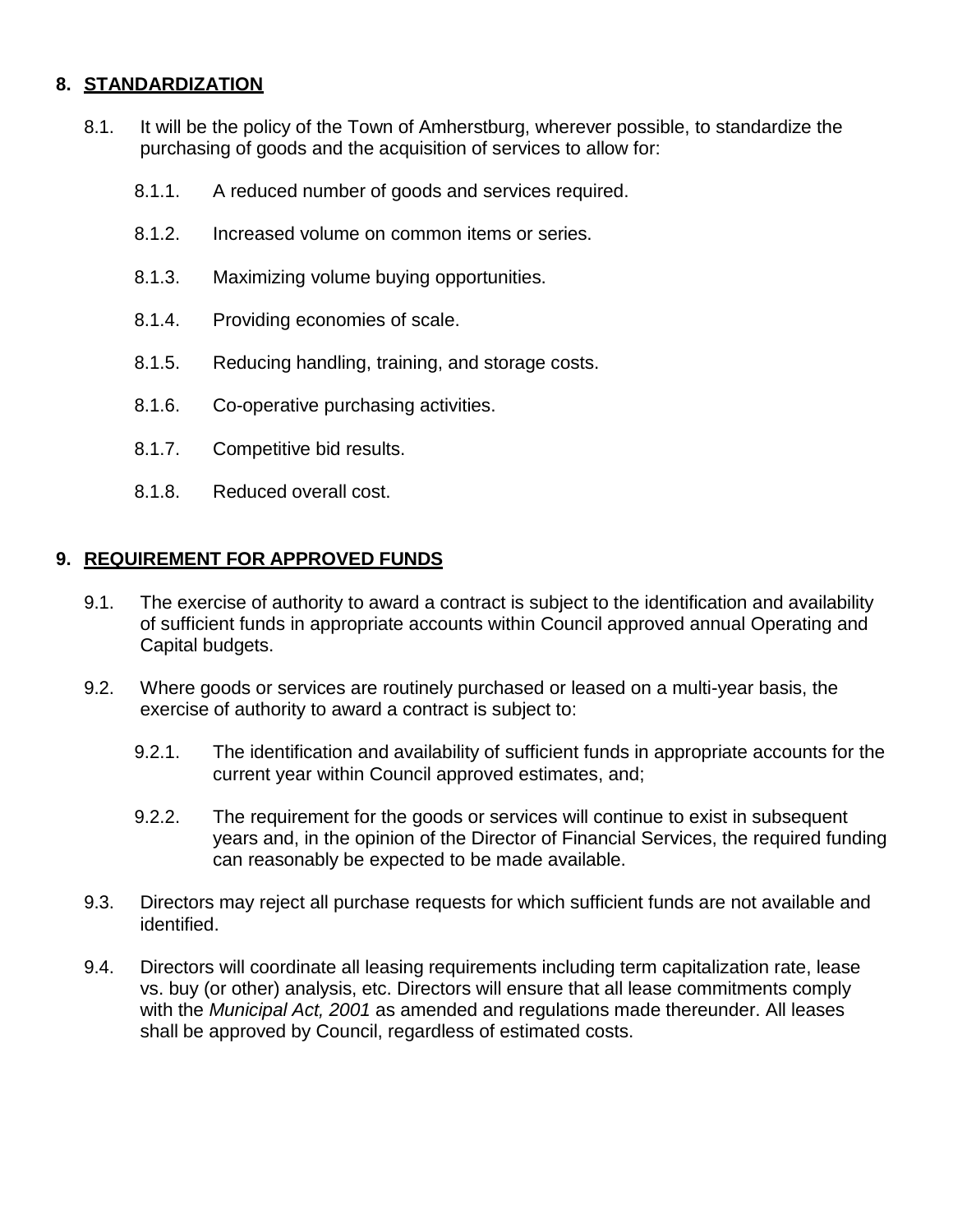9.5. Where this policy prescribes financial limits on purchases and contracts that may be awarded under the authority of a Director, or provides for financial limits on contracts required to be reported to Council, for the purpose of determining whether a purchase or contract falls within these prescribed limits, the amount considered shall be the sum of all costs to be paid to the supplier excluding all taxes and less any rebates.

## **10.EXPENDITURE APPROVAL**

- 10.1. Council has the ultimate authority for all expenditures and delegates this authority to staff through the approved annual Operating and Capital Budgets and by specific resolution.
- 10.2. For purchases and acquisitions approved and included in the Operating and Capital budget, the following approval procedures are required:
	- 10.2.1. Valued up to \$5,000 Managers shall approve the purchase and acquisition.
	- 10.2.2. Valued between \$5,000 and \$50,000 Directors shall approve the purchase and acquisition.
	- 10.2.3. Valued between \$50,000 and \$100,000 Directors shall submit a request for approval to the CAO. Approval shall be provided from the CAO in writing, with a copy of said approval provided to the Manager of Special Projects.
	- 10.2.4. Valued over \$100,000 Directors shall submit a request for approval to Council.
- 10.3. For purchases not included in the approved budget, or items that are expected to exceed the approved budgeted amount, the following procedures are required:
	- 10.3.1. Directors shall submit a request for approval to Council for:
		- 10.3.1.1. Any unbudgeted expenditure of \$5,000 or more.
		- 10.3.1.2. Any expected variance for the net department Operating budget greater than \$5,000.

#### **11.REPORTING**

- 11.1. An administrative report to the CAO by a Director is required for the approval of the acquisition of goods and/or services where all of the following criteria has been met:
	- 11.1.1. The value of the goods and/or services is between \$50,000 and \$100,000.
	- 11.1.2. Procedures defined by this policy have been followed.
	- 11.1.3. The acquisition is within the approved departmental budget amount with the funding sources determined.
	- 11.1.4. The lower responsive bid is being recommended.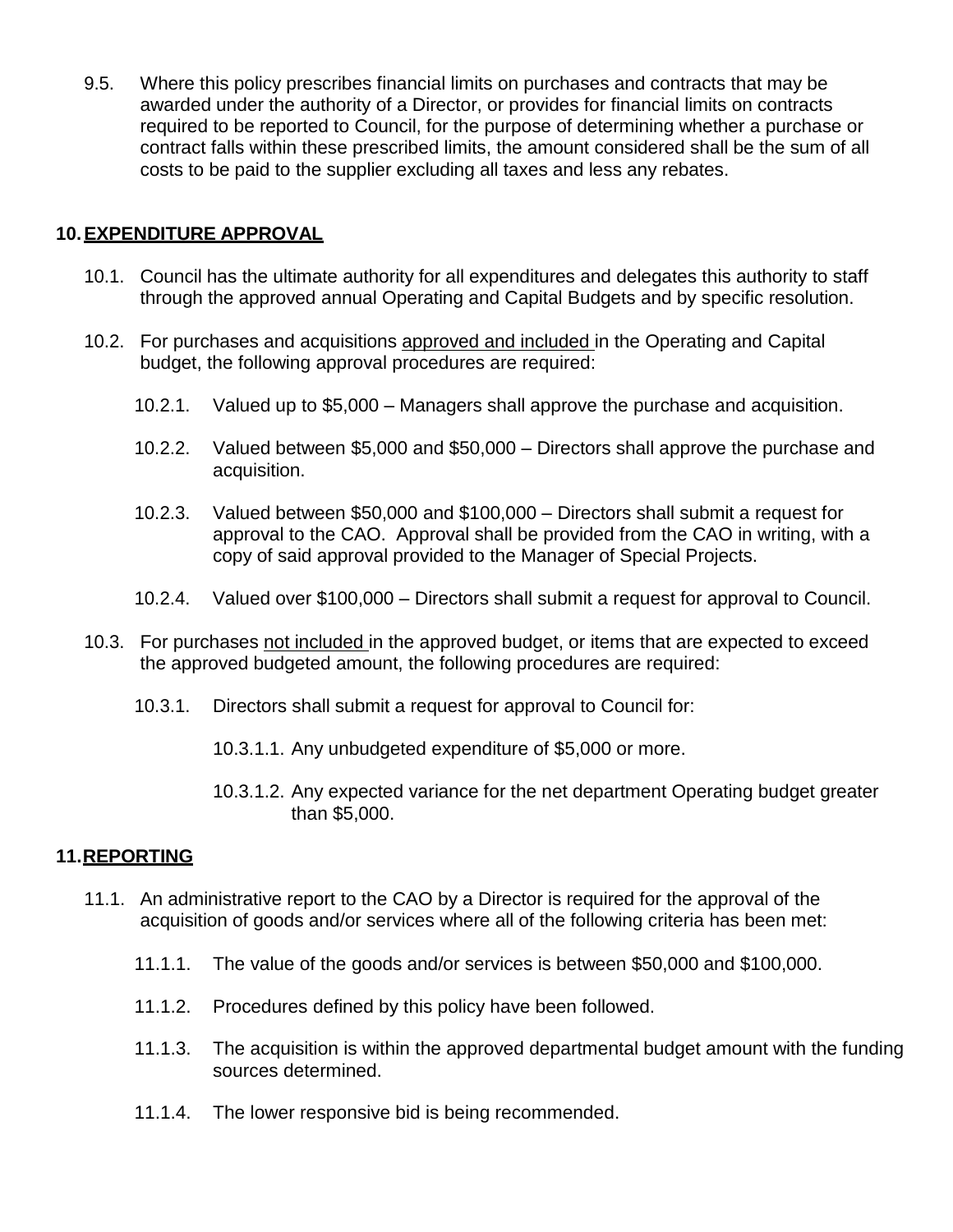- 11.2. A report to Council by a Director is required for the approval of the acquisition of goods and/or services where any one or more of the following criteria has been met:
	- 11.2.1. The value of the goods and/or services is over \$100,000.
	- 11.2.2. The Procurement Policy is being waived.
	- 11.2.3. Acquisition is a lease arrangement.
	- 11.2.4. The acquisition exceeds the approved departmental budget.
	- 11.2.5. There was no provision in the approved budget for this item and the item is an unbudgeted expenditure.
	- 11.2.6. The lowest responsive bid is not being recommended for award of contract.
	- 11.2.7. The CAO requests that a report be presented to Council for consideration and approval.
	- 11.2.8. There is a requirement by a senior level of government (federal or provincial) for Council approval.
	- 11.2.9. A Change Order is required and/or expanded works will alter the cost of the project above 5% of the original approved project cost.

#### **12.EMERGENCY PURCHASING**

- 12.1. Notwithstanding the provisions of this policy, "Emergency" shall be defined as the following:
	- 12.1.1. A threat to public health.
	- 12.1.2. The maintenance of essential Town services.
	- 12.1.3. The welfare of persons or public property.
	- 12.1.4. The security of the Town's interest where the occurrence requires the immediate delivery of goods or services and time does not permit for competitive bids.
- 12.2. The following shall apply when purchasing goods and services in an emergency event:
	- 12.2.1. Purchases with a total value excluding applicable taxes between \$5,000 and \$10,000: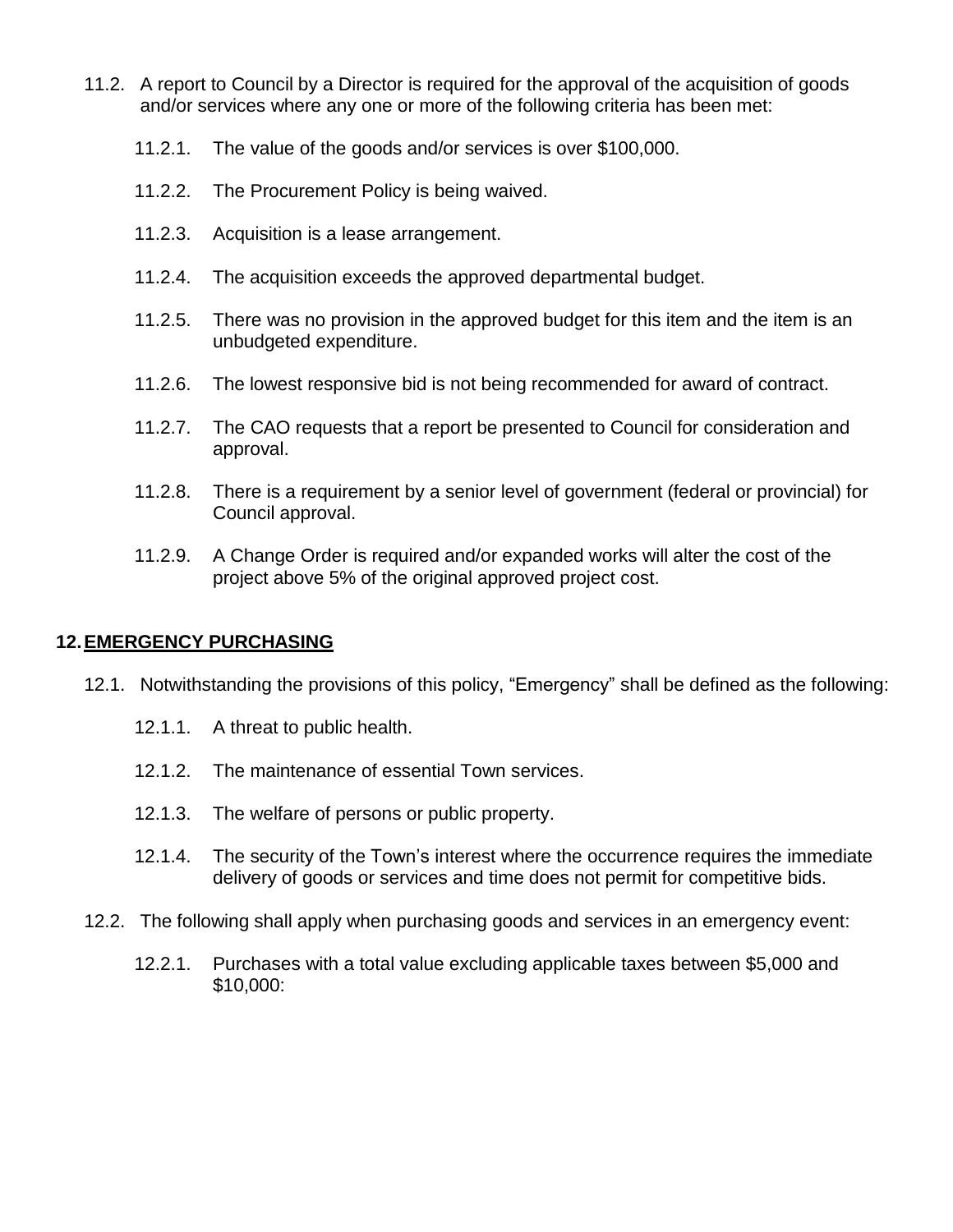- 12.2.1.1. Directors may initiate and approve emergency purchases between \$5,000 and \$10,000. Immediately following said purchase, the Director shall notify the CAO and the Director of Financial Services in writing of the purchase with full details concerning the circumstances under which the purchase was made. Purchases of this nature will require that as many comparative quotes as practical under the circumstances be obtained.
- 12.2.2. Purchases with a total value excluding applicable taxes over \$10,000:
	- 12.2.2.1. Directors initiating the purchase shall obtain the prior approval of the CAO, or in the absence of the CAO, the Director of Financial Services in consultation with the Mayor or Deputy Mayor for the town. As soon as reasonably possible following the purchase, the director shall issue an information report to the CAO.
- 12.3. In the absence of both the CAO and the Director of Financial Services, the Director may directly purchase the goods or services which require immediate action to prevent further damage, to restore minimum service or ensure safety of the public. In this event, the Director shall inform the CAO and the Director of Financial Services of the occurrence immediately upon their return.

#### **13.PURCHASE ORDERS**

- 13.1. Purchase orders shall be obtained from the Manager of Special Projects prior to any purchase or acquisition of services valued at \$5,000 and over.
- 13.2. Purchase orders shall be considered approved for commencement when the following signatures are present on the purchase order:
	- 13.2.1. Issuing Manager/Director
	- 13.2.2. Director of Financial Services
	- 13.2.3. Manager of Special Projects
	- 13.2.4. CAO (only required in instances where the purchase is an unbudgeted expenditure)
- 13.3. Blanket purchase orders may be established by the Manager of Special Projects by the competitive purchasing method for the estimated annual value, when all of the following criteria has been met:
	- 13.3.1. One or more departments repetitively orders the same deliverables, or range of deliverables, and the actual demand (including quantity, delivery date, delivery location, etc.) is not known in advance.
	- 13.3.2. The deliverables are readily available to be ordered when the requirement arises.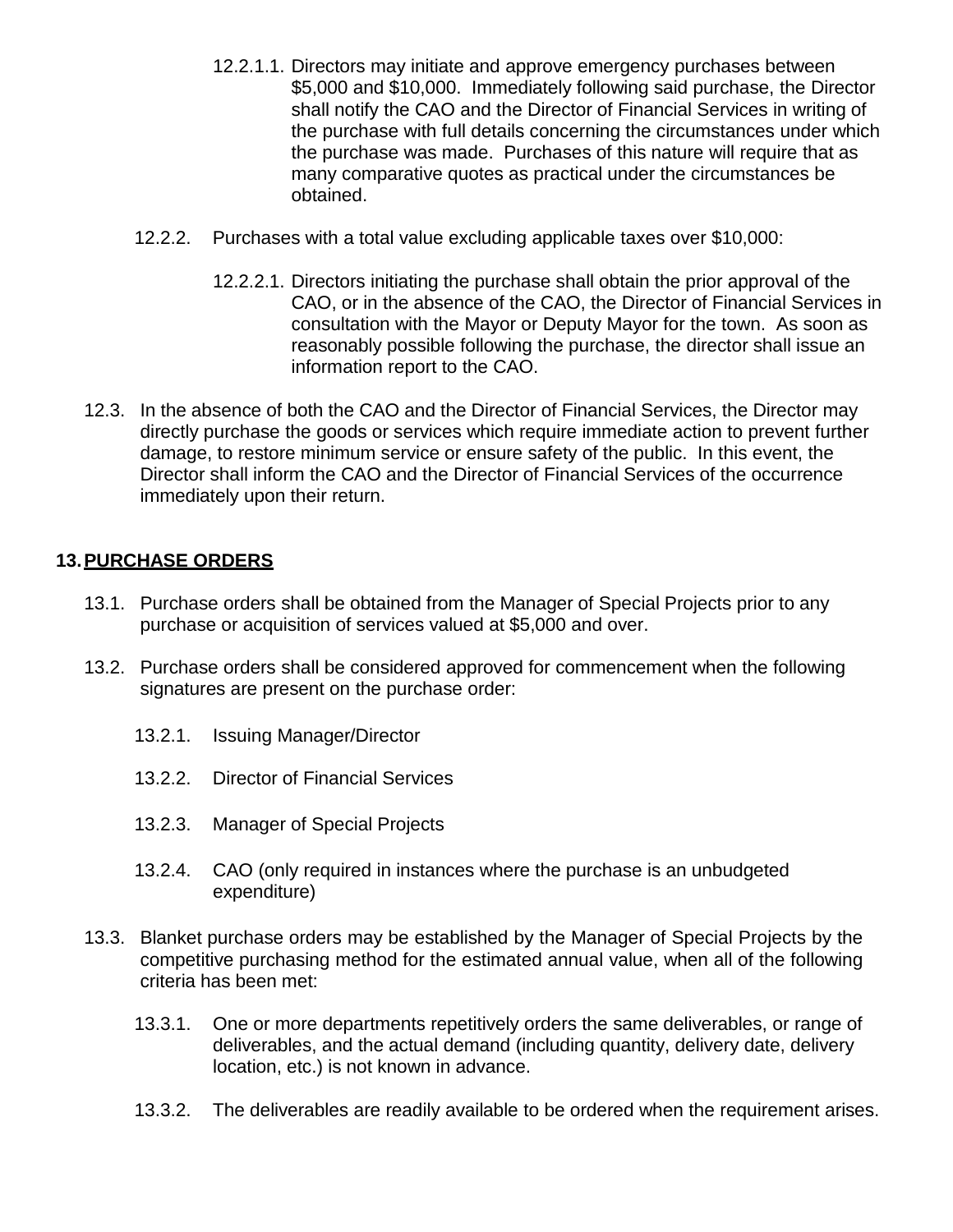13.3.3. Prearranged prices or a prearranged pricing basis can be established at the outset and there is no need or intention to negotiate prices at the time of order.

#### **14.PURCHASING THRESHOLDS**

#### 14.1. **Items and Services Valued Under \$5,000 – Direct Acquisition**

- 14.1.1. This process is undertaken where all of the following criteria exist:
	- 14.1.1.1. The requirements for goods and services can be defined and for which a clear and single solution exists.
	- 14.1.1.2. The total cost of the goods and services is not greater than \$5,000 excluding applicable taxes.
	- 14.1.1.3. Sufficient funds are available in the approved Operating or Capital Budgets to pay for the goods and services.
- 14.1.2. A report to Council authorizing the acquisition is not required.
- 14.1.3. A Purchase Order is not required.
- 14.1.4. Quotes are not required, however, informal quotations may be requested where it is in the best interest of the Town to do so.
- 14.1.5. Purchases are to be placed on corporate accounts, where available.
- 14.1.6. Purchasing Cards or Credit Cards may be used for low-value purchases in accordance with Section 29 – Corporate Credit Cards, and Section 30 – Purchasing Cards contained within this policy.
- 14.1.7. All such purchases shall be supported by invoices and delivery slips as approved by the department Manager.

#### 14.2. **Items and Services Valued \$5,000 to \$50,000 – Quotations**

- 14.2.1. A minimum of three quotations (where possible) are to be sought before the Town commits to any vendor.
- 14.2.2. The award of contract shall be to the lowest compliant bid.
- 14.2.3. The Town reserves the right to accept or reject any quotation.
- 14.2.4. Directors shall approve acquisitions valued between \$5,000 and \$50,000 and provide notice of said approval in writing to the Manager of Special Projects.
- 14.2.5. A report to Council is not required.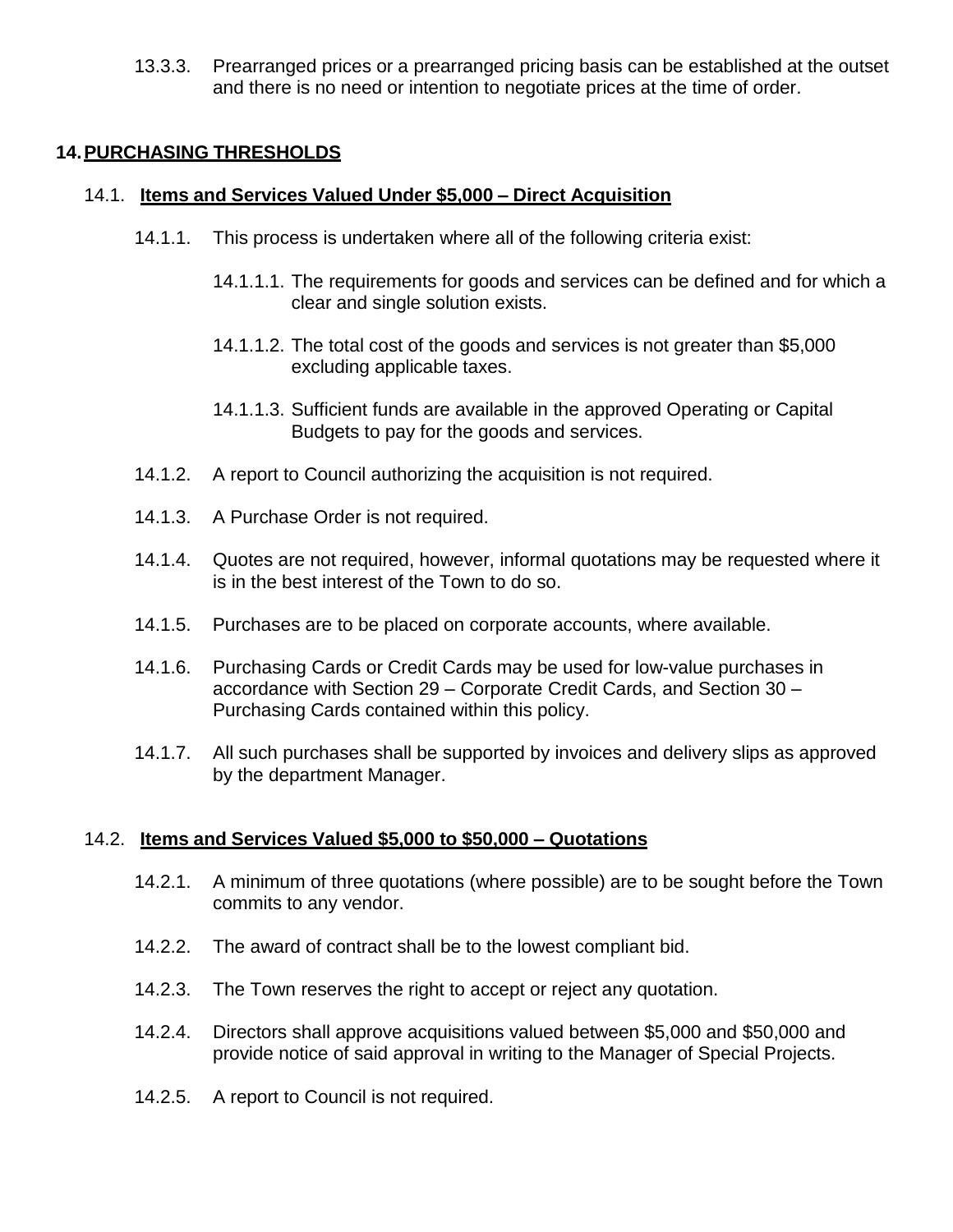#### 14.2.6. **For Purchases between \$5,000 and \$15,000 – Informal Quotation**

- 14.2.6.1. This process is undertaken where all of the following criteria exist:
	- a. The requirement for goods and services can be defined and for which a clear and single solution exists.
	- b. The total cost is greater than \$5,000 and less than \$15,000 excluding applicable taxes.
	- c. Sufficient funds are available in the approved Operating or Capital budget to pay for the goods and services.
	- d. An authorized Purchase Order has been provided to the initiating department for the goods and services.
- 14.2.6.2. An informal quotation is a process where suppliers are requested to submit quotations on specific goods or services. This process does not involve advertising, sealed bids, or the preparation of formal quotation documents.
- 14.2.6.3. The respective department shall submit to the Manager of Special Projects a minimum of three quotations before the Town commits to any vendor.
- 14.2.6.4. If only one quotation is received, the Town may exercise its right to cancel the call for quotations.
- 14.2.6.5. The CAO and the Director have the authority to legally bind any associated agreements or contracts.
- 14.2.6.6. Where appropriate, the Manager of Special Projects may deem it necessary to acquire goods and services valued between \$5,000 and \$15,000 by way of formal Request for Quotation (RFQ), Tender or Request for Proposal (RFP).

#### 14.2.7. **For Purchases between \$15,000 and \$50,000 – Formal Request for Quotation (RFQ)**

- 14.2.7.1. This process is undertaken where all of the following criteria exist:
	- a. The requirement for goods and service scan be defined and for which a clear and single solution exists.
	- b. The total cost is greater than \$15,000 and less than \$50,000 excluding applicable taxes.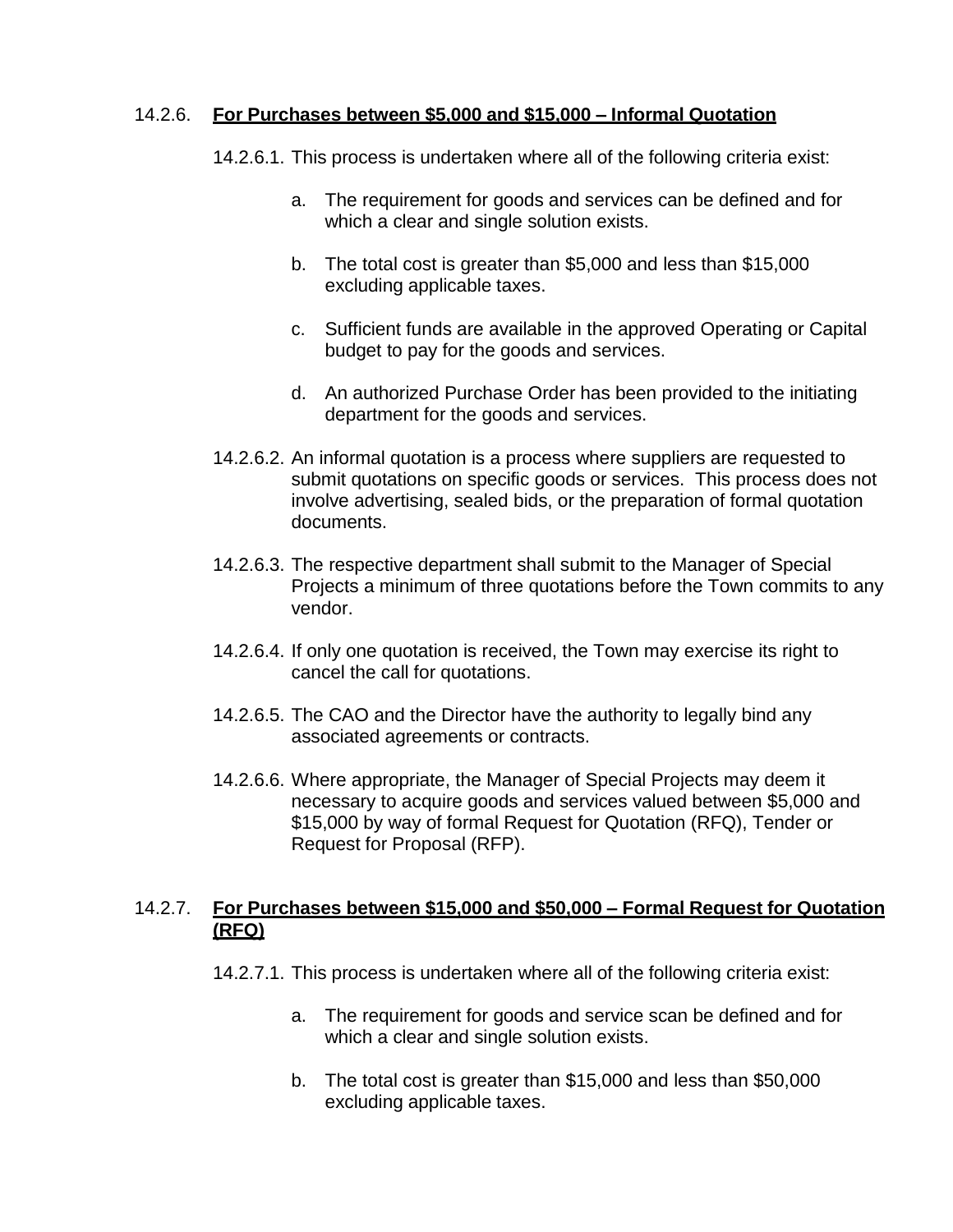- c. Sufficient funds are available in the approved Operating or Capital budget to pay for the goods and services.
- d. An authorized Purchase Order has been provided to the initiating department for the goods and services.
- 14.2.7.2. An RFQ is a competitive process where suppliers are requested to submit quotations on specific goods or services. The formal process includes:
	- a. Preparation of an RFQ document by the Manager of Special Projects, in coordination with the initiating department. This document provides the prospective bidders with clear instructions, specifications, terms and conditions and a quotation form on which bids are to be submitted.
	- b. A time and place where bids will close.
	- c. Invitation to bidders by public advertisement or direct invitation, at the discretion of the Manager of Special Projects and the Project Manager.
- 14.2.7.3. An RFQ will be issued by the Manager of Special Projects.
- 14.2.7.4. The CAO and the department Director have the authority to legally bind any associated agreements or contracts.
- 14.2.7.5. Where appropriate, the Manager of Special Projects may deem it necessary to acquire goods and services valued between \$15,000 and \$50,000 by way of Tender or Request for Proposal (RFP).

#### 14.3. **Items and Services Valued Over \$50,000 – Tender or Request for Proposal (RFP)**

- 14.3.1. Reports shall be provided by the issuing department Director for consideration and approval of the award of contract. This report shall provide a summary of the bid process and provide sources of financing, allocation of revenues and other financial commentary where appropriate. The reporting structure is as follows:
	- 14.3.1.1. Valued between \$50,000 to \$100,000 Report submitted to the CAO for consideration and approval.
	- 14.3.1.2. Valued over \$100,000 Report submitted to Council for consideration and approval.
- 14.3.2. Copy of contract approval shall be provided to the Manager of Special Projects in writing by way of CAO's approval or Council resolution.
- 14.3.3. The Mayor and Clerk have the authority to legally bind any associated agreements or contracts.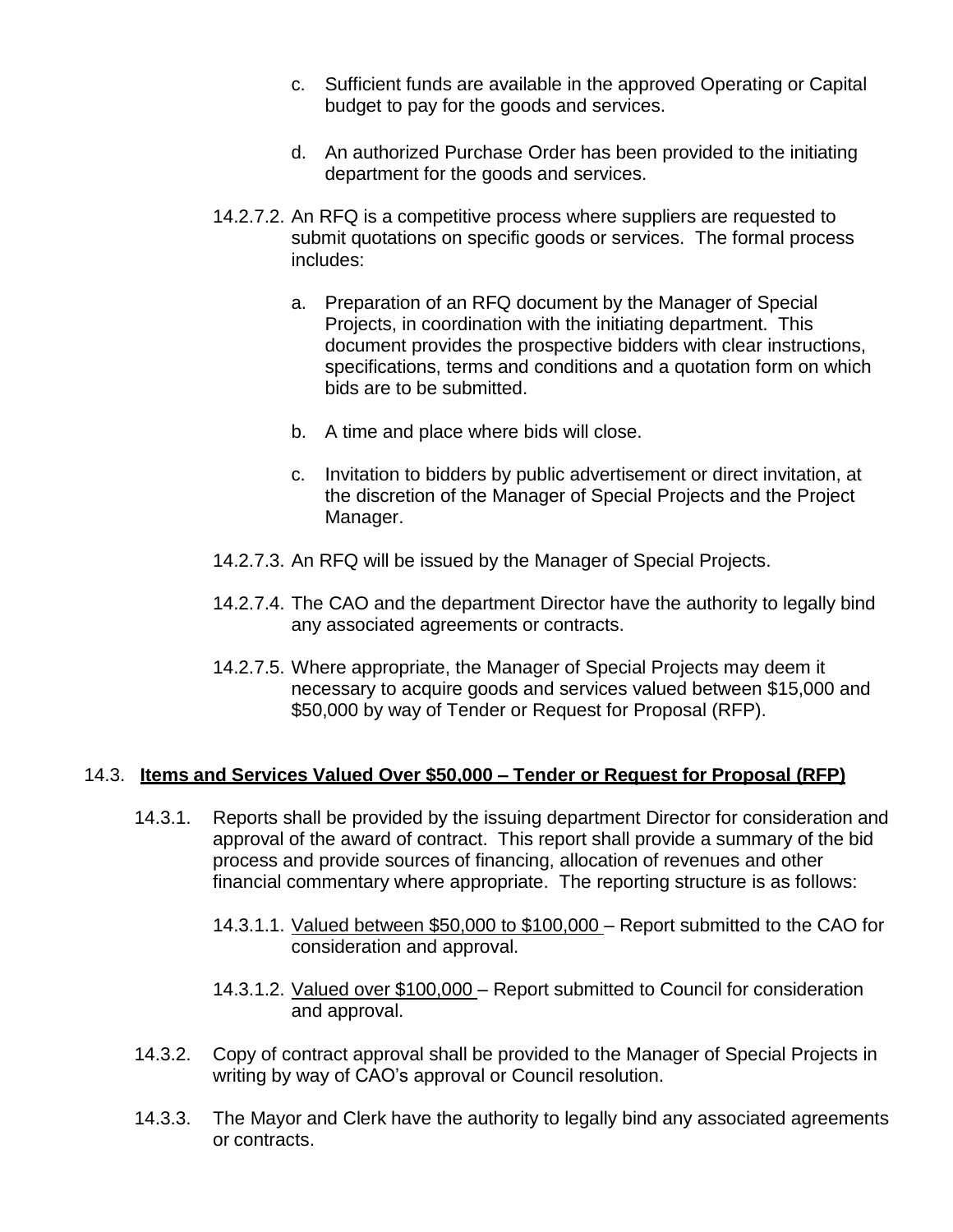- 14.3.4. A Purchase Order is required prior to issuing Tenders or RFPs.
- 14.3.5. The Town reserves the right to accept or reject any quotation.
- 14.3.6. The issuing Department is responsible for maintaining current bonds, insurance certificates and WSIB certificates, as called for in the bid documents. Copies of executed contracts, containing the required insurance certificates, bonds and financial securities and WSIB certificates, etc. shall be provided to the initiating department, the consultant (if applicable), the contractor, Clerk, and Manager of Special Projects.

## 14.3.7. **Tender**

- 14.3.7.1. Used for items, services, or construction with precise specifications valued over \$50,000.
- 14.3.7.2. This process is undertaken in cases where all of the following criteria exist:
	- a. The requirements for goods and services can be defined and for which a clear and single solution exists.
	- b. The total cost of the goods and services is greater than \$50,000 excluding applicable taxes.
	- c. Sufficient funds are available in the approved Operating or Capital budget to pay for the goods and services.
	- d. An authorized Purchase Order has been provided to the initiating department for the goods and services.
	- e. Bids can be submitting on a common pricing basis.
	- f. Best value for the Town can be achieved by an award selection made on the basis of the lowest bid that meets specifications.
- 14.3.7.3. A tender is a competitive process where suppliers are requested to submit tenders with definitive specifications, volumes and scope of work. The formal process includes:
	- a. Preparation of tender documents by the Manager of Special Projects, in coordination with initiating department. This document provides the prospective bidders with clear instructions, specifications, contract terms and a tend form on which tenders are to be submitted.
	- b. Official receipt and opening of bids.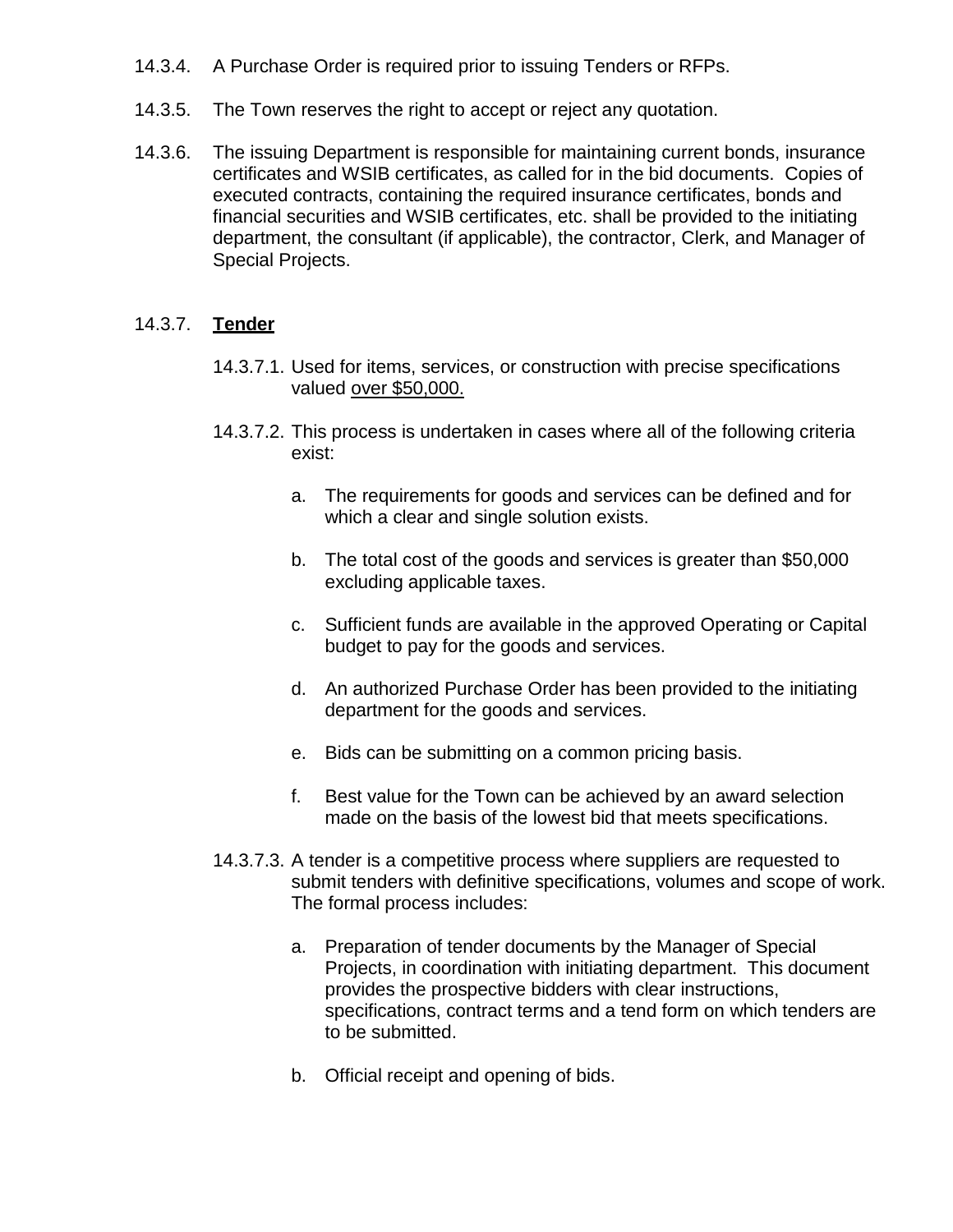- c. Invitation to bidders by public advertisement or direct invitation, at the discretion of the Manager of Special Projects and the Project Manager.
- 14.3.7.4. Tenders require a reply by a designated date and time, signed by a corporate officer authorized to bind the Corporation. Any requested bid deposits, securities, or bonds must be included with the submission. Replies are delivered directly to the Clerks Department and are opened at a public tender meeting. If only one tender is received, the Town has the option of not opening the bid and closing the call for tender as outlined in Section 15.6 – Only One Bid Received from a Call for Bids.
- 14.3.7.5. Tenders will be issued by the Manager of Special Projects.
- 14.3.7.6. The award of contract shall be to the lowest compliant bid, in keeping with the specifications and past contractor performance.
- 14.3.7.7. Each sealed bid received in response to a tender call shall be reviewed to determine whether a bid irregularity exists and if any, action is taken according to the nature of the irregularity (see Appendix B).

#### 14.3.8. **Request for Proposal (RFP)**

- 14.3.8.1. Used for the engagement of professional and consulting services for a project over \$50,000 where a project design or execution plan is required to be provided with the proposal submission.
- 14.3.8.2. This process is undertaken in cases where all of the following criteria exist:
	- a. The requirements for goods and services cannot be specified.
	- b. The requirements of the Town are best described in a general performance specification.
	- c. The total cost of the goods and services is greater than \$50,000 excluding applicable taxes.
	- d. Sufficient funds are available in the approved Operating or Capital budget to pay for the goods and services.
	- e. An authorized Purchase Order has been provided to the initiating department for the goods and services.
	- f. Best value for the Town can be achieved by an award selection made on the basis of a specified RFP evaluation criteria ranking scheme and analysis by an RFP evaluation committee.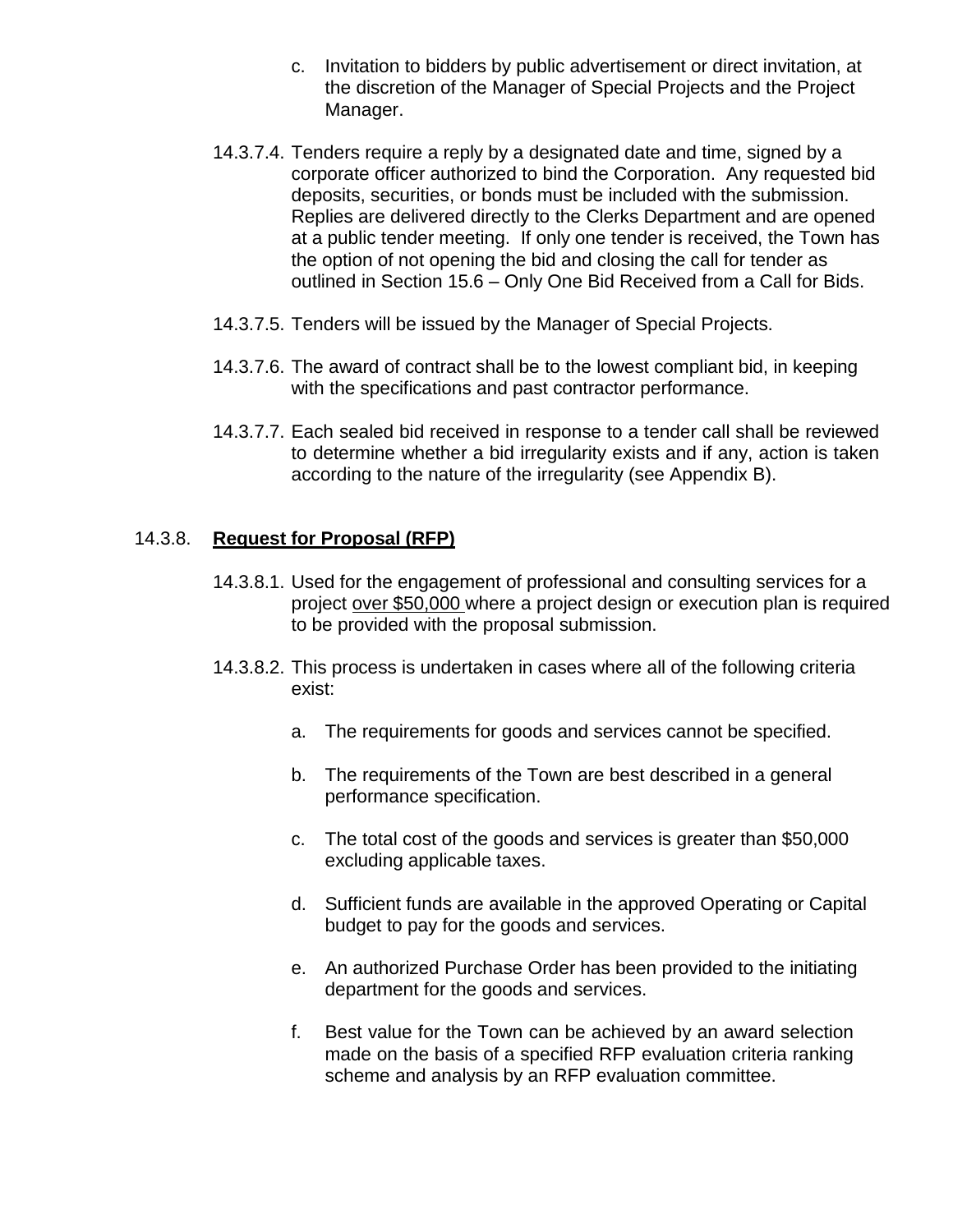- 14.3.8.3. An RFP will be issued by the manager of Special Projects in cooperation with the initiating department.
- 14.3.8.4. A standard RFP requires information from proponents that includes, but is not limited to, qualifications and experience, strategy, approach, methodology, scheduling, past performance, facilities and equipment, references, as well as associated cost.
- 14.3.8.5. RFPs are not formally opened in public and are scored by a designated Evaluation Committee using an evaluation scoring scheme based on the submission criteria required in the proposal submissions. RFPs are not awarded solely on the proposal price, but are awarded based on the highest scoring compliant proposal and at the recommendation of the Evaluation Committee. Price is a consideration during the evaluation and the weight of the proposal price shall vary based on the specific project program. It is not necessary to disclose prices or terms at the time of submission. If only one proposal is received, the Director has the options of not opening the proposals and closing the call for proposals, as outlined in Section 15.6 – Only One Bid Received from a Call for Bids.

## 14.4. **Summary Table:**

|                              |               | <b>Acquisition Method</b>             |              | Signing       |                   |                     |                           |
|------------------------------|---------------|---------------------------------------|--------------|---------------|-------------------|---------------------|---------------------------|
| <b>Estimated</b><br>Purchase | <b>Direct</b> | <b>Request for</b><br>Quotation (RFQ) |              | <b>Tender</b> | Request<br>for    | Approval<br>Granted | Authority<br>For          |
|                              | Acquisition   | Informal                              | Formal       |               | Proposal<br>(RFP) | By:                 | Contracts &<br>Agreements |
| Up to \$5,000                | ✓             |                                       |              |               |                   | Manager             | <b>Not</b><br>Applicable  |
| \$5,000 to<br>\$15,000       |               | $\checkmark$                          |              | *             | $\star$           | <b>Director</b>     | CAO&<br><b>Director</b>   |
| \$15,000 to<br>\$50,000      |               |                                       | $\checkmark$ | $\star$       | $\star$           | <b>Director</b>     | CAO &<br><b>Director</b>  |
| \$50,000 to<br>\$100,000     |               |                                       |              | $\checkmark$  | $\checkmark$      | CAO                 | CAO&<br><b>Director</b>   |
| Over<br>\$100,000            |               |                                       |              | ✓             | ✓                 | Council             | Mayor &<br><b>Clerk</b>   |

*\*A tender or RFP may be used in place of an RFQ if the project scope deems it more appropriate to use these methods. See Appendix C – Tenders vs. RFPs.*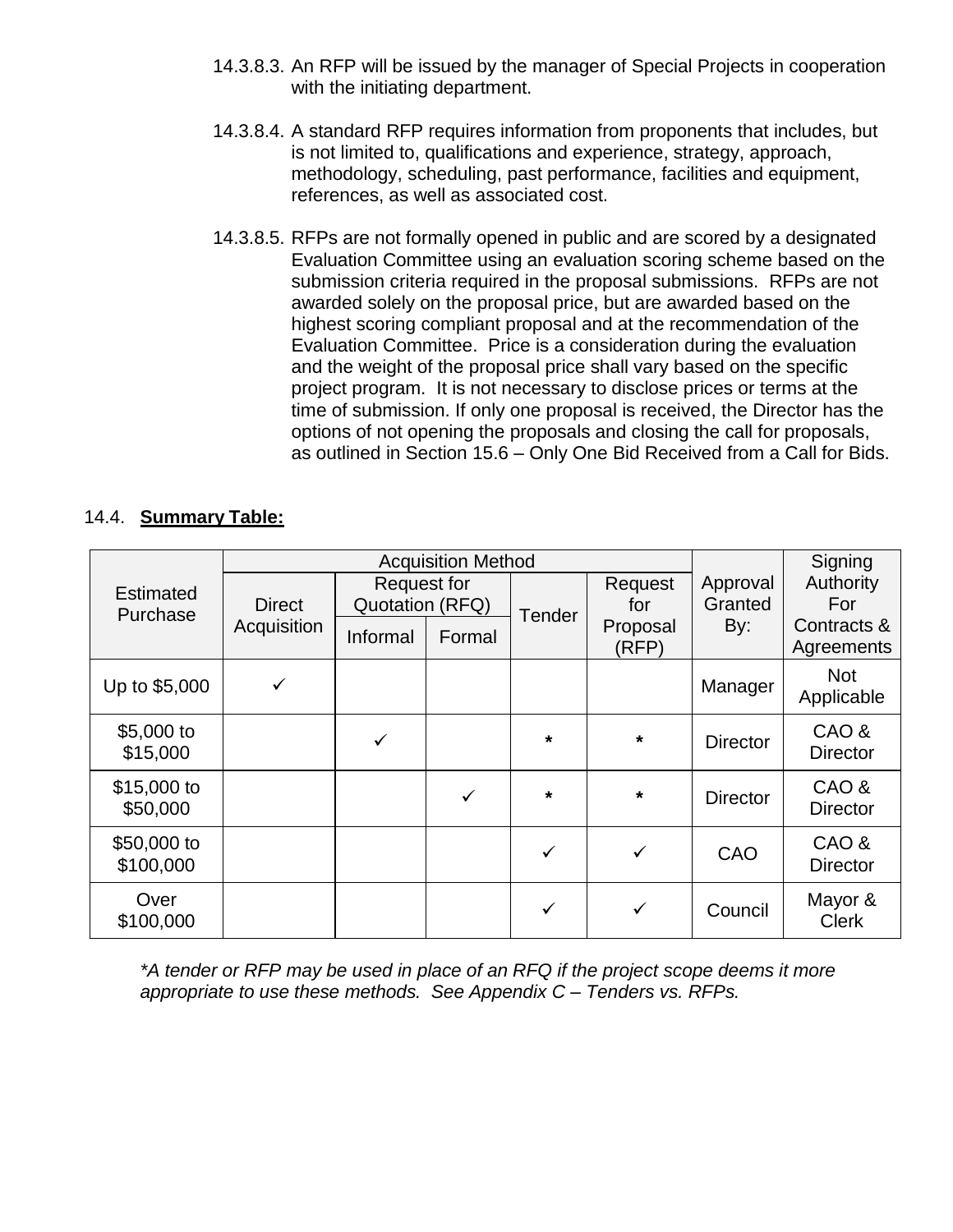#### 14.5. **Pre-Bid Request Activities**

14.5.1. Sealed bid processes may be preceded by a call for Expressions of Interest (EOI) or a Request for Prequalification. These activities are conducted at the discretion of the initiating department and prepared and issued by the Manager of Special Projects.

## 14.5.2. **Expression of Interest (EOI)**

- 14.5.2.1. Used to determine a set of invited bidders and available service providers prior to issue of an invitation to bid.
- 14.5.2.2. EOIs do not result in the award of contract. EOIs precede a call for bids and do not request pricing information.
- 14.5.2.3. The Manager of Special Projects will issue an EOI at the request of the initiating Director to determine a set list of users who are capable of providing a particular product or service, when the availability of said product or service is unknown.
- 14.5.2.4. EOIs require potential bidders to supply background information that may include corporate history of their business, services/products they supply, previous similar projects completed, catalogues, and any other information that provides the Town with an indication of the ability of the business to provide the required products or services. The compliant responses to the EOI will make up the list of bidders that the invited bid request will be provided to.
- 14.5.2.5. EOIs are advertised publicly, and responses to the EOI are required by a designated date and time.

## 14.5.3. **Request for Prequalification**

- 14.5.3.1. Used to determine a list of qualified and competent bidders prior to issue of an invitation to bid based on having met and provided all required prequalification criteria.
- 14.5.3.2. Prequalifications do not result in an award of contract. Prequalifications precede a call for bids and do not request pricing information.
- 14.5.3.3. A request for prequalification is issued by the Manager of Special Projects at the request of the initiating department.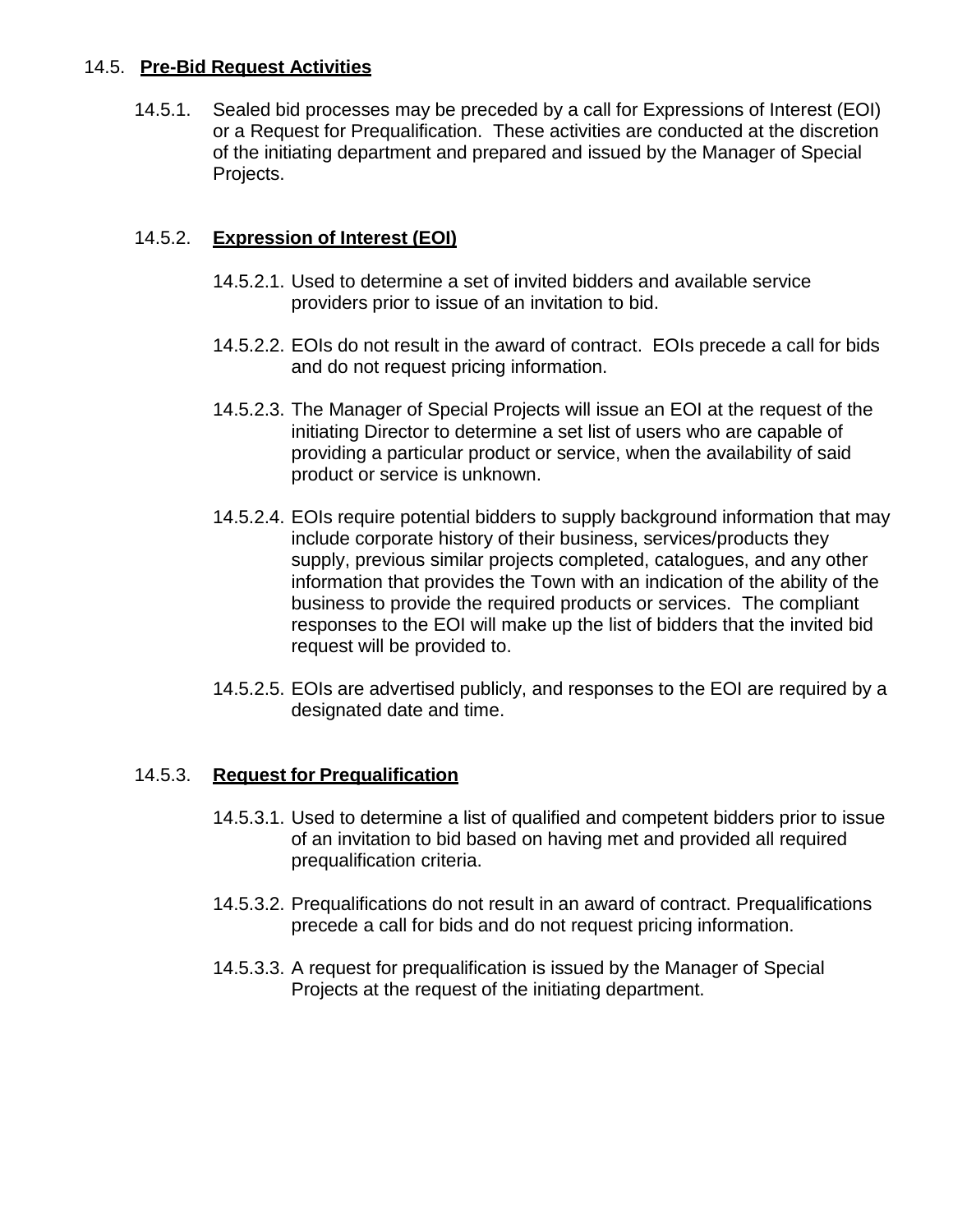- 14.5.3.4. Prequalifications are used to identify contractors or consultants who would be allowed to submit bids for certain projects. Prequalification is typically used where the project requires highly technical expertise. Prequalification requests that bidders demonstrate that they have the ability to undertake the scope of work for the project. Only qualified bidders are eligible to submit a bid when a call for bids has been issued.
- 14.5.3.5. A reply the request for prequalification is required by a designated date and time, signed by an officer authorized to legally bind the corporation.

#### **15.SEALED BID PROCEDURES**

#### 15.1. **Specifications**

- 15.1.1. All sealed bid documents must first be reviewed and approved by the Manager of Special Projects and secondly by the Risk Manager prior to being issued. Issuance of sealed bid documents to bidders will be out of a centralized location at Town Hall, coordinated by the Manager of Special Projects.
- 15.1.2. If in the opinion of the Director, after consultation with the Manager of Special Projects, it is not feasible for the Town to prepare defined specifications in order to solicit bids, an RFP for Professional Services, Consultant, or Engineer may be issued for this purpose. If, in the opinion of the Director, a firm has acute knowledge of the project specifics, or has past experience relating to the scope of work involved in the project where it would be disadvantageous for another firm to prepare the specification documents, the preparation may be assigned to that particular firm upon approval of the CAO.
- 15.1.3. Engineers or Consultants employed to manage project projects and perform contract administration shall work with the Manager of Special Projects to ensure that projects are prepared and administered in conformance to this policy.
- 15.1.4. When sealed bid documents are being prepared by the Manager of Special Projects, the issuing department must provide the scope of work specifications and technical details to the Manager of Special Projects to be included in the documents prior to preparation.
- 15.1.5. Documents and any other information provided to potential suppliers and bidders must identify the minimum requirements and specifications that suppliers and bidders must meet.
- 15.1.6. Where practical, specifications or terms of reference should be considered that are detailed but not brand specific to leave room for potential vendors to provide alternatives in the event that an equal or better-proven product or method is available.
- 15.1.7. Vendors, or potential vendors, should not be requested to expend time, money, or effort on design or in developing specifications beyond the normal level of service expected from vendors.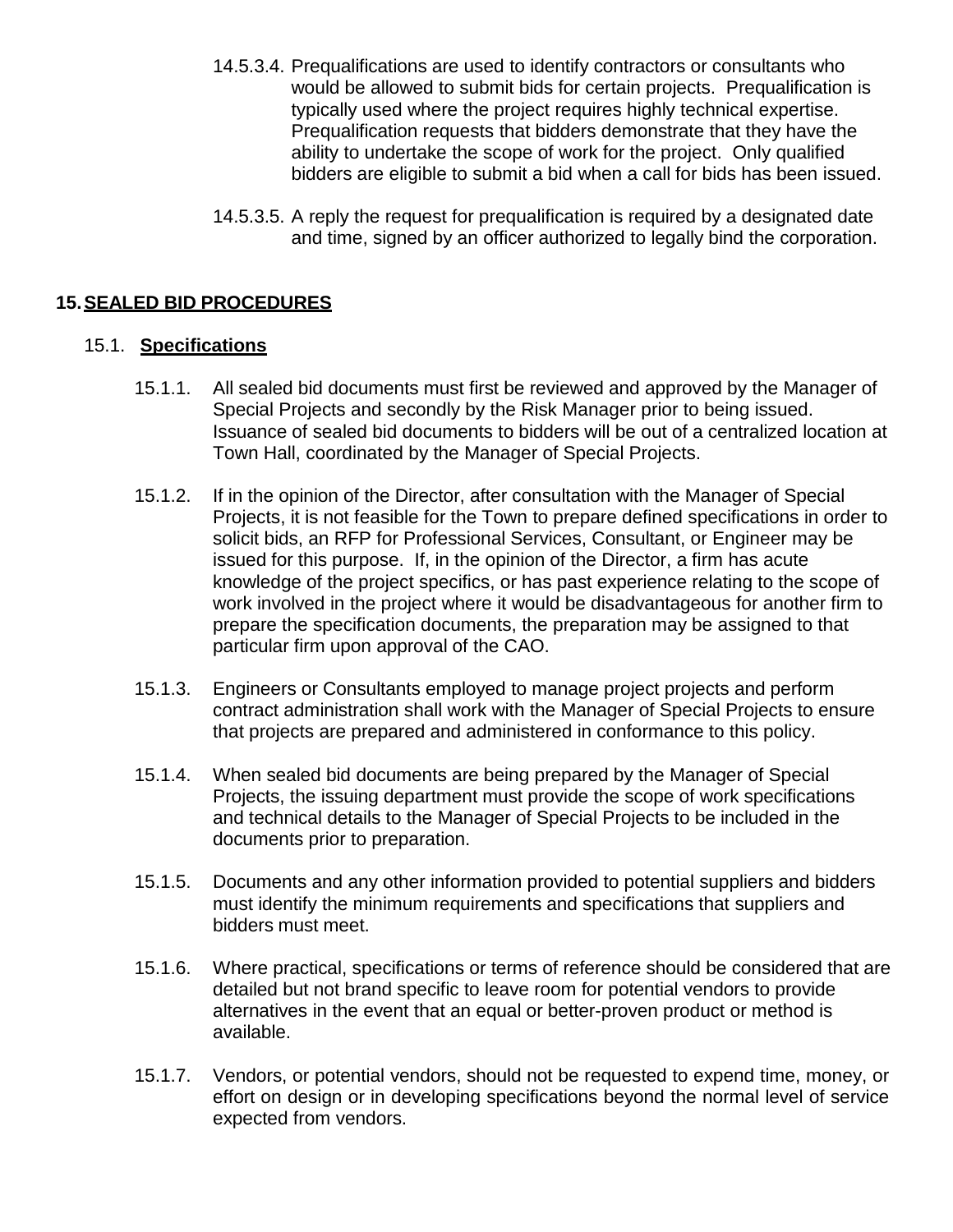- 15.1.8. The Town reserves the right to charge a fee to potential bidders and proponents for the acquisition of sealed bid documents.
- 15.1.9. Insurance requirements specified in bid documents for service providers and contractors will be specified and approved by the Town's Risk Manager. The Town may alter the insurance requirements stated in this policy at their discretion and at any time.
- 15.1.10. All sealed bid documents shall include provisions regarding the Accessibility for Ontarians with Disabilities Act (AODA). See Section 31.

#### 15.2. **Bonds and Securities**

- 15.2.1. The Manager of Special Projects, the Director of Financial Services, and the Project Manager shall agree on the most appropriate measures to guarantee execution and performance of a contract which may include, but are not limited to:
	- 15.2.1.1. Financial bonds for contract performance.
	- 15.2.1.2. Certified cheque, bank draft or money order. These are permitted for contracts that shall be reasonably competed within three months of the award of contract.
	- 15.2.1.3. Irrevocable Letter of Credit naming the Town of Amherstburg as beneficiary that permits draws to be made without inquiry by the issuer as to whether the Town has a right between itself and the supplier to make a demand.
	- 15.2.1.4. Other forms of security deposits, provisions for liquidated damages, progress payments and holdbacks.
- 15.2.2. The Town reserves the right to use e-bonds and e-bond services if it so chooses.

#### 15.2.3. **Bid Bonds**

- 15.2.3.1. A bid bond guaranteeing entry into contract shall be included the sealed bid submission envelope for:
	- a. Municipal construction projects.
	- b. Special maintenance contracts.
	- c. Demolition contracts.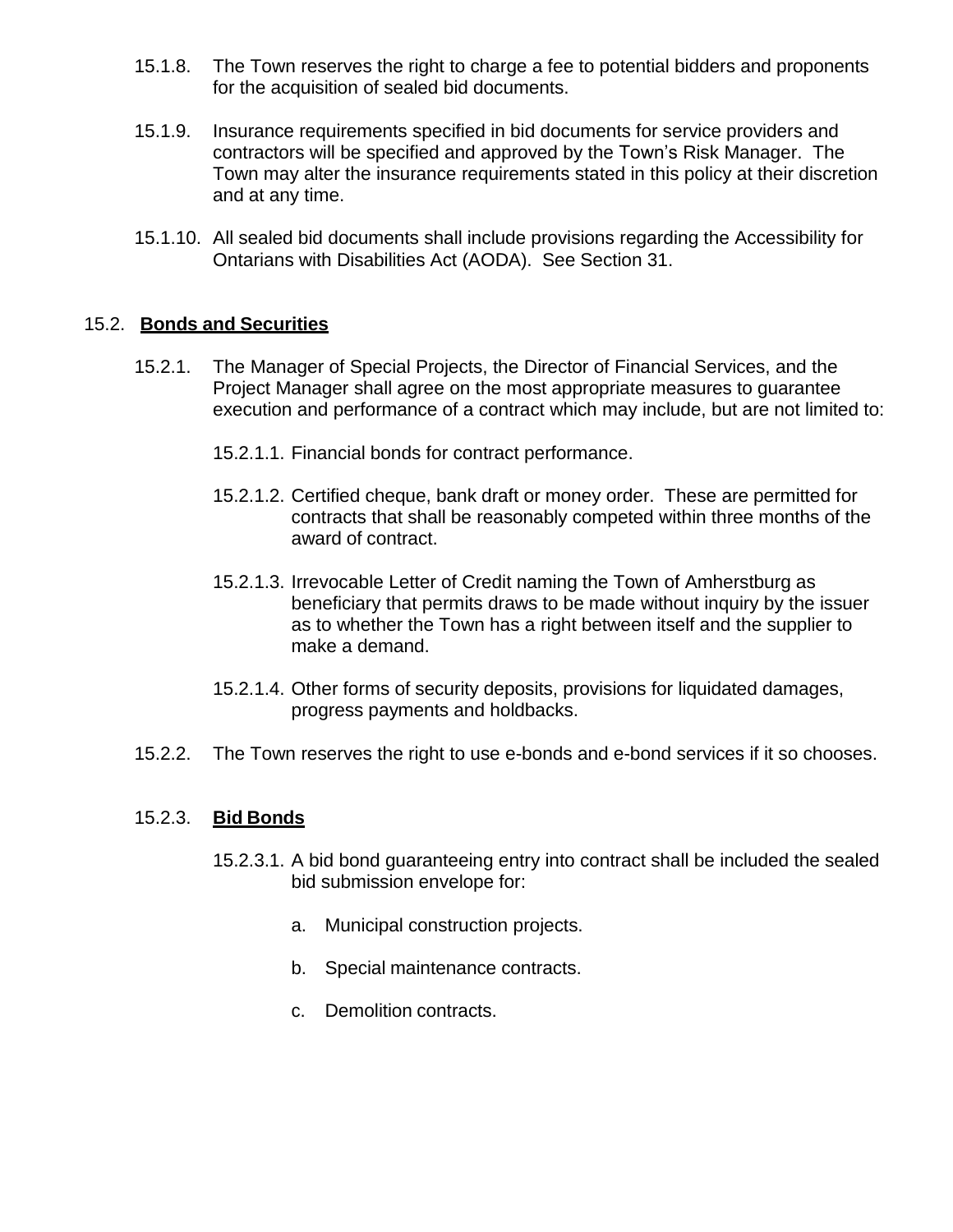- 15.2.3.2. The amount of the bid bond shall be at the discretion of the Manager of Special Projects and the Project Manager, but shall not be less than 10% of the bid. The Town may waive the requirement of a bid bond if the cost of obtaining said bid bond is disproportionate to the cost of the contract prior to issuing a bid request.
- 15.2.3.3. A certified cheque from the bidder in the required bid bond amount may be submitted in lieu of a formal bid bond document where the project can reasonably be expected to be complete within three months or less.
- 15.2.3.4. All forms of security shall be returned to unsuccessful bidders when the contract has been awarded and executed.

#### 15.2.4. **Performance Bond and Labour and Materials Payment Bond**

- 15.2.4.1. Performance Bonds and Labour and Materials Payment Bonds are required for all construction projects valued over \$75,000.
- 15.2.4.2. Performance Bonds are required for all service contracts and nonconstruction projects valued over \$75,000.
- 15.2.4.3. The Manager of Special Projects and the Risk Manager may require Labour and Materials Payment Bonds for any project with any estimated value if it is deemed to be in the best interests of the Town to do so.
- 15.2.4.4. Where Performance Bonds and Labour and Materials Payment Bonds are required, the amount of such security shall be no less than 50% of the amount of the total project cost. The Manager of Special Projects, Risk Manager, and the Project Manager shall have the discretion to require security in excess of 50% of the total project cost, if in their opinion it would be in the best interests of the Town to do so.

#### 15.2.5. **Maintenance Bond**

- 15.2.5.1. The amount of the bond shall be determined by the Manager of Special Projects and the Risk Manager and shall not be less than 50% of the total project cost.
- 15.2.5.2. The Manager of Special Projects and the Risk Manager may require a Maintenance Bond for any project with any estimated value if it is deemed to be in the best interests of the Town to do so.

## 15.2.6. **Holdback**

15.2.6.1. If it has been deemed that a risk to the Town of Amherstburg has not been adequately limited by the progress payment provisions of the contract, an additional minimum holdback of 10% may be required.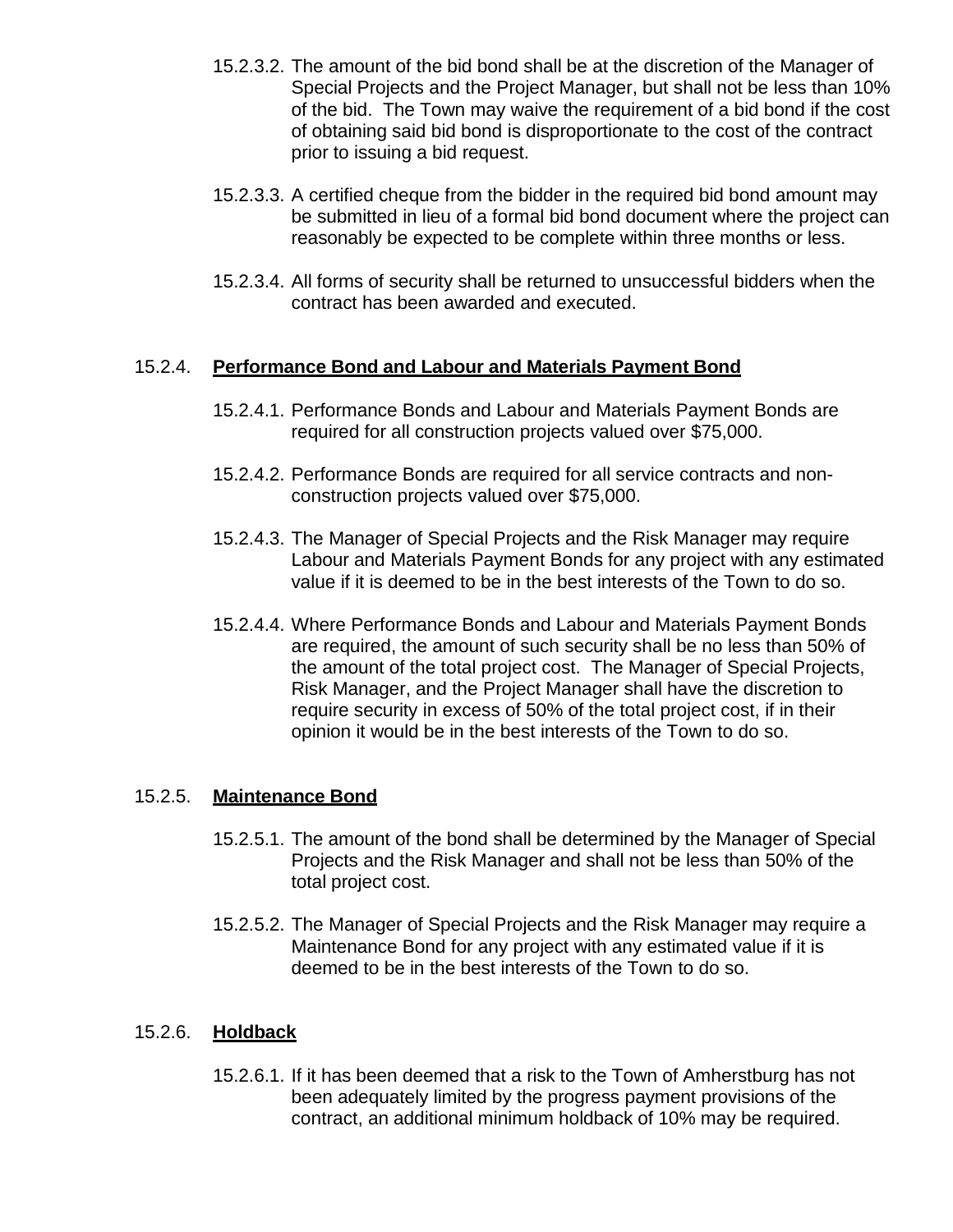- 15.2.6.2. Holdback funds on construction contracts may be released when all of the following has occurred:
	- a. The contractor submits a statutory declaration that accounts have been paid and that all documents have been received for all damage claims.
	- b. A clearance from WSIB has been provided for any arrears of WSIB assessments.
	- c. It has been verified that there are no existing construction liens applied to the project and all requirements of the Construction Liens Act have been satisfied.
	- d. Receipt of certification, where applicable, that liens have not been registered.
	- e. Certification from the Director that the conditions of the contract have been satisfied.

## 15.3. **Sealed Bid Management**

- 15.3.1. The Manager of Special Projects will prepare and/or approve all sealed bid documents and advertise and issue on behalf of the issuing department through a standardized process and at a centralized location at Town Hall.
- 15.3.2. Sealed bid documents and associated addenda will be issued and received by the Manager of Special Projects who will act as the Corporate Contact between the Town and potential bidders, proponents and local construction associations for all sealed bid procedures. All inquiries regarding sealed bid processes will be addressed to the Corporate Contact. Inquiries regarding technical aspects of the project will be directed to the Project Manager, who may also be named as an additional Corporate Contact in the bid documents.
- 15.3.3. After the contract has been awarded, the Project Manager will oversee the completion of the contract per the specifications identified in the contract.

## 15.4. **Sealed Bid Submissions**

15.4.1. Bids or proposals for the Town of Amherstburg in the form of the RFQ, RFP or Tender shall be submitted and received in the manner prescribed in the sealed bid specifications. Any bid documents that are submitted or received in a manner contrary to that which is prescribed in the bid document will be deemed an irregular bid in accordance with Appendix B – Bid Irregularities.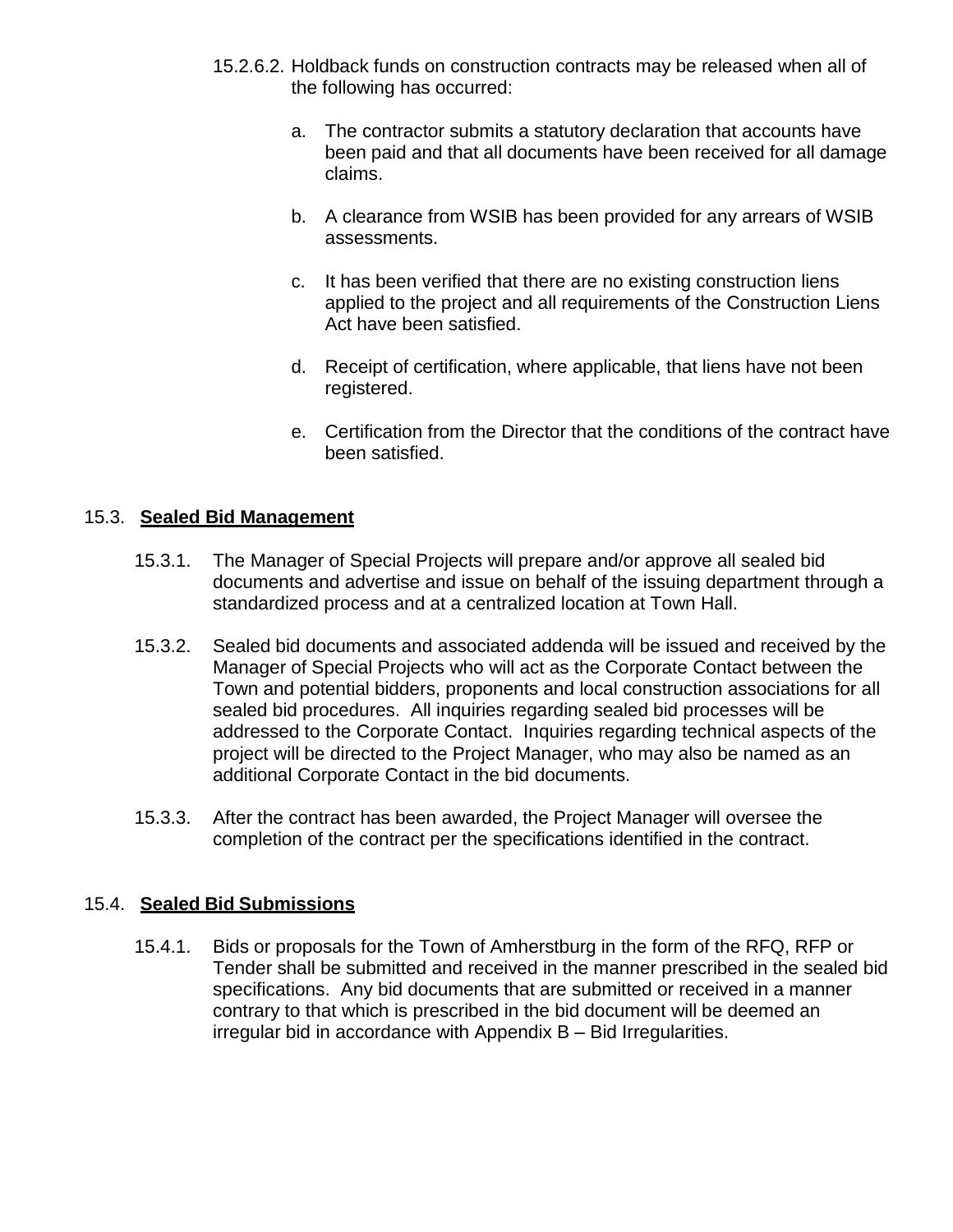- 15.4.2. Where a mandatory site meeting is specified and required as part of the sealed bid process, only those proponents attending the mandatory site meeting shall be permitted to submit a bid for that project. Bids from proponents who did not attend mandatory site meetings will be immediately disqualified in accordance with Appendix B – Bid Irregularities.
- 15.4.3. All bid documents submitted to the Town of Amherstburg by formal bid process shall be submitted to the Town in a sealed envelope and shall be clearly marked as to the contents bearing the provided envelope cover sheet as provided in the bid documents. Any bids received in an unsealed envelope and/or absent of any provided envelope cover shall be immediately disqualified in accordance to Appendix B – Bid Irregularities.
- 15.4.4. Faxed or emailed bids will not be accepted unless otherwise stated in the bid documents.
- 15.4.5. Bids submitted by proponents/bidders shall include all of the mandatory information specified in the bid document. Missing or incomplete mandatory information shall cause a bid to be immediately disqualified in accordance to Appendix B – Bid Irregularities.
- 15.4.6. A proponent may submit more than one bid up to the official closing time. The last bid document received from a proponent shall supersede and invalidate all bids previously submitted by that proponent.
- 15.4.7. Proponents may withdraw their bid in accordance to the process specified in the bid documents.
- 15.4.8. Bids received after the official closing time shall be immediately disqualified and returned unopened to the bidder.
- 15.4.9. Bids received without the application of the corporate seal may be considered executed provided the signatory has declared that they are legally able to bind the corporation. Should this declaration be absent, the Town may review the situation on a case by case basis as noted in Appendix B – Bid Irregularities.
- 15.4.10. Where a bid requires a supplied list of all subcontractors to be employed by the contractors on a project, any proposed changes to or deletion of subcontractors after the public opening of the bid shall require the prior approval of the Project Manager.
- 15.4.11. The Town of Amherstburg reserves the right to declare a bid to be unbalanced, as defined in Section 4.0 - Definitions.
- 15.4.12. The Town of Amherstburg is under no obligation to accept the lowest or any bid received through sealed bid process and the Town will not accept any responsibility, financial or otherwise, claimed by or resulting from, a proponent's response to a bid document.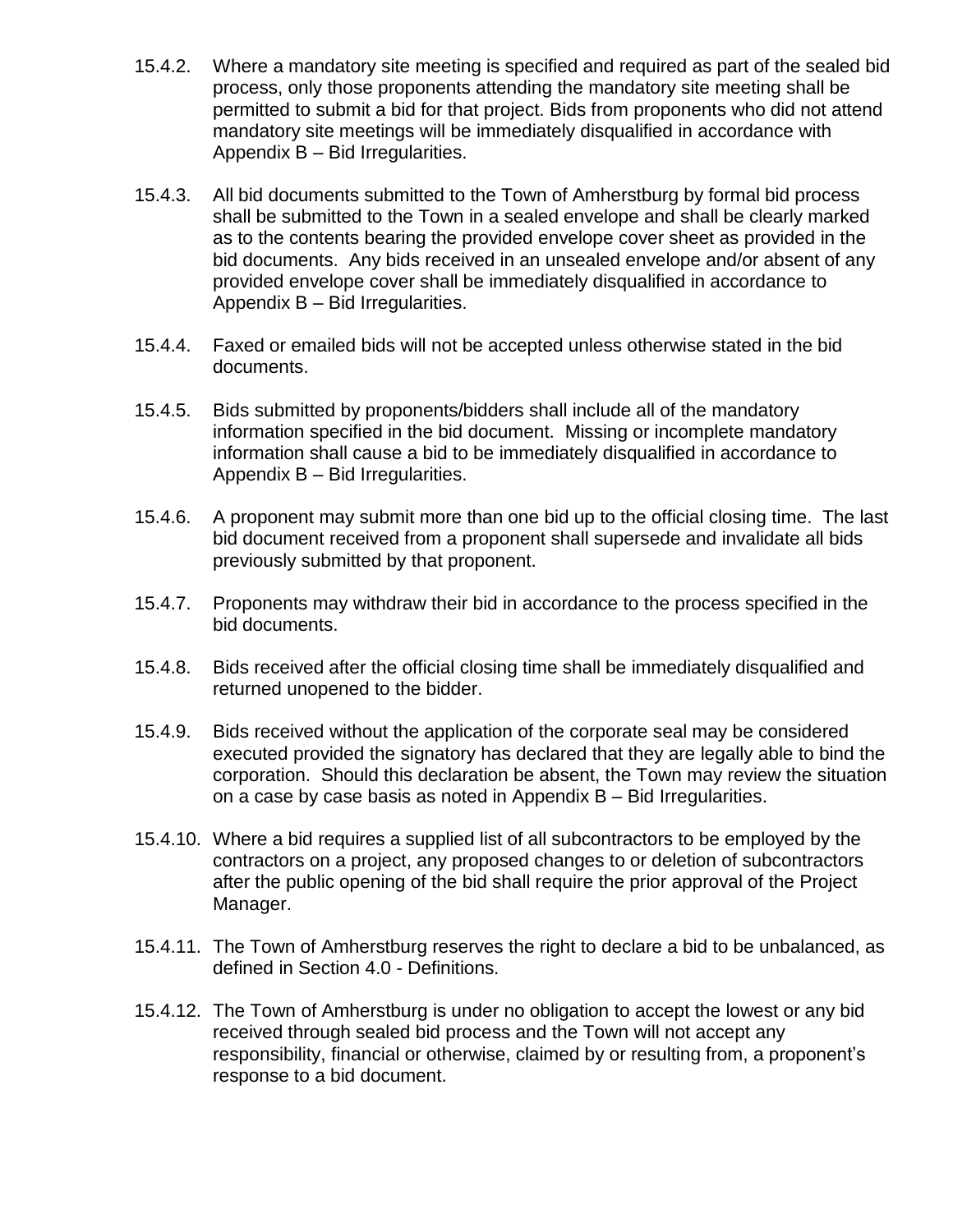- 15.4.13. The Town of Amherstburg reserves the right to withdraw or change the scope of any bid document without providing reason for such change or withdrawal at any time during the bid process up to the point where the contract has been awarded. The Town will not accept responsibility, financial or otherwise, for any proponent responding to such withdrawal or changed bid document.
- 15.4.14. The Town of Amherstburg reserves the right to issue addendums to a bid document as specified in each individual bid document prior to the closing date and time. Bidders must acknowledge receipt of said addendums with their submissions on the appropriate bid form.
- 15.4.15. The Town of Amherstburg reserves the right to accept or reject any bid at any time during the bid process and will not accept responsibility, financial or otherwise, for any proponent responding to such call for bids.
- 15.4.16. Bidders responding to a bid request by the Town of Amherstburg are responsible for reviewing the bid documents in their entirety, in conjunction with this policy and shall be responsible for responding to a bid request in the manner prescribed in the bid document and this policy.

#### 15.5. **Sealed Bid Opening and Analysis**

- 15.5.1. Opening of RFQs and tenders will be organized by the Manager of Special Projects. The Project Manager, Consulting Engineer (if applicable), Director of Financial Services, and Clerk shall be in attendance to witness the proceedings. If one of the aforementioned employees is not able to attend an opening, a delegate may be assigned.
- 15.5.2. Tenders and RFQs will be opened by the Manager of Special Projects, who will declare the following:

15.5.2.1. Bidder name.

- 15.5.2.2. If a bid bond was required as part of the bid document, its presence shall be acknowledged or its absence announced.
- 15.5.2.3. Total amount of the bid.
- 15.5.2.4. Acknowledgement of addendum/addenda.
- 15.5.3. Verification of the total amount of each quotation announced and recorded at the opening shall be subject to correction following an analysis of the submitted bids for bid irregularities.
- 15.5.4. Proposals received as a result of an RFP will be first opened by the Manager of Special Projects and Project Manager to confirm compliance to submission standards and then further evaluated and scored by an appointed Evaluation Committee.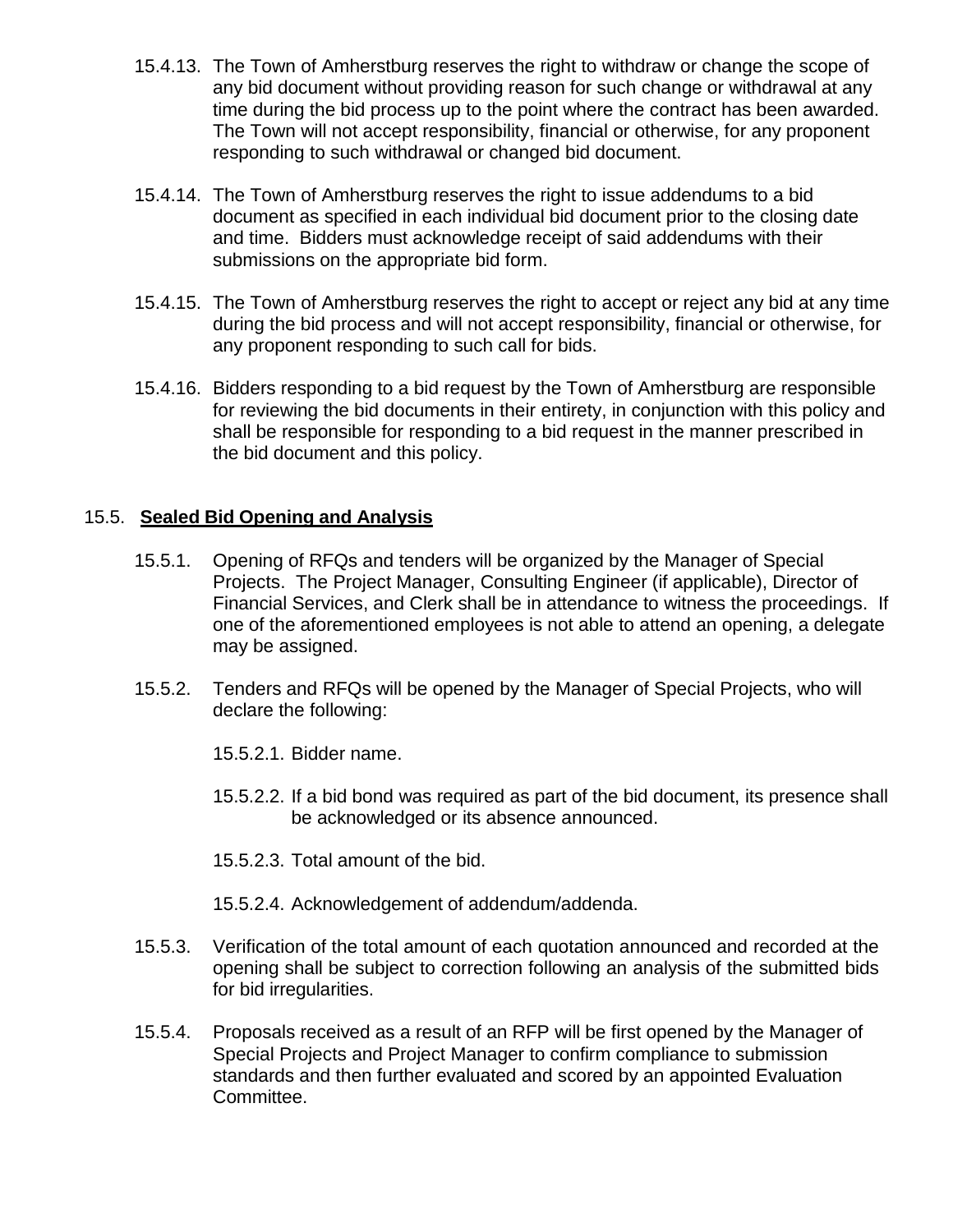- 15.5.5. All submitted bids, proposals, and tenders shall be verified, tabulated, and analyzed for errors and omissions by the Manager of Special Projects. A document containing the results of the bid analysis will be provided to the issuing department. This review and analysis must be conducted prior to the recommendation to Council on the award of contract.
- 15.5.6. If the procurement documents were prepared in cooperation with an Engineer, Consultant or other service provider, the bids shall further be analyzed by said professional with a result of their review provided in writing, and shall be included as an attachment to any reports to the CAO or Council.

## 15.6. **Only One Bid Received From a Call For Bids**

- 15.6.1. In the event that only one bid is received from a call for bids, the unopened bid may be returned to the bidder, when in the opinion of the Project Manager and the Manager of Special Projects, additional bids could have been secured. The Town may recall for bids at a later date.
- 15.6.2. In the event that only one bid is received in response to a call for bids, the bid may be opened and evaluated in accordance with this policy and the bid may be considered by the Town. In order to open the bid, bidder mush sign a waiver acknowledging that the Town has the right to accept, reject, or negotiate the submitted bid. Failure to signe the waiver will result in "No Acceptable Bids Received" as stated in section 15.7 – No Acceptable Bids Received in this policy.

## 15.7. **No Acceptable Bids Received**

- 15.7.1. The Town has the right to deem that no acceptable bids were received where, in the opinion of the Project Manager, it was determined one of the following conditions exist:
	- 15.7.1.1. The bid prices exceed the Town's budget for that purpose.
	- 15.7.1.2. The bid specifications are determined to be inadequate or ambiguous, or otherwise in need of revision.
	- 15.7.1.3. The goods or services forming in the subject of the tender are no longer required.
	- 15.7.1.4. It is realized that the terms and conditions of the tender did not allow for consideration of all cost factors in the relation to the supply.
	- 15.7.1.5. The needs of the Town can be satisfied by a less expensive article differing from which the bids were invited.
	- 15.7.1.6. The bids are not responsive to the intent or requirement of the bid document and do not represent fair market value.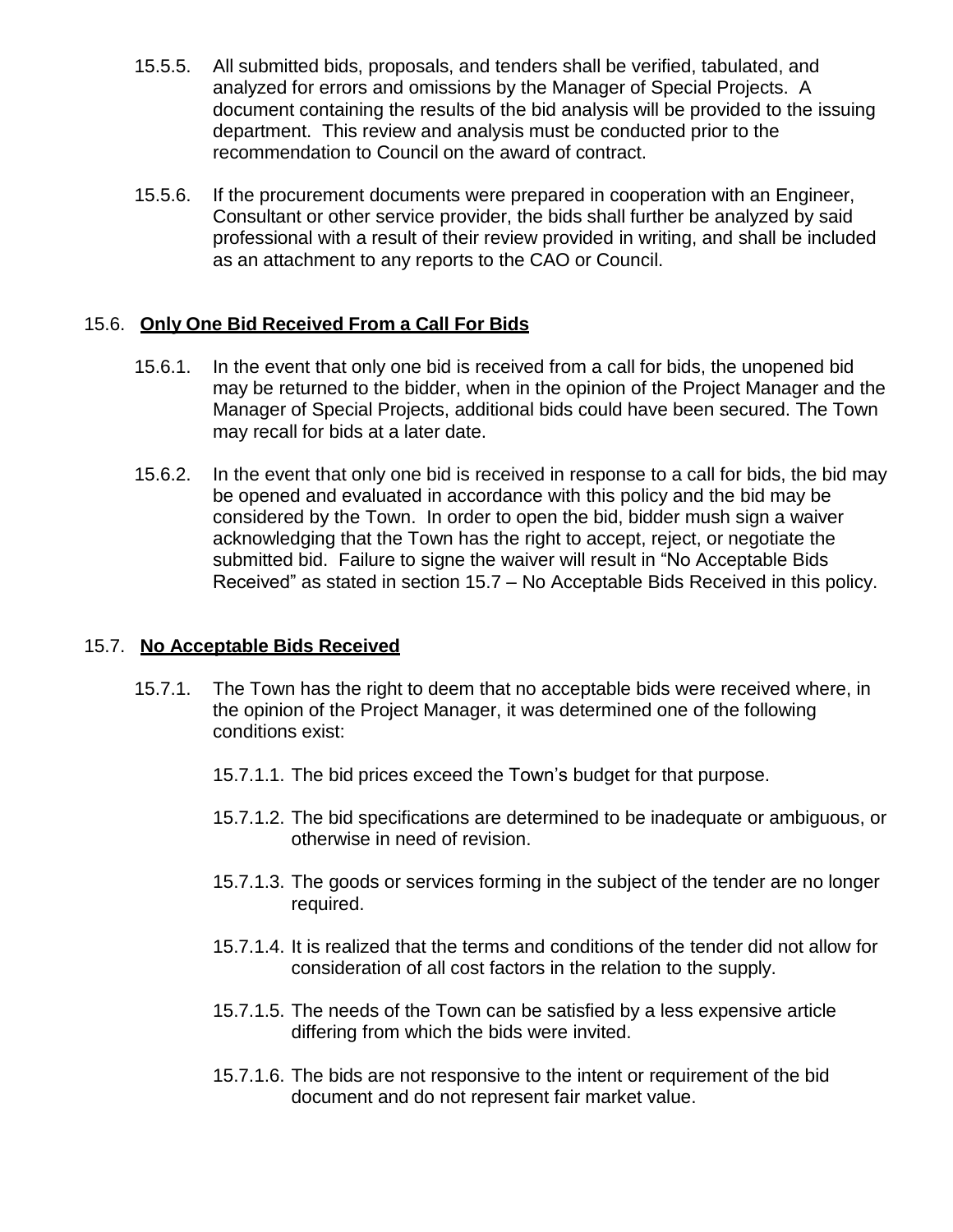- 15.7.2. If the Town deems that no acceptable bids were received, a revised call for bids may be issued in an effort to obtain an acceptable bid.
- 15.7.3. The Town will not be responsible financially or otherwise, to a bidder who has responded to the bid process wherein no acceptable bids were received.
- 15.7.4. The Manager of Special Projects, in consultation with the CAO, may waive the need for a further bid call and decide to negotiate with the sole compliant bidder if the total cost of the sole compliant bid is in excess of the approved budget for that acquisition. If the Town negotiates with a bidder, the Town may discontinue negotiations at any time and reject all bids received.

#### 15.8. **Equal Bids Received**

- 15.8.1. If after a call for bids, two or more bids are received which are equivalent in value and these bids represent the lowest compliant bids, the Manager of Special Projects may provide these bidders with the opportunity to provide further bids. If at the result of this second submission of bids a tie persists, other factors may be considered that include, but are not limited to delivery dates, completion dates, sales service records, previous project history and references.
- 15.8.2. If a decision cannot be made to break the tied bids after all the factors have been considered, the successful bidder will be selected by random draw conducted by the Manager of Special Projects and witnessed by the Project Manager, the Director of Finance, the Clerk, and the two tied bidders. A bidder may elect not to attend the draw, however the draw will proceed regardless.

#### 15.9. **Bid Irregularities**

- 15.9.1. Bid irregularities will be classified and handled in the manner described in Appendix B – Bid Irregularities.
- 15.9.2. The town reserves the right to waive minor irregularities or deem an irregularity not listed in Appendix B.

#### 15.10. **Council Privilege**

15.10.1. Council shall have the right to approve or reject any submitted tenders, proposals, or bids or approve or reject any part thereof, where Administration is requesting their counsel.

## **16.BIDDER ELIGIBILITY**

16.1. The Town reserves the right to restrict the eligibility of a bidder, or reject a submitted bid, based on the following circumstances: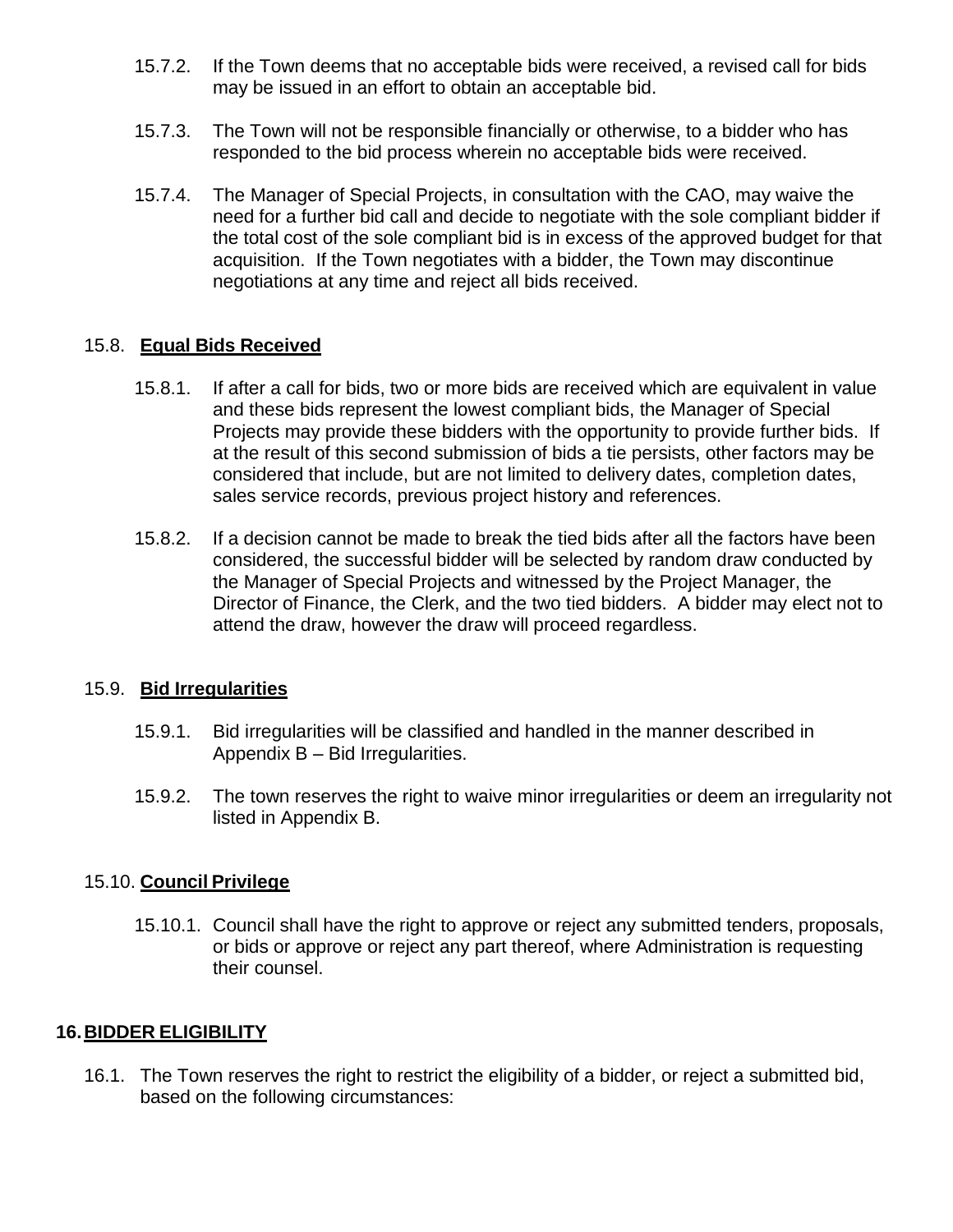## 16.1.1. **Poor Contractor Performance Rating**

16.1.1.1. Contractors with unsatisfactory Contractor Performance Ratings on file shall not be eligible to bid on Town projects until the performance rating has expired. See Section 23 – Contractor Performance Rating System.

## 16.1.2. **Litigation**

16.1.2.1. The Town shall reject a tender, proposal or quotation submitted by a bidder if the bidder, or any officer or director of the bidder, is or has been engaged, either directly or indirectly through another corporation, in a legal action against the Town, its elected or appointed officials, and employees in relation to any other contract or services, or any matter arising from the Town's exercise of its powers, duties, or functions. A rejection under this clause shall be determined upon the Town's experience with the bidder and the likeliness that awarding the contract to the bidder will incur increased staff and legal costs in the administration of the contract.

## 16.1.3. **Poor References**

16.1.3.1. If references provided by the contractor indicate that past performance by the contractor has contributed to unsavory consequences for a property owner, this may disqualify the contractor from being eligible to bid on Town projects. This can include circumstances of, but are not limited to, non-performance, poor quality workmanship, failure to meet projected deadlines, non-attendance, non-completion, etc.

## 16.1.4. **Construction Liens**

16.1.4.1. Contractors that have a Construction Lien currently registered against them, or a property on which they are conducting work under their leadership, shall not be eligible to submit bids on Town of Amherstburg bid opportunities.

## 16.1.5. **Labour Force Strikes**

16.1.5.1. Contractors that are currently embroiled in a labour strike by their workforce shall not be eligible to submit bids for Town projects while the labour strike is in effect.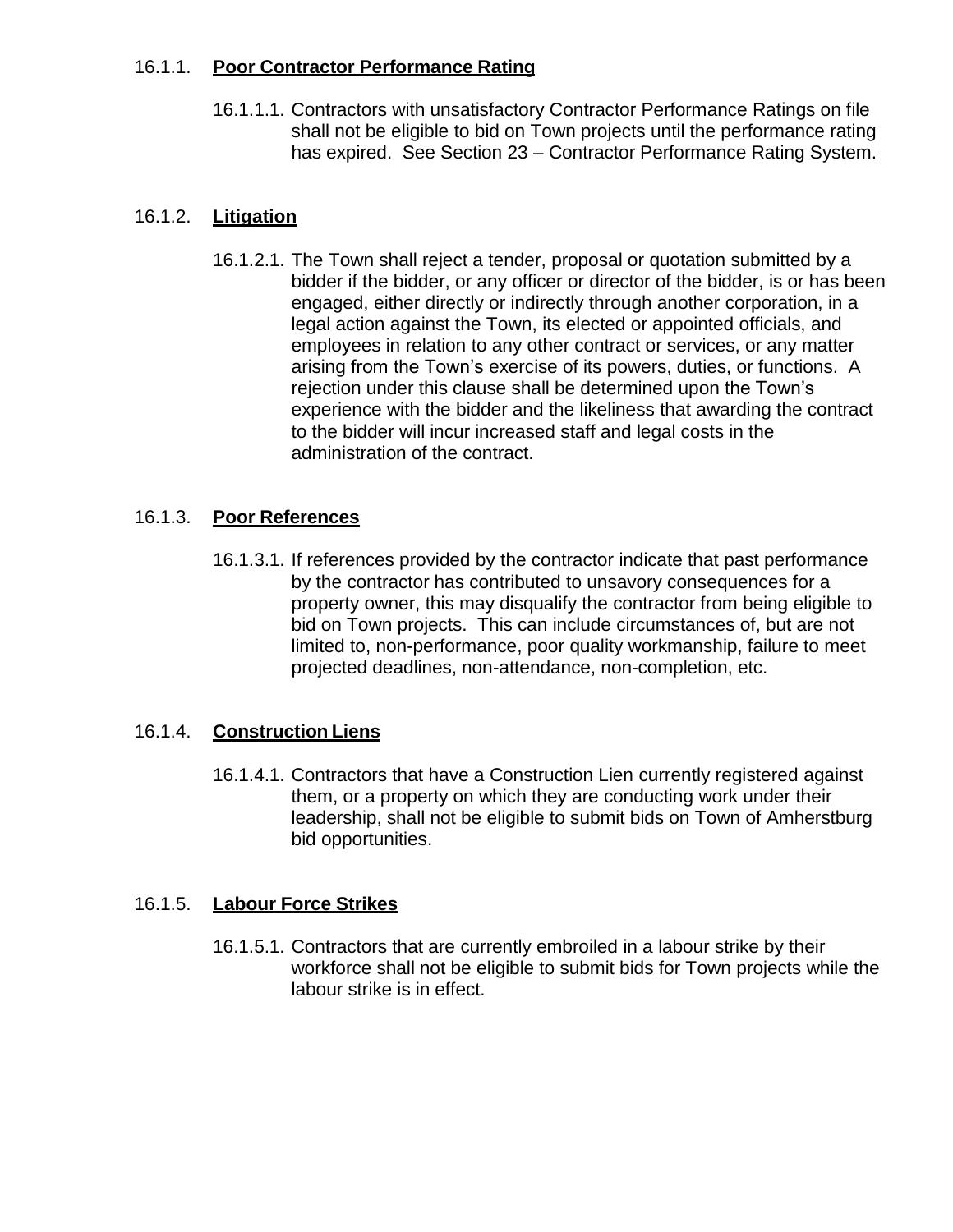# **17.CONTRACTS AND AGREEMENTS**

- 17.1. Formal agreements or contracts shall be issued when the resulting acquisition is complex and includes various particular terms and conditions, or when the risk Manager and the Manager of Special Projects deem appropriate.
- 17.2. Council must approve the award of contract or agreement for acquisitions over \$100,000 prior to the contract being officially awarded to the selected proponent.
- 17.3. Formal agreements and contracts entered into as a result of a commitment to acquire goods or services shall be in a form satisfactory to the Town and shall be executed by the individuals authorized to execute contracts and agreements for the purchasing threshold that the acquisition falls under as follows:
	- 17.3.1. Under \$100,000 signed by the CAO and requisitioning Director
	- 17.3.2. Over \$100,000 signed by the Mayor and the Clerk
- 17.4. Prior to the commencement of any work or the supply of any goods and services where the value is over \$5,000, the contractor must submit to the Town the required documentation to form a complete contract as indicated by the bid documents that may include, but is not limited to:
	- 17.4.1. Required Bonds and Securities
	- 17.4.2. Proof of Insurance
	- 17.4.3. WSIB Certificates
- 17.5. Projects shall not commence, or the provisions of the items acquired shall not be supplied, until the formal agreement or contract has been executed by all parties and all insurance, bonds and securities have been received, if said agreement is deemed necessary.
- 17.6. Where a contract may extend beyond the term of Council, the contract shall contain provisions to minimize the financial liability of the Town of Amherstburg should the subsequent Council not approve sufficient funds to complete the contract and the Town may terminate the contract.
- 17.7. No amendment or revision that alters the original contract price shall be reflected without a corresponding alteration to the scope of work. Change orders shall be issued and executed by the Director for expanded works. Where expenditures for contract amendments combined with the original contract price exceed the contract price approved by Council by over 5%, a report to Council shall be submitted by the Director recommending the expanded works. If the contract amendment results in an overage in the approved budget for that item, this report must also indicate same and provide the source of finance for the overage, as approved by the Director of Financial Services. Approval of Council must be provided prior to the execution of the change order.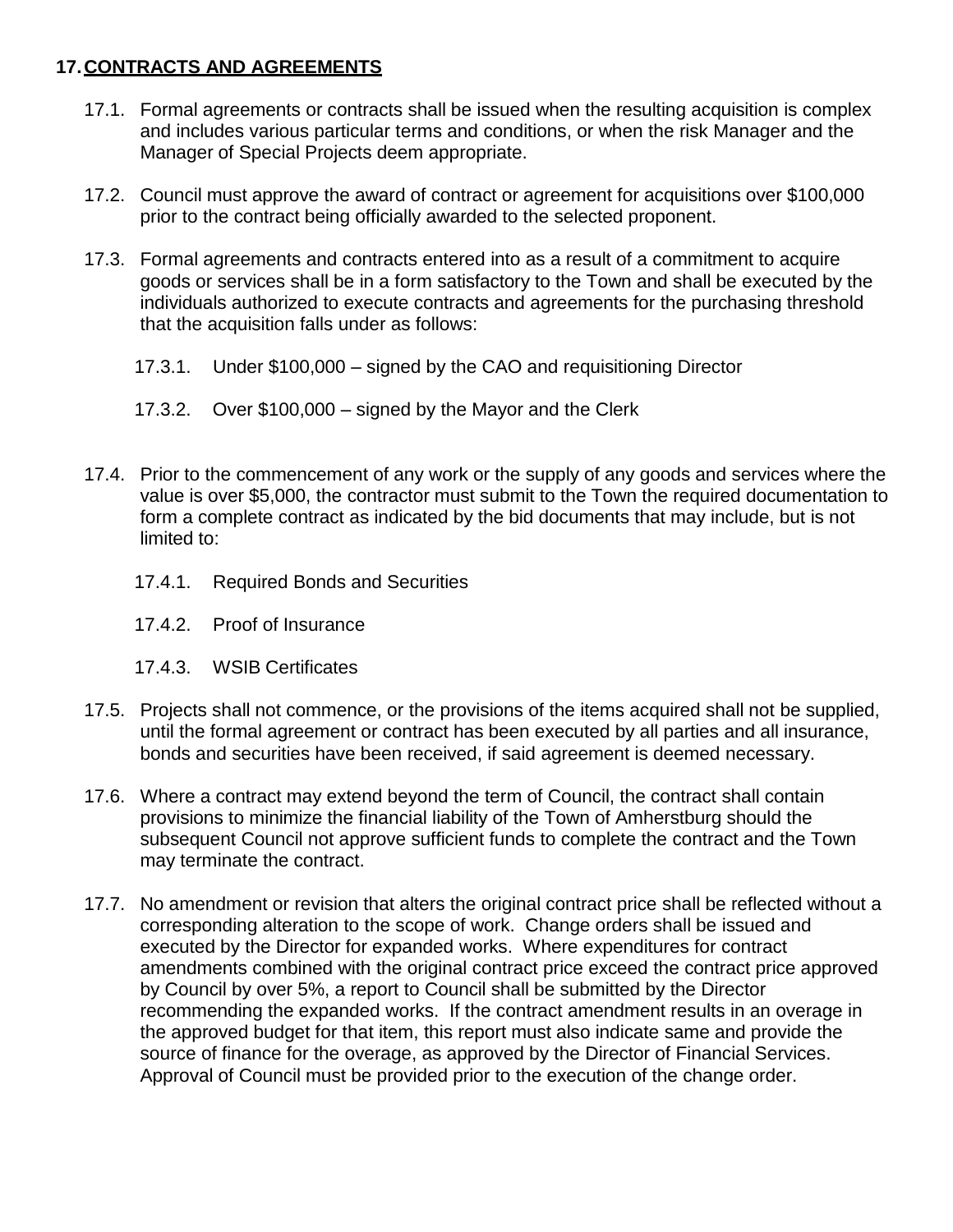- 17.8. Where contracts and agreements provide provisions for optional extensions after the original contract period, and where the acquisition valued at \$100,000 and over, the Director shall provide to Council for their approval, a report that summarizes the following:
	- 17.8.1. That a contractor performance review has been conducted and the performance has been satisfactory in meeting the terms of the contract.
	- 17.8.2. Why the renewal is in the best interest of the Town of Amherstburg.
	- 17.8.3. Any contractual increases as a result of the extension of the original contract and the funding sources as approved by the Director of Financial Services.
- 17.9. Original copies of executed contracts shall be provided to the following:
	- 17.9.1. Initiating Department
	- 17.9.2. Contractor
	- 17.9.3. Consultant (where applicable)
	- 17.9.4. Clerk
- 17.10. A reproduced copy of the executed contract shall be provided to the Manager of Special Projects.

## **18.CONTRACT PROGRESS PAYMENTS**

- 18.1. All progress payment certificates, final certificates, release of holdback certificates, detail sheets, and back-up documentation shall be prepared by the Project Manager, or provided to the Project Manager by the engineering consultant. Payment certificates shall be accompanied by invoices supplied by the contractor for that certificate billing period, that include proof of payment for all subcontractors and suppliers. The Project Manager shall review the invoices and claims for payment and provide to the appropriate signing authority for payment approval.
- 18.2. If a discrepancy exists in the quantities provided in a progress payment certificate, payment shall be withheld for that certificate until the discrepancy is resolved in a manner satisfactory to the Town.

## **19.SUPPLIER DISCRIMINATION**

19.1. The *Discriminatory Business Practices Act* and the Trade Agreements forbid the granting of a preference to a local supplier as a form of discrimination. Therefore, in compliance with the law and Trade Agreements, the Town shall not discriminate between the deliverables or suppliers of a particular province, city, or geographic region and the deliverables or suppliers of another province, city, or region.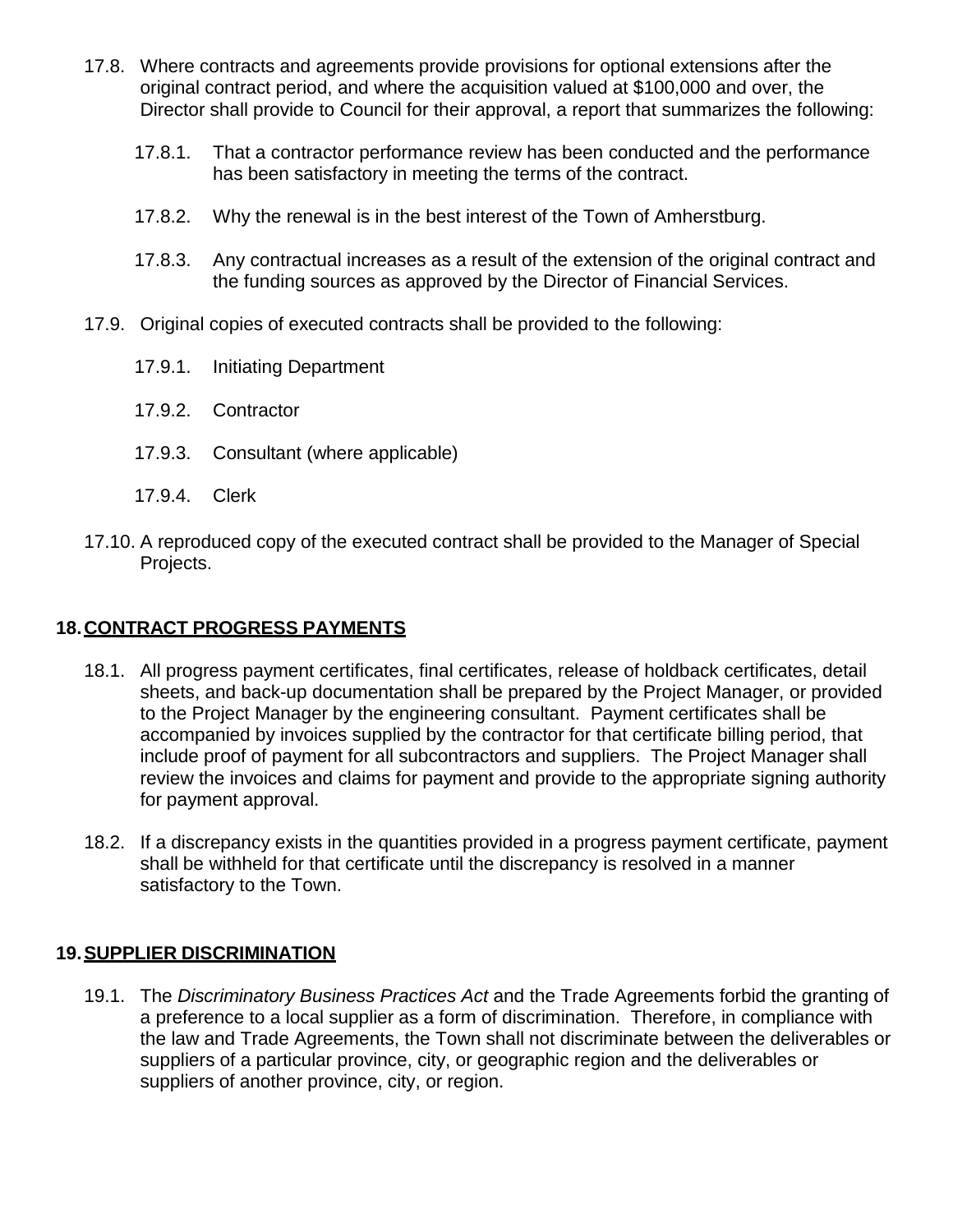#### **20.INDEMNITY**

20.1. The Town shall be indemnified for and against any claim, loss, cost, or damage resulting from a supplier's obligations under a contract.

## **21.INSURANCE**

- 21.1. Minimum insurance required by service providers, contractors, or other professional services shall be required by the Town and will be specifically stated in sealed bid documents.
- 21.2. The value of insurance required shall be at the discretion of the Town's Risk manager, who may increase the insurance requirements or may identify another risk requiring coverage for a project at any time provided the increased requirement is disclosed in the sealed bid documents.
- 21.3. The Town of Amherstburg shall be named as an additional insured in the contractor's insurance policy and the policy shall contain a cross-liability and severability of interest clause. This policy shall also indemnify the Town from and all claims, demands, losses, costs, or damages resulting from the performance of a contractor's obligation under a contract.
- 21.4. Insurance policies shall not be altered, cancelled, or allowed to lapse without having provided thirty days' notice in writing to the Town. If alterations are made to the policy in any manner that would affect the Town as to the coverage specified in the policy for any reason, thirty days' notice shall be given by the insurer to the Town.
- 21.5. Prior to any contractor commencing work on behalf of the Town, the contractor shall provide a certificate of insurance to the Town.
- 21.6. Contractors shall maintain insurance that provides adequate coverage for loss by burglary, theft, or fire of any stock or equipment and dishonesty of employees or agents of the contractor on Town property.
- 21.7. Contractors shall maintain adequate automobile insurance that will provide coverage for bodily injury and property damage caused by vehicles owned by the contractor.

## **22.COMPLETION OF CONTRACTED SERVICES**

- 22.1. Projects that have been acquired through sealed bid process shall follow specified project start up and close out procedures conducted and documented by the Project Manager, with copies being provided to the Manager of Special Projects.
- 22.2. Start up and close out procedures shall be prescribed by the Manager of Special Projects.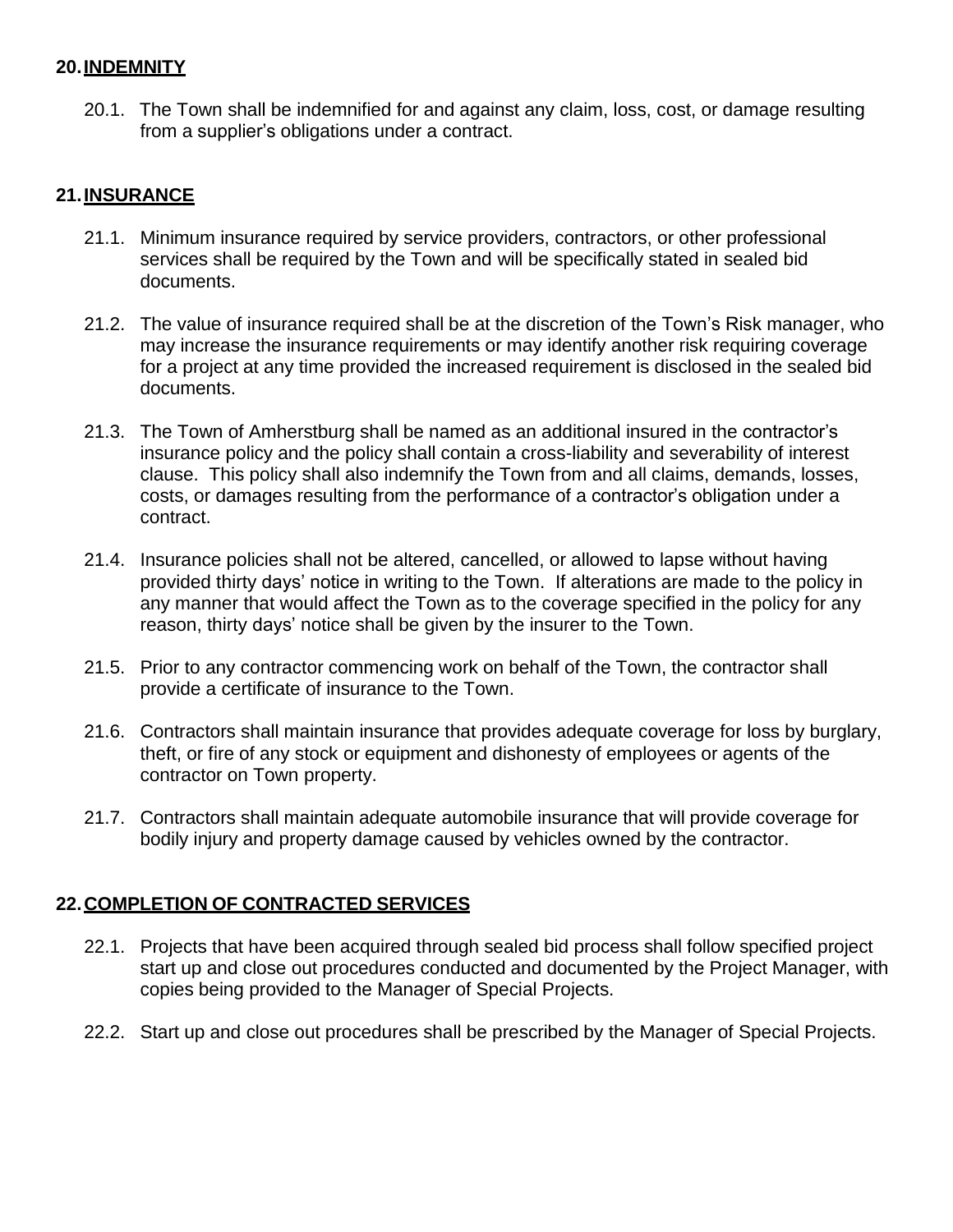# **23.CONTRACTOR PERFORMANCE RATING SYSTEM**

- 23.1. Upon completion of contracted services, a post-project performance review will be arranged between the Project Manager and the Contractor. This review will provide an overview of the Contractor's performance and provide a recommendation by the Project Manager as to whether the Contractor's performance was satisfactory or unsatisfactory.
- 23.2. The Contractor's performance review will be documented using prescribed forms as defined by the Manager of Special Projects, and will be acknowledged by both the Project Manager and the Contractor. Should a Contractor refuse to sign the performance review document, the review will be considered unsatisfactory, regardless of outcome.
- 23.3. Performance reviews shall be kept on file by the Manager of Special Projects.
- 23.4. Contractors who receive an unsatisfactory performance review will not be eligible to bid on Town projects for a two-year period from the date of the review. Bids received will be returned unopened to ineligible bidders.
- 23.5. The CAO may extend or cancel a Contractor's ineligibility period at his discretion.

# **24.EXCEPTIONS TO PROCUREMENT PROCEDURES**

- 24.1. Exceptions to specified procurement and purchasing procedures may be requested by a Director and approval shall be granted by the CAO.
- 24.2. Exceptions to the Procurement Policy will be documented in writing with records kept on file by the Manager of Special Projects.
- 24.3. Exceptions will only be considered by the CAO in the following circumstances:

#### 24.3.1. **Volatile Market Conditions**

24.3.1.1. Notwithstanding the provisions of this policy, where market conditions are such that long term price protection cannot be obtained for goods and services, the Director will obtain competitive prices for short term commitments until such a time reasonable price protection and firm market pricing is restored.

#### 24.3.2. **Sole Source Purchasing**

- 24.3.2.1. Purchase by negotiation may be adopted if any of the following conditions apply:
	- a. Goods and services are in short supply due to market conditions.
	- b. The sources of supply are so specialized or restricted to the extent that there is not effective price competition.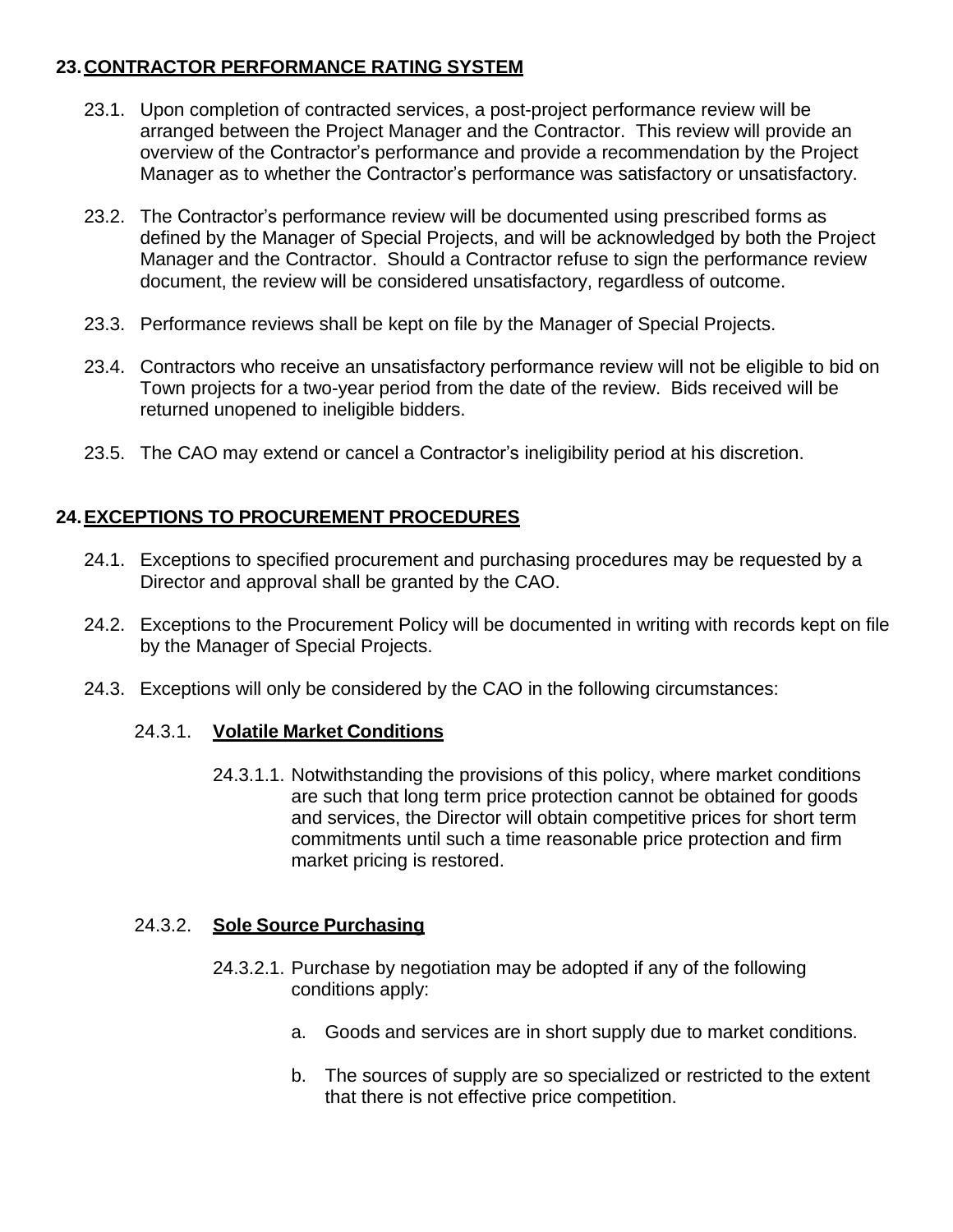- c. Consideration of substitutes is precluded due to any of the following:
	- i. Components or replacement parts for which there is no substitute.
	- ii. Compatibility with an existing product, facility, or service is required.
	- iii. Specific standards are adopted by Council.
- d. There is documented evidence that the extension or reinstatement of an existing contract would prove most cost effective or beneficial (a savings of a minimum of 10% of the original contract must be proven). The contract shall only be reinstated if the previously contracted work was substantially completed less than one calendar year.
- e. Work is required at a location where a contractor has already been secured through a procurement process, with established unit prices and it is considered to be beneficial and cost effective to extend the unit prices for the work to be completed for the Town. This shall only apply if the project for which the unit prices are to be extended was substantially completed less than one calendar year.
- f. After the procurement process has closed, it may be necessary for discussion to clarify and/or make significant revision(s) to the initially defined requirements of the call for bids.
- g. When only one bid is received through the bid solicitation process and it is impractical to recall the requirements of the call for bids.

## 24.3.3. **Pilot Projects**

- 24.3.3.1. The Town may participate in an experimental trial or test to confirm that a program or initiative is attainable and within the best interests of the Town to pursue. Funds may be extended to initiate said program trial or test, regardless if the initiative is executed past the trial period or test phase.
- 24.3.3.2. A contractor or service provider coordinating a pilot project may be directly acquired, upon approval of the CAO.

#### 24.3.4. **Council Privilege**

24.3.4.1. Council, by means of official recommendation, may waive the Procurement Policy on a case by case basis.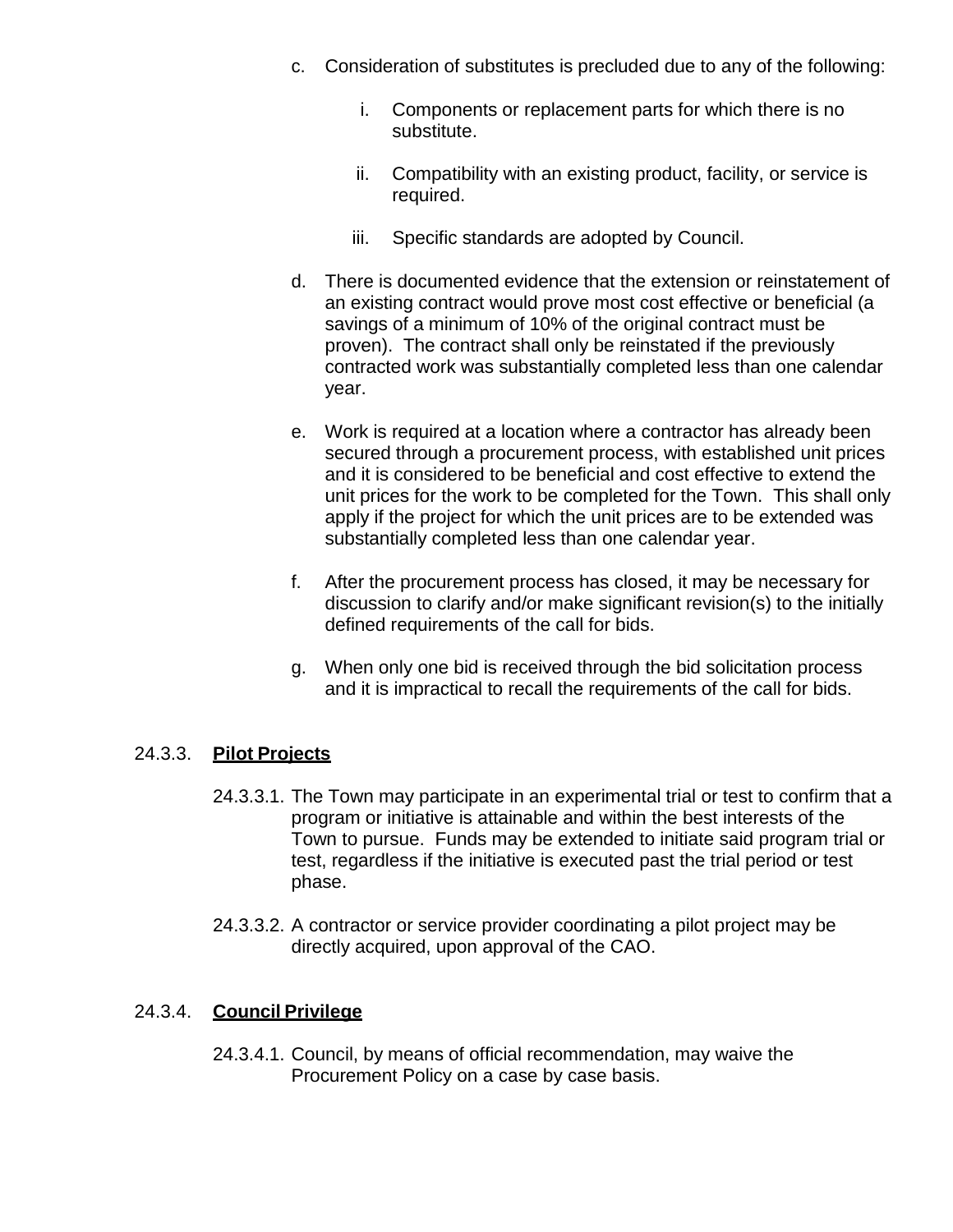#### 24.3.5. **Emergency Purchasing**

- 24.3.5.1. Notwithstanding the provisions of this policy, the following shall only apply in case of an emergency, when an event occurs that is determined by a Director and the CAO to be:
	- a. A threat to public health.
	- b. The maintenance of essential town services.
	- c. The welfare of persons of public property, or
	- d. The security of the Town's interests and the occurrence requires the immediate delivery of goods or service and time does not permit for competitive bids.
- 24.3.5.2. Sole sourcing because of an emergency on the basis noted in section 23.3.5.1 shall be applied in accordance to section 12 - Emergency Purchasing provided in this policy.

## 24.3.6. **Cooperative or Joint Venture**

- 24.3.6.1. The Town may participate with other government agencies or public authorities in cooperative purchasing and acquisition ventures, or utilize a "piggy back clause" within public sector contracts whenever it is determined to be in the best interest of the Town to do so.
- 24.3.6.2. The Town may enter into arrangements with area municipalities, local boards, and other public bodies or authorities for the purchase of deliverables on a cooperative or joint basis where there are economical advantages to doing so, provided that under any such approved arrangement the methods utilized are competitive and adequate arrangements have been made for the provision of all necessary support required for the method of purchase.

#### 24.3.7. **Unsolicited Proposal**

24.3.7.1. Any purchasing activity resulting from the receipt of an unsolicited proposal shall comply with the provisions of this policy. A contract resulting from an unsolicited proposal shall be awarded on a noncompetitive basis only when the purchasing requirements comply with the non-competitive purchasing policies and procedures.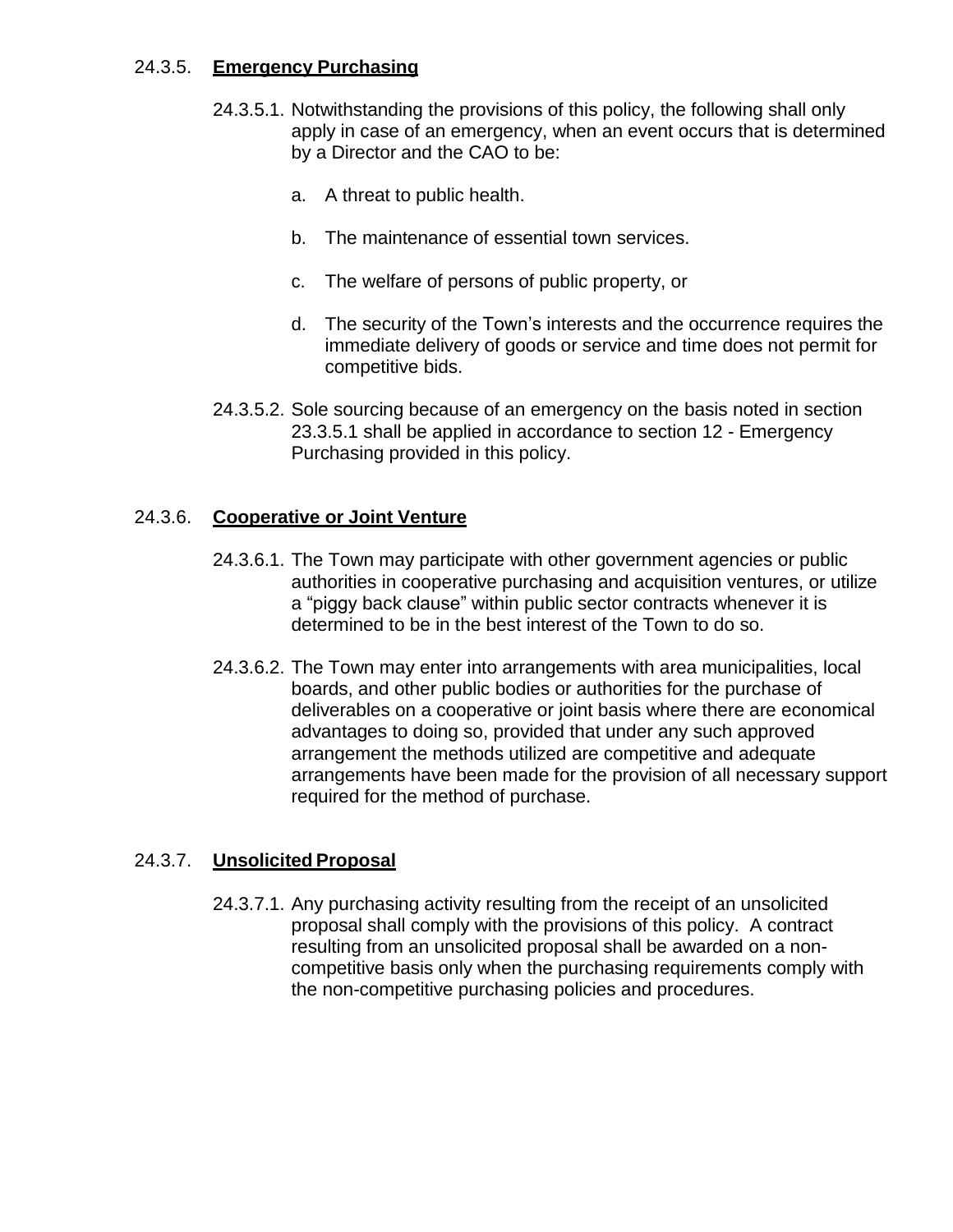## 24.3.8. **Consulting and Professional Services**

- 24.3.8.1. If it has been deemed necessary to obtain a firm to provide consulting and/or professional services, the CAO may waive the requirement to use a sealed bid process for the acquisition of these services and may approve a consultant or professional services for a particular project without competitive process where one or more of the following conditions exist:
	- a. The works are a continuation of a previous project.
	- b. The firm has demonstrated unique qualifications to undertake the project including in-house experience or historical data of the Municipality.
	- c. Time constraints restrict the ability to seek proposals or quotations that would result in increased costs or loss of provincial or federal funding.

## 24.3.9. **Group Procurement Organizations**

- 24.3.9.1. The Town may participate in programs provided by not-for-profit group procurement organizations that offer competitively-sourced and priced products and services through collaborative sourcing agreements.
- 24.3.9.2. These organizations conduct competitive bidding processes on behalf of Public Sector organizations and provide access to the Town to the details of the procurement process and associated records.
- 24.3.9.3. The Manager of Special Projects may provide a roster of products and services available to the Town by a group procurement organization to minimize costs and maximize approved budgets.

## **25.CONFLICT OF INTEREST**

- 25.1. Where an elected official, officer, or employee of the Town either on his own behalf or while acting for, by, with, or through another, has any pecuniary interest, direct or indirect, in any purchasing matter present at any meeting at which the purchasing matter is the subject of discussion or consideration, the elected official, officer or employee of the Town shall:
	- 25.1.1. Not take part, in any way, in the procurement process for which the conflict exists including, but not limited to, the securing of pricing or preparation of bid documents, contact with vendors participating in the bid, the official closing and recording of bids received, evaluation and discussion of bids, negotiation, authorization or approval of the contract, authorization or approval of payments under the contract, or any other matter related to the purchase.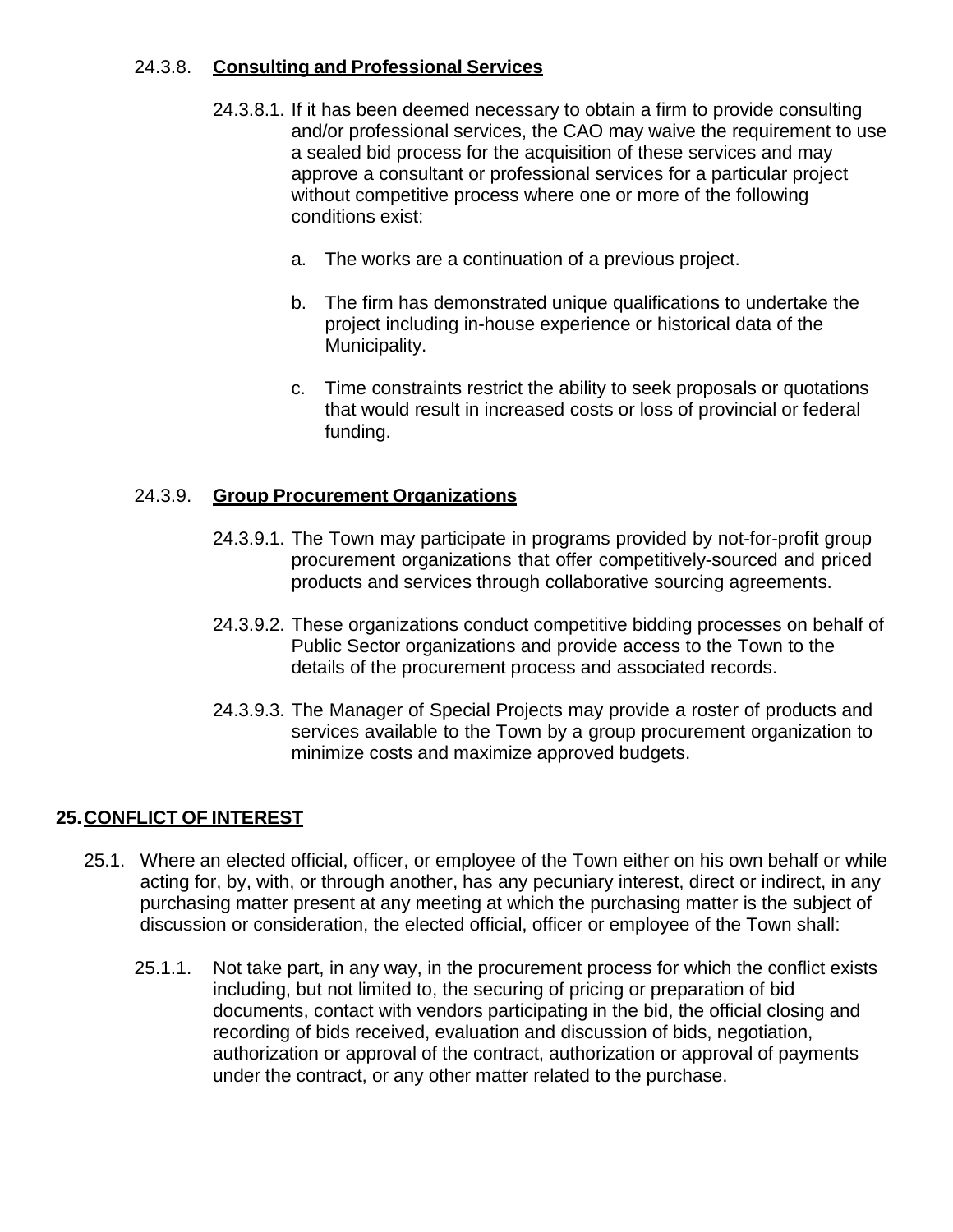- 25.1.2. Disclose the interest and general nature thereof prior to any discussion or consideration of the matter at any time.
- 25.1.3. Not take part in the discussion of, or vote on, any question in respect to the matter.
- 25.1.4. Not attempt in any way, whether before, during, or after the meeting, to influence the voting in respect of the matter.
- 25.2. All consultants, contracted services, and vendors must disclose to the Town prior to accepting an assignment, signing a contract, and/or providing goods and/or services, any potential conflict of interest. If a conflict of interest exists, the Town, as directed by the department Director, may at its discretion, withhold the assignment, contract, or provision of goods and/or services.
- 25.3. If during an assignment, contract, or delivery of goods/services the service provider or vendor is retained by another client giving rise to a potential conflict of interest, the service provider shall so inform the Town.
- 25.4. At any time during a bid process beginning with the preparation of a bid document through to the award and commitment stage, no person shall accept, directly or indirectly, from any person or organization to which the acquisition is, or might be awarded, anything of any value or preferential treatment including rebates, gifts, meals, money, event tickets or special privileges.

#### **26.INVENTORY AND MATERIAL**

- 26.1. Department Managers shall be responsible for inventory management and shall ensure a physical inventory of stock items be taken on a periodic basis and shall allow for adequate inventory obsolescence.
- 26.2. The Manager of Special Projects may alter the source of a supply of a deliverable in consultation with the initiating department, if it is in the best interests of the Town to do so.
- 26.3. Upon receipt of deliverables, Managers shall promptly inspect the deliverable for compliance with the terms of the contract. The Manager of Special Projects shall be notified of any deviation of the terms of the contract and shall assist as required to rectify the deviation.

#### **27.DISPOSAL OF SURPLUS GOODS**

- 27.1. Directors shall notify the CAO of items deemed surplus that have a value of \$5,000 or more and approval shall be granted by the CAO to dispose of these surplus goods.
- 27.2. Prior to the disposition of surplus goods, the Director shall circulate a list of the surplus assets available for use to all Town departments and they may be acquired by other Town departments free of charge.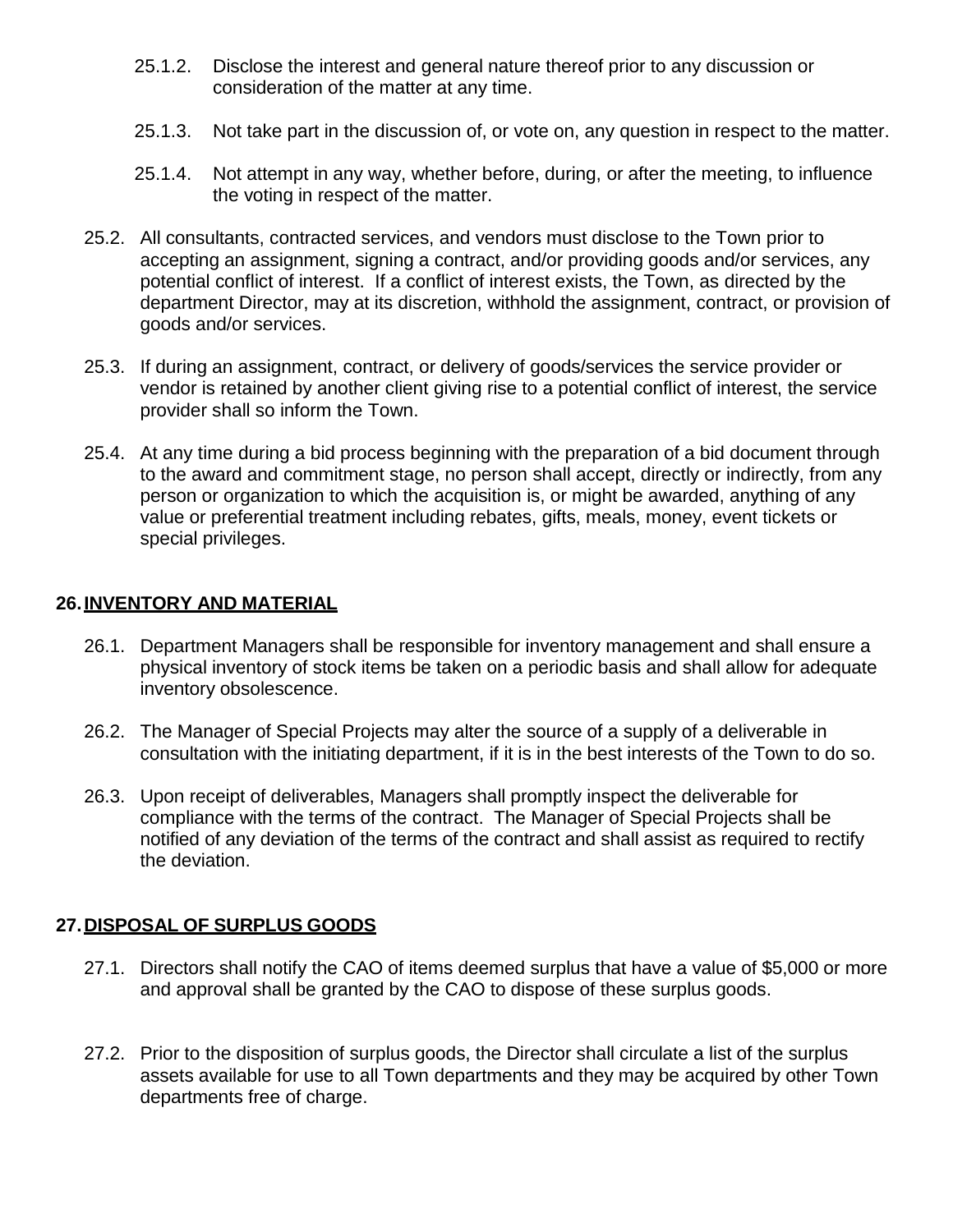- 27.3. Surplus assets not required by any Town department shall be sold or disposed of by the initiating department via formal auction, internet auction, tender, trade-in, demolition, recycling, or disposal at landfill.
- 27.4. Profit from the disposition of surplus goods will be credited to the initiating department in a defined holding account for future reserve fund allocation.
- 27.5. Surplus assets may also be awarded to a non-profit entity upon approval of the CAO.
- 27.6. Disposal of unsafe or hazardous surplus items shall be the responsibility of the originating department and shall be conducted in accordance with this policy.

## **28.PETTY CASH**

- 28.1. Every effort shall be made to minimize usage of petty cash and to make purchases on Town accounts without the direct exchange of cash funds. Petty cash is to be used only in instances where no other option is practical.
- 28.2. The CAO may choose to eliminate or implement a petty cash till at their discretion.
- 28.3. The use of petty cash shall adhere to the Cash Handling Policy.
- 28.4. Petty cash purchases shall not exceed \$200.

#### **29.CORPORATE CREDIT CARDS**

- 29.1. Corporate credit cards have been entrusted to authorized senior administration. These credit cards are to be used in compliance with the Procurement Policy and the issuing creditor's terms and conditions.
- 29.2. Corporate credit cards limits shall be set by the Director of Financial Services in consultation with the CAO.
- 29.3. Every effort shall be made to make purchases on Town accounts without having to utilize corporate credit cards. Credit cards are to be used only in instances where charging on Town accounts or using a purchasing card is not practical.
- 29.4. Only certain types of vendors are registered to corporate credit cards. Transactions at vendors that are not registered with the corporate credit card will be declined.
- 29.5. Monthly statements will be provided to card holders and all credit card transactions must be reconciled with original receipts to the Accounts Payable Department as soon as possible, having been first approved by the cardholder's supervisor (if applicable).
- 29.6. Credit cards are user specific and delegation of authority is not permitted when making transactions.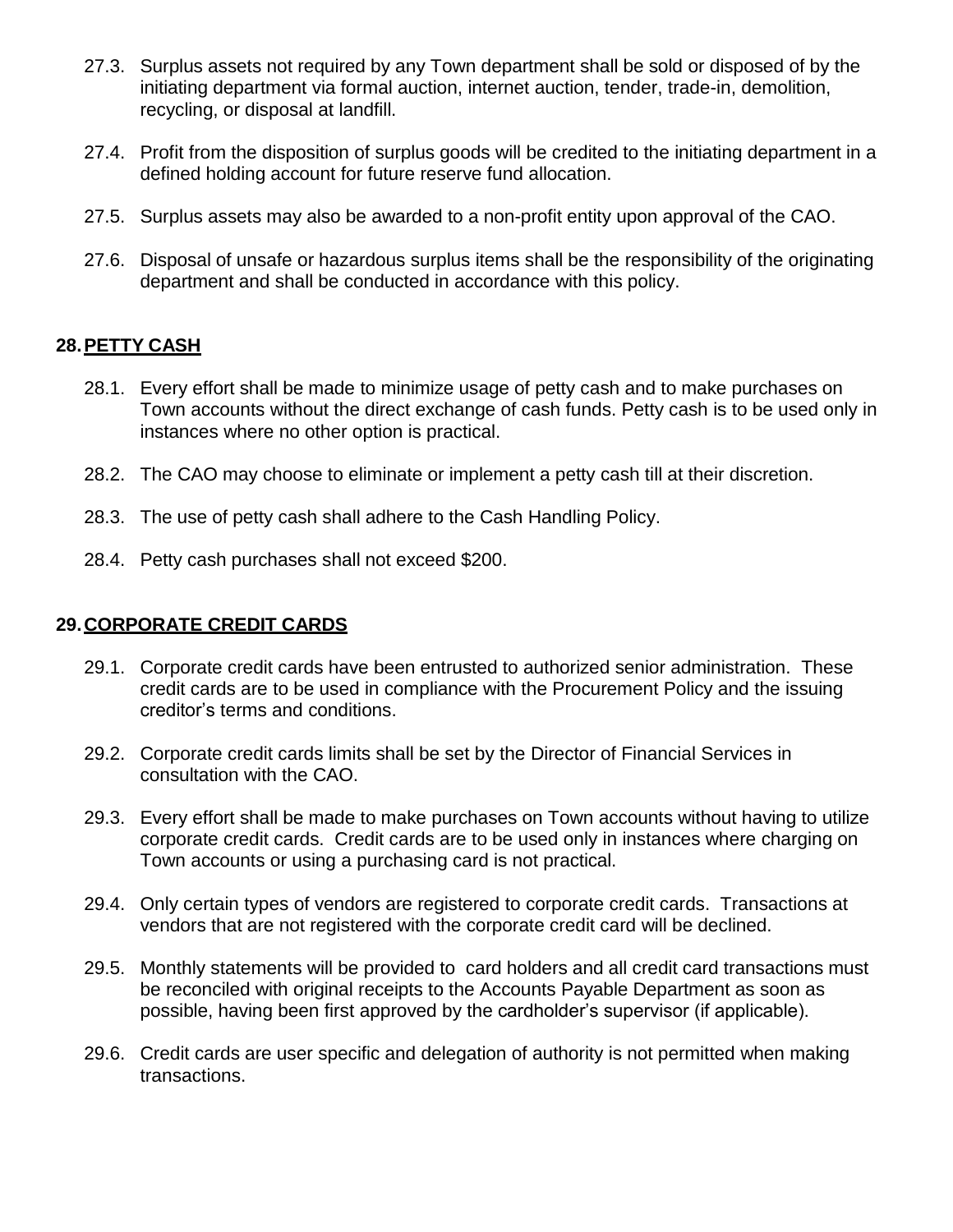- 29.7. The cardholder is responsible for immediately reporting a lost or stolen credit card first to the credit card company, and secondly to the Director of Financial Services.
- 29.8. The credit card is the property of the Town of Amherstburg and is intended to be used for necessary circumstances that keep business moving forward.
- 29.9. Under no circumstances may the corporate credit card be used for personal purchases or cash advances.
- 29.10. Failure of the cardholder to adhere to the provisions and regulations of the corporate credit card may result in the loss of privileges and may result in disciplinary action.

#### **30.PURCHASING CARDS (P-CARDS)**

- 30.1. Purchasing cards shall be used to procure low-value expense items.
- 30.2. Purchasing cards will be issued to employees approved to make purchases on behalf of the Town for small dollar purchases.
- 30.3. P-card purchase receipts shall be signed by cardholders for validation purposes. Receipts must be supplied to the Accounts Payable department at the first available opportunity after purchase, with associated General Ledger account numbers and managerial authorization. Monthly statements will be provided to the Accounts Payable Department who will reconcile this statement with the associated P-card purchase receipts.
- 30.4. Purchasing cards are user specific and delegation of authority is not permitted when making transactions.
- 30.5. The cardholder is responsible for ensuring the safety and integrity of the purchasing card at all times. Cardholders shall immediately report a lost or stolen purchasing card to the Director of Financial Services.
- 30.6. The purchasing card is the property of the Town of Amherstburg and is intended to be used for necessary circumstances that keep business moving forward.
- 30.7. Under no circumstances may the purchasing credit card be used for personal purchases.
- 30.8. Failure of the cardholder to adhere to the provisions and regulations of the purchasing card may result in the loss of privileges and may result in disciplinary action.
- 30.9. The Director of Financial Services shall coordinate applications for card users. Department Managers shall be responsible for immediately notifying the Director of Financial Services of any employment status changes with cardholders in their respective departments.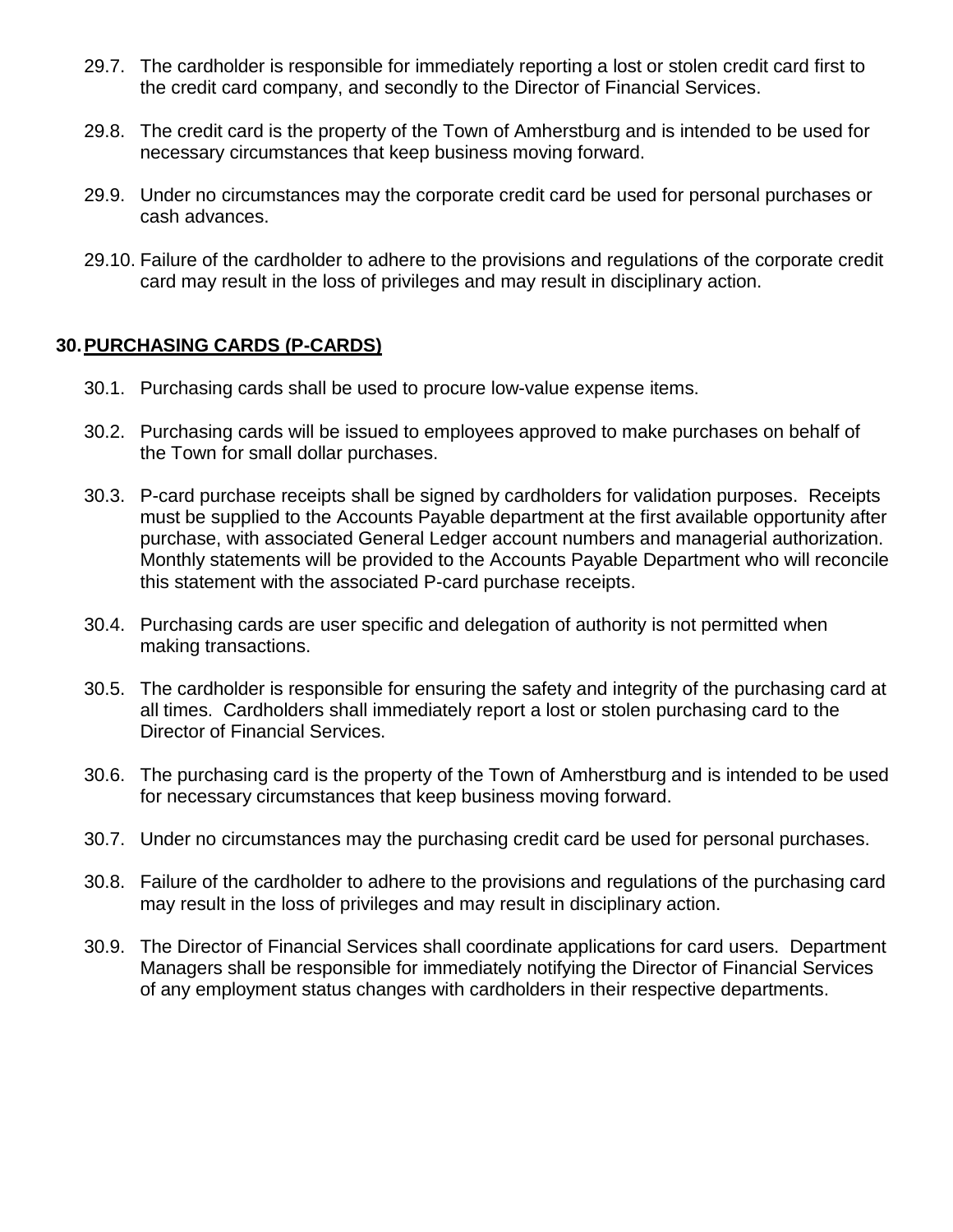# **31.ACCESSIBILITY FOR ONTARIOAN WITH DISABILITIES ACT (AODA)**

- 31.1. Contractors and service providers, including subcontractors if applicable, that provide services to the public or third parties on behalf of the Town of Amherstburg shall ensure that all its employees, agents, volunteers or others for whom the contractor is legally responsible receive training regarding the provision of the goods and services contemplated herein to persons with disabilities in accordance with Section 6 of the Ontario Regulation 429/07 (the "Regulation") made under the *Accessibility for Ontarians with Disabilities Act, 2005*, as amended (the "Act"). The contractor shall ensure that such training includes, with limitation, a review of the purposes of the Act and the requirements of the Regulation, a review of the Town's Policy on Accessible Customer Service Standards, as well as instruction regarding all matters set out in Section 6 of the Regulation.
- 31.2. The contractor shall also maintain a record of all training provided to the contractor's personnel on the Town's accessible customer service standards as required under this section, which shall include at a minimum, the dates on which the training was provided and the number of individuals to whom the training was provided. The vendor shall furnish any required records of accessible customer service training to the Town within ten days of the Town's request, unless otherwise agreed upon by the Town. The Town reserves the right to require the contractor to amend its training policies to meet the requirements of the Act and the Regulation.

# **32.OCCUPATIONAL HEALTH AND SAFETY ACT**

- 32.1. Contractors and service providers shall comply with all requirements of the *Occupational Health and Safety Act, 1990* and the Regulation for Construction Projects and Amendments, as administered by the Ontario Ministry of Labour and all subsequent amendments of said act.
- 32.2. In the event that the contactor fails to comply with the requirements of the above mentioned act, the Town may suspend the continuation of the work forthwith and the suspension will remain in effect until the contractor has taken whatever remedies are necessary to comply with said act. Suspension of the work by the Town on account of the provisions of this clause, shall not allow the contractor an extension of the time of completion and the contractor may be liable for liquidated damages to the Town.
- 32.3. If the project tender price exceeds \$50,000 the successful contractor shall notify the Ontario Ministry of Labour with a Notice of Project as required under the *Occupational Health and Safety Act* and Regulation, and shall provide a copy of same to the Town.

## **33.RECORDS AND INFORMATION**

33.1. Purchasing records will be retained in accordance with the Town's Record Retention Bylaw.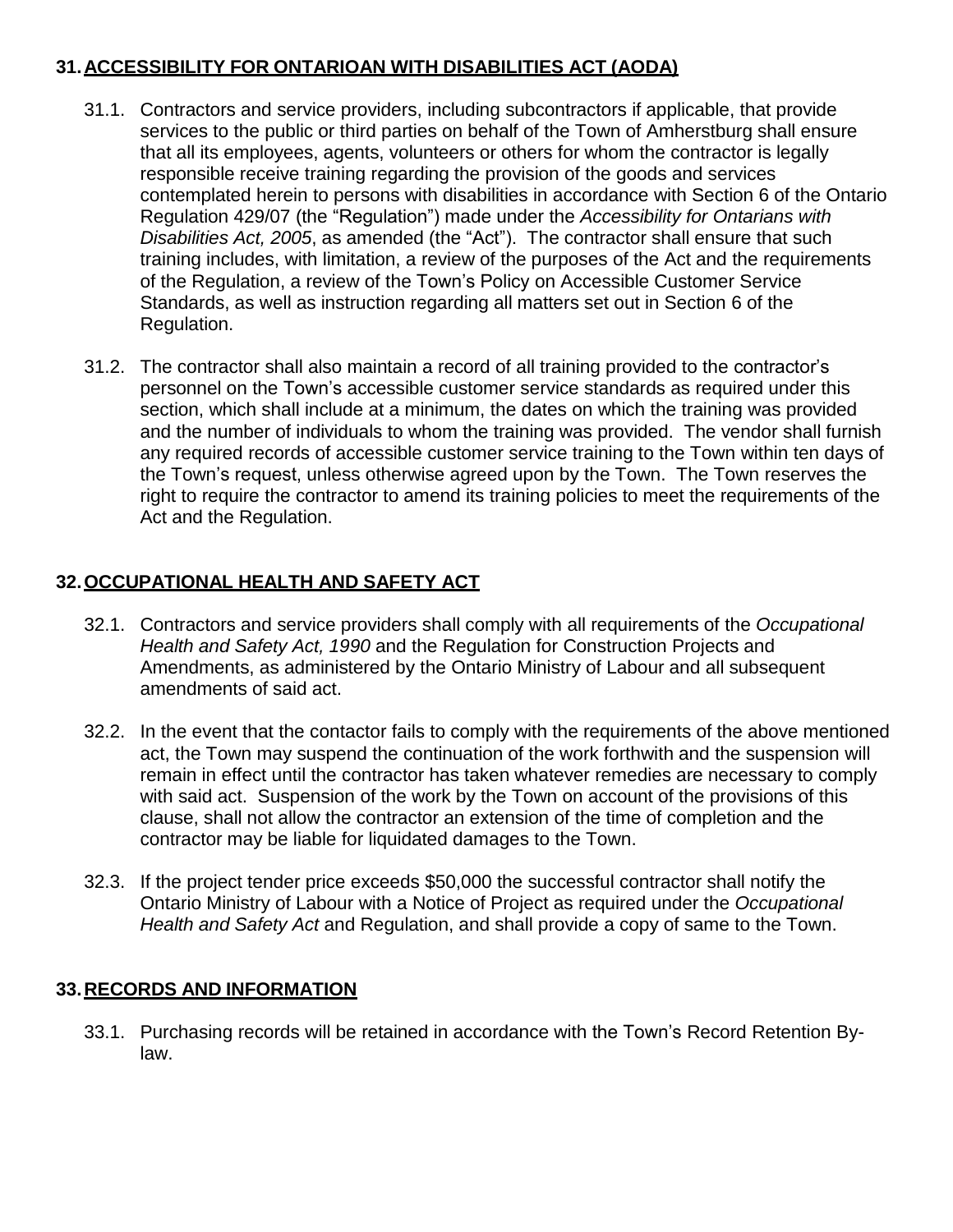- 33.2. The Town is subject to the *Municipal Freedom of Information and Protection of Privacy Act*. Subject to provisions of this Act, the Town will use reasonable efforts to safeguard the confidentiality of any information identified by a supplier as confidential, but shall not be liable in any way whatsoever if such information is disclosed.
- 33.3. Purchasing files shall be maintained by the Manager of Special Projects to monitor and review the effectiveness of this policy and associated procedures, and to ensure compliance to this Policy.

## **34.PROCEDURES**

The Manager of Special Projects has the authority to establish procedures for implementing this policy and to amend those procedures as required in the best interests of the Town with the concurrence of the CAO and Town Solicitor (if required).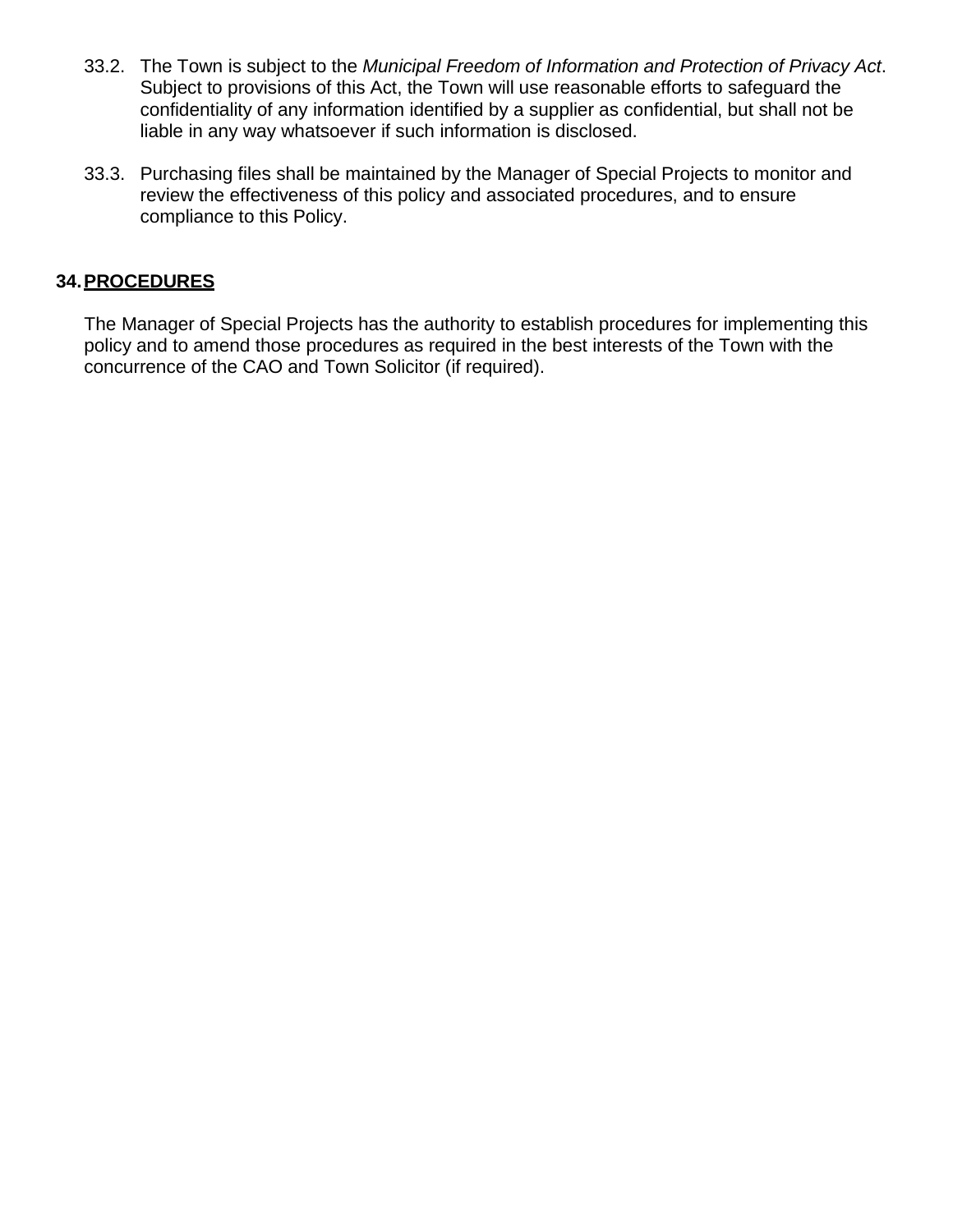#### **APPENDIX A – GOODS AND SERVICES EXEMPT FROM THE PROVISIONS OF THE PROCUREMENT POLICY**

The following items are exempt from the provisions of this policy:

- 1. Petty Cash Items
- 2. Training and Education
	- 2.1. Conferences
	- 2.2. Courses
	- 2.3. Conventions
	- 2.4. Memberships
	- 2.5. Seminars
	- 2.6. Periodicals
	- 2.7. Magazines
	- 2.8. Staff training
	- 2.9. Staff development
	- 2.10. Staff workshops
	- 2.11. Subscription
- 3. Employee "Work Related" Expenses
	- 3.1. Advances
	- 3.2. Meal allowances
	- 3.3. Travel and hotel accommodations
	- 3.4. Entertainment
	- 3.5. Miscellaneous Non-Travel
- 4. Employer's General Expenses
	- 4.1. Payroll deduction remittances
	- 4.2. Licenses (vehicle, elevators, radios, etc.)
	- 4.3. Debenture payments
	- 4.4. Grants to agencies
	- 4.5. Payment of damages
	- 4.6. Tax remittances
	- 4.7. Charges to/from other government or Crown agencies
	- 4.8. Employee income
	- 4.9. Financing fees and rates
- 5. Professional and Special Services
	- 5.1. Committee fees
	- 5.2. Witness fees
	- 5.3. Court reporters fees
	- 5.4. Honoraria
	- 5.5. Arbitrators
	- 5.6. Legal Settlements
	- 5.7. Integrity Commissioner

(cont'd)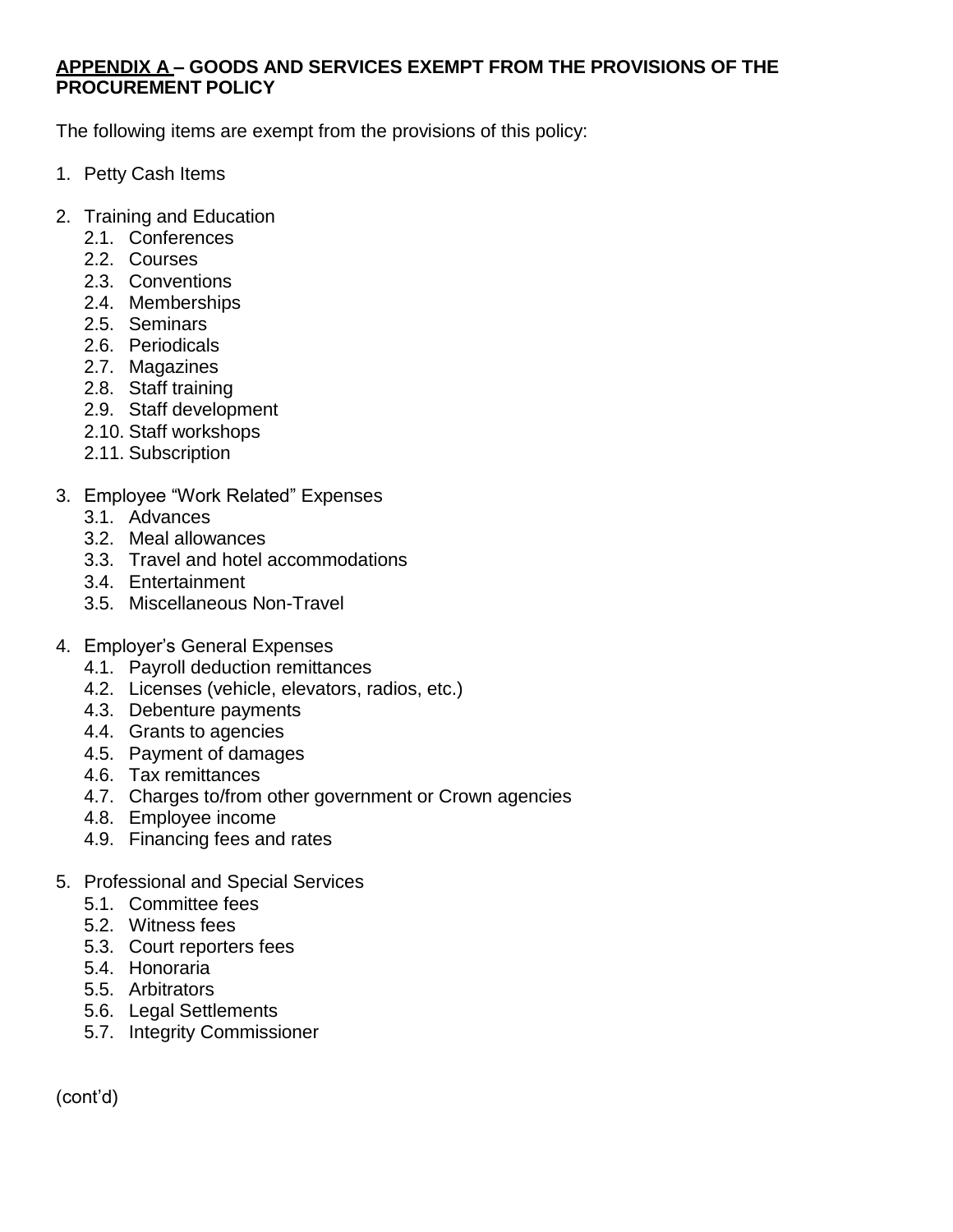- 6. Utilities
	- 6.1. Postage
	- 6.2. Water and sewer charges
	- 6.3. Electricity
	- 6.4. Cable television
	- 6.5. Internet
	- 6.6. Natural Gas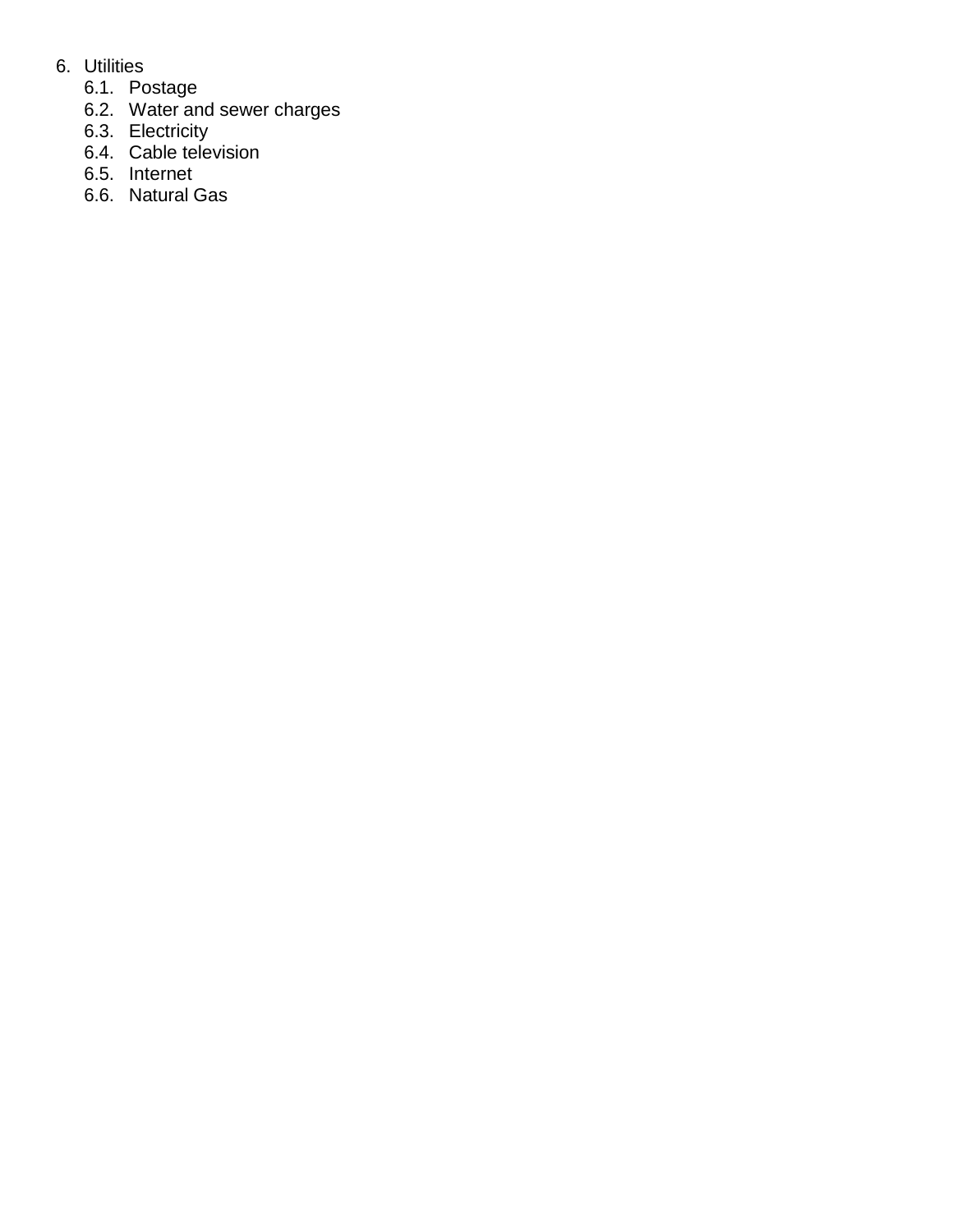# **APPENDIX B – BID IRREGULARITIES**

- 1. A bid irregularity is a deviation between the requirements (terms, conditions, specification, special instruction, etc.) of a bid request and the information provided in a bid response.
- 2. Bid irregularities will be classified as "Major Irregularities", "Minor Irregularities" and "Mathematical Error".

# **2.1. Major Irregularity**

- 2.1.1. A deviation from the bid request that affects the price, quality, quantity, or delivery and is material to the award of contract. If the deviation is permitted, the bidder could gain an unfair advantage over the competition. The bid that contains a major irregularity must be rejected.
- 2.1.2. In the event that a bid is rejected due to a major irregularity, the Town may disqualify the bidder from participating in Town bid requests for a period of up to one year, at the discretion of the initiating Department Director

## **2.2. Minor Irregularity**

2.2.1. A deviation from the bid request that affects form rather than substance. The effect on price, quality, quantity, or delivery is not material to the award. If the deviation is permitted or corrected, the bidder would not gain an unfair advantage over competitors. A Director, in collaboration with the Manager of Special Projects, may permit the bidder to correct a minor irregularity.

## **2.3. Mathematical Error**

2.3.1. An error in mathematical calculation in the bid response. The Manager of Special Projects will correct errors in mathematical extensions and/or taxes and the unit price will govern.

## **2.4. Summary of Bid Irregularities**

| <b>ITEM</b> | <b>DESCRIPTION</b>                                                                               | <b>MAJOR</b> | <b>MINOR</b> | <b>ACTION</b>                                                          |
|-------------|--------------------------------------------------------------------------------------------------|--------------|--------------|------------------------------------------------------------------------|
| 2.4.1       | Late bids (by any amount of time)                                                                |              |              | Automatic rejection                                                    |
| 2.4.2       | Bids completed in pencil instead of ink                                                          |              |              | Automatic rejection                                                    |
| 2.4.3       | Unsealed tender envelope                                                                         |              |              | Automatic rejection                                                    |
| 2.4.4       | Envelope cover sheet not applied to<br>submission envelope                                       |              |              | Automatic rejection                                                    |
| 2.4.5       | Bid received on documents other than<br>those provided (pages have been<br>reproduced by bidder) |              |              | Automatic rejection, unless<br>otherwise specified in bid<br>documents |
| 2.4.6       | Partial bids (prices for all items have<br>not been provided)                                    |              |              | Automatic rejection                                                    |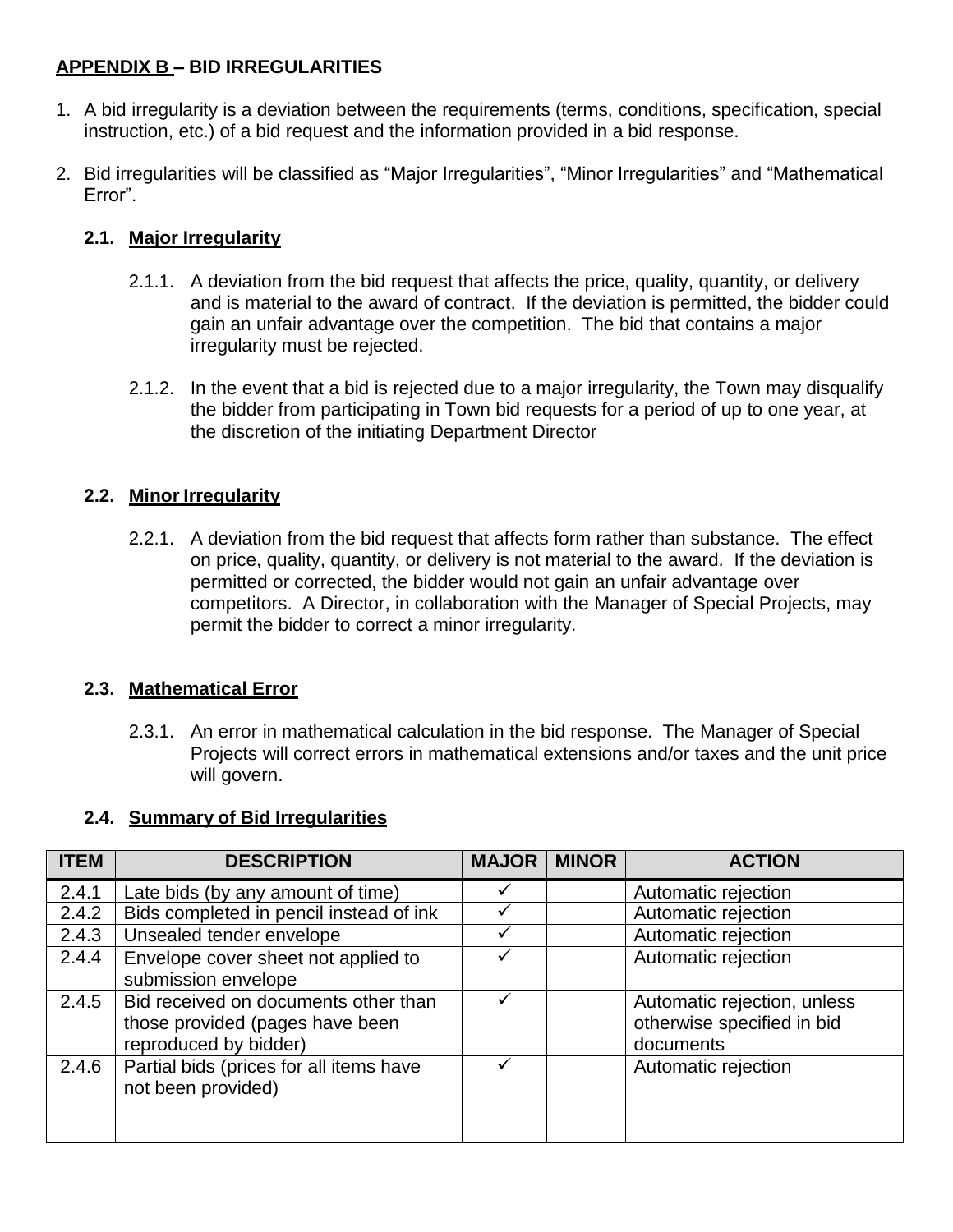| <b>ITEM</b> | <b>DESCRIPTION</b>                                                                                   | <b>MAJOR</b> | <b>MINOR</b> | <b>ACTION</b>                                                                                                                                                                                                                                                                                                               |
|-------------|------------------------------------------------------------------------------------------------------|--------------|--------------|-----------------------------------------------------------------------------------------------------------------------------------------------------------------------------------------------------------------------------------------------------------------------------------------------------------------------------|
| 2.4.7       | Changes are made to bid form but are<br>not initialled by bidder                                     |              | ✓            | Bidder provided 2 business<br>days to initial the error. Town<br>reserves the right to waive the<br>requirement to initial bid and<br>may accept as is. Reviewed<br>on a case-by-case basis.                                                                                                                                |
| 2.4.8       | Alternate items bid in whole or in part                                                              | ✓            | ✓            | May be considered unless<br>specified that alternates are not<br>accepted                                                                                                                                                                                                                                                   |
| 2.4.9       | Mathematical errors exist in the bid<br>which are not consistent with the unit<br>prices.            |              |              | Bidder provided 2 business<br>days to initial the error. Unit<br>prices will govern total price.                                                                                                                                                                                                                            |
| 2.4.10      | Unit prices in the schedule of prices<br>have been changed but are not<br>initialled by bidder       |              |              | Bidder provided 2 business<br>days to initial the error. Town<br>reserves the right to waive the<br>requirement to initial bid and<br>may accept as is. Reviewed<br>on a case-by-case basis.                                                                                                                                |
| 2.4.11      | Bids containing minor clerical errors                                                                |              | ✓            | Bidder provided 2 business<br>days to initial the error. Town<br>reserves the right to waive the<br>requirement to initial bid and<br>may accept as is. Reviewed<br>on a case-by-case basis.                                                                                                                                |
| 2.4.12      | Bidder has not acknowledged<br>addendum/addenda.                                                     | ✓            |              | Automatic rejection                                                                                                                                                                                                                                                                                                         |
| 2.4.13      | Pages requiring completion of<br>information by vendor are missing                                   | ✓            |              | Automatic rejection                                                                                                                                                                                                                                                                                                         |
| 2.4.14      | Bid form is not signed                                                                               | ✓            |              | Automatic rejection                                                                                                                                                                                                                                                                                                         |
| 2.4.15      | Bid form does not contain corporate<br>seal of bidder, or notation of ability to<br>bind corporation | ✓            | ✓            | Bidder provided 2 business<br>days to apply seal or provide<br>proof of ability to bind the<br>corporation. Town reserves<br>the right to waive the<br>application of corporate seals<br>provided the signatory has<br>noted that they are legally able<br>to bind the corporation.<br>Reviewed on a case-by-case<br>basis. |
| 2.4.16      | Bid bond is not submitted with bid                                                                   | $\checkmark$ |              | Automatic rejection                                                                                                                                                                                                                                                                                                         |
| 2.4.17      | Bid bond amount is insufficient                                                                      | ✓            |              | Automatic rejection, unless the<br>insufficiency is trivial or<br>insignificant.                                                                                                                                                                                                                                            |
| 2.4.18      | Bid bond is not executed                                                                             | $\checkmark$ |              | Automatic rejection                                                                                                                                                                                                                                                                                                         |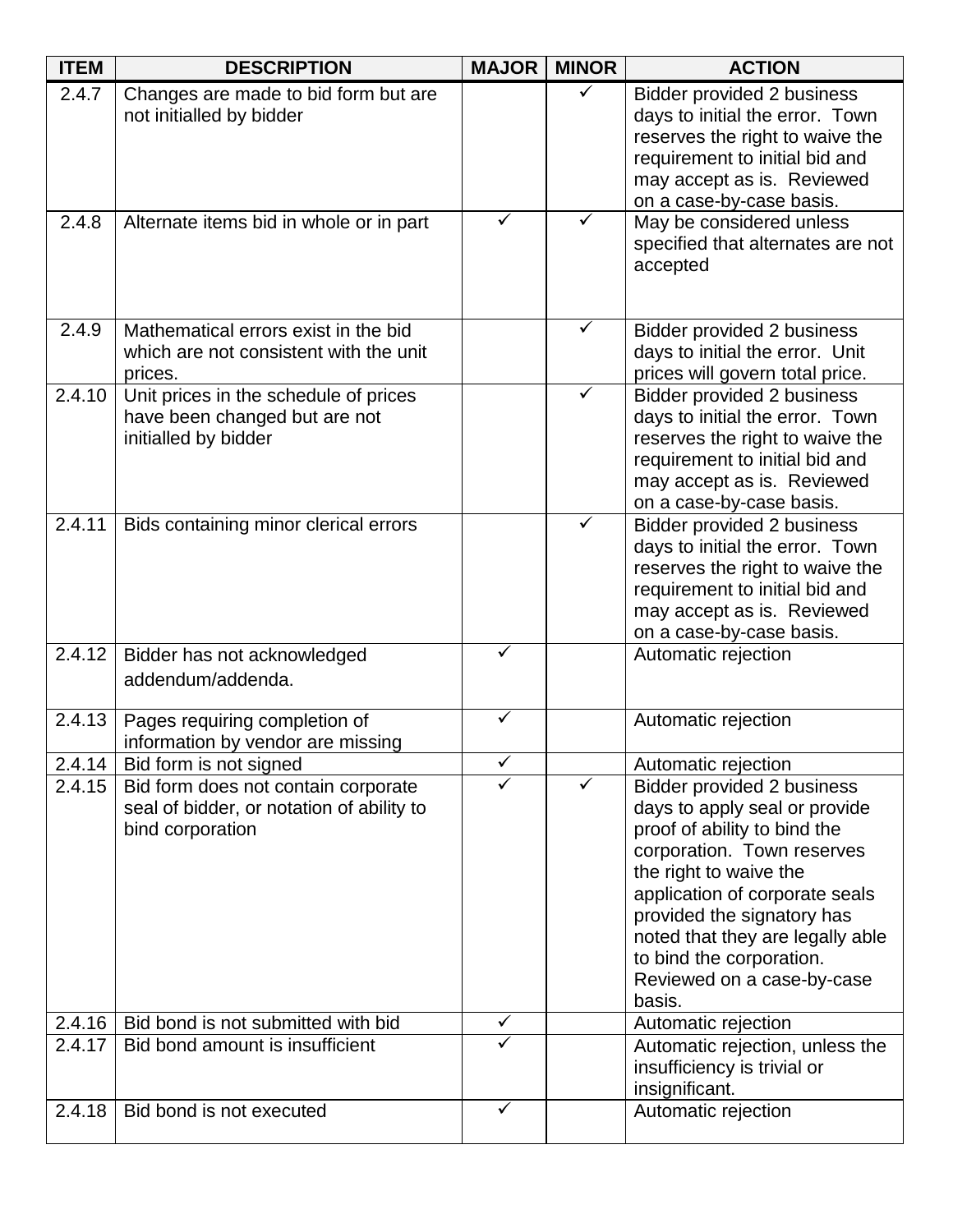| <b>ITEM</b> | <b>DESCRIPTION</b>                                                                                                 | <b>MAJOR</b> | <b>MINOR</b> | <b>ACTION</b>                                                                                                       |
|-------------|--------------------------------------------------------------------------------------------------------------------|--------------|--------------|---------------------------------------------------------------------------------------------------------------------|
| 2.4.19      | Cheque submitted for bid bond is not<br>certified                                                                  |              |              | Automatic rejection                                                                                                 |
| 2.4.20      | Agreement to bond is not submitted<br>with bid                                                                     | ✓            |              | Automatic rejection                                                                                                 |
| 2.4.21      | Agreement to bond is not executed                                                                                  | $\checkmark$ |              | Automatic rejection                                                                                                 |
| 2.4.22      | Surety company is not licensed to do<br>business in Ontario (bid bond,<br>agreement bond, etc.)                    | ✓            |              | Automatic rejection                                                                                                 |
| 2.4.23      | Bidder did not attend mandatory site<br>meeting                                                                    |              |              | Automatic rejection                                                                                                 |
| 2.4.24      | Bidder has an unsatisfactory<br>performance review currently on file<br>with an inelibility period still in effect |              |              | Automatic rejection                                                                                                 |
| 2.4.25      | Bid documents suggest that the bidder                                                                              |              |              | <b>Consultation with Town</b>                                                                                       |
|             | has made a major mistake in                                                                                        |              |              | solicitor on a case-by-case                                                                                         |
|             | calculations or intent to bid                                                                                      |              |              | basis                                                                                                               |
| 2.4.26      | <b>Bid contains kickback</b>                                                                                       |              |              | Automatic rejection and<br>suspension of bidder's<br>eligibility to bid on Town<br>projects for period of one year. |

The above list of irregularities should not be considered all-inclusive. The Manager of Special Projects will review minor irregularities not listed.